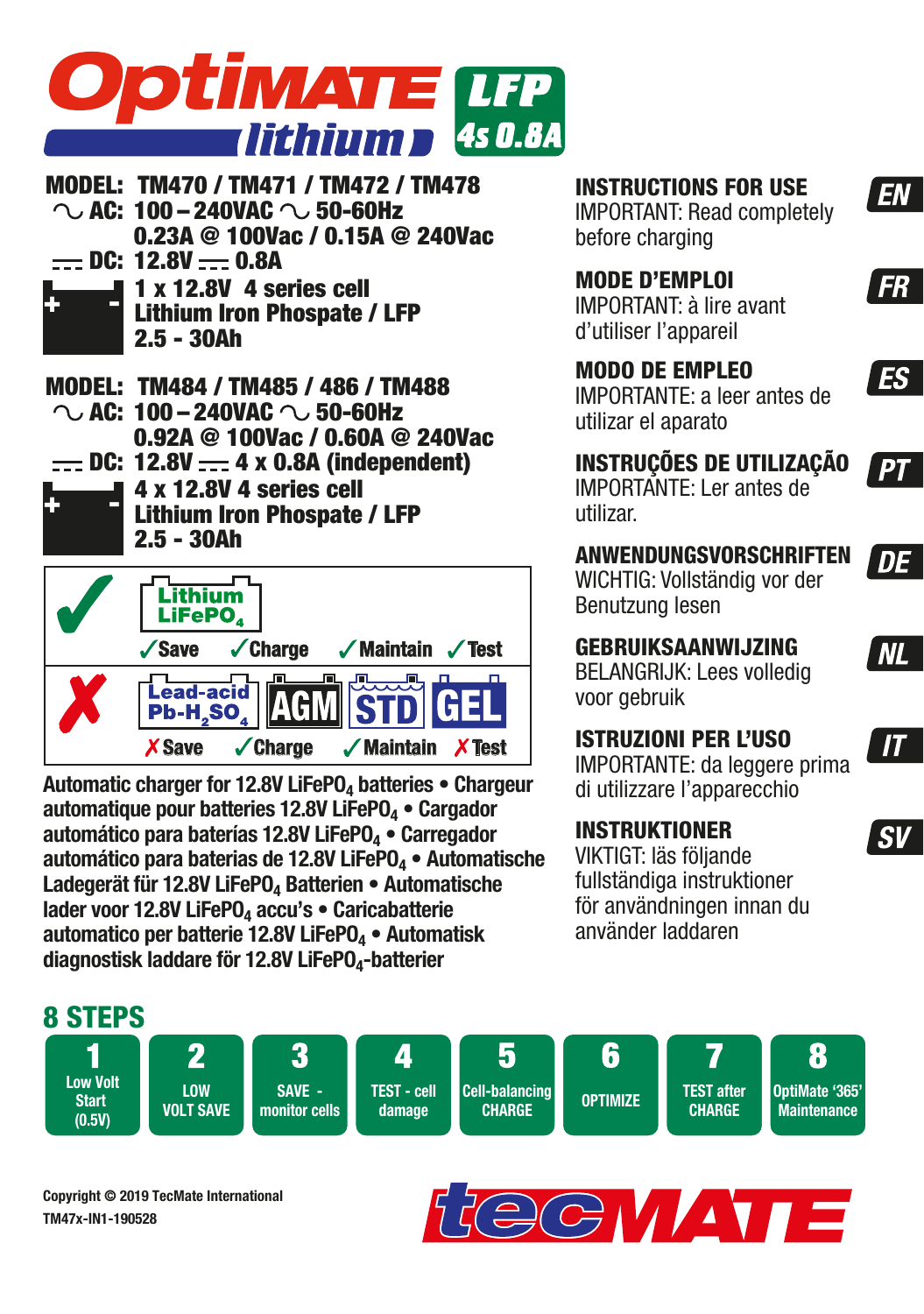### Multi bank / station model OptiMate Lithium 0.8 x4 : **each bank /station / output operates as an independent OptiMate Lithium LFP 4s 0.8A**



- **LED #1** AC POWER (100-240V)
- **LED #2** REVERSE POLARITY<br>**LED #3** SAVE / SOC: 0 49%
- **LED #3** SAVE / SOC: 0 49%
- **LED #4** CHARGE / SOC: 50%+<br>**LED #5** MAINTAIN / SOC: 70%
- **MAINTAIN / SOC: 70% 100%**<br>/ SOH: /
- **LED #6** BATTERY SOH:

SOC - State Of Charge<br>SOH - State Of Health

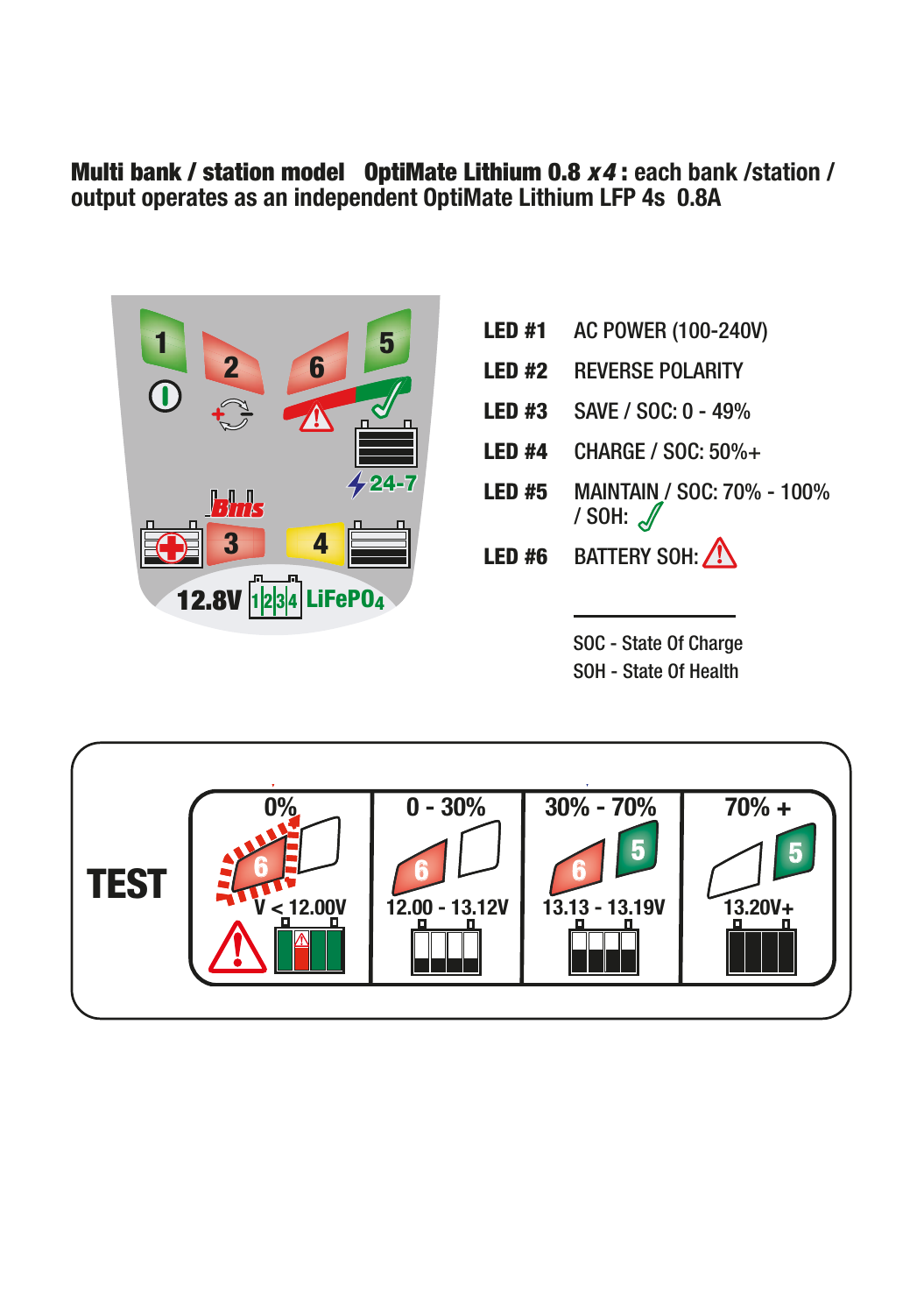

### **IMPORTANT SAFETY INSTRUCTIONS FOR CANADA & USA**

### **THIS PORTION OF THE MANUAL CONTAINS IMPORTANT SAFETY INSTRUCTIONS FOR THE OptiMate LITHIUM BATTERY CHARGER. IT IS OF THE UTMOST IMPORTANCE THAT EACH TIME, BEFORE USING THE CHARGER, YOU READ AND EXACTLY FOLLOW THESE INSTRUCTIONS. SAVE THESE INSTRUCTIONS.**

**AUTOMATIC CHARGER ONLY FOR 12.8V LIFEPO4 (LITHIUM IRON PHOSPHATE ) BATTERIES.** 

### **DO NOT USE FOR NiCd, NiMH, Lead-Acid or any other type of Li-Ion OR NON-RECHARGEABLE BATTERIES.**

1. CAUTION : CLASS II APPLIANCE. DO NOT CONNECT TO GROUND.

2. For indoor use only. Do not expose charger to rain or snow.

3. Use of an attachment not recommended or sold by the battery charger manufacturer may result in a risk of fire, electric shock,or injury to persons.

4. To reduce risk of damage to electric plug and cord,pull by plug rather than cord when disconnecting charger.

5. An extension cord should not be used unless absolutely necessary. Use of improper extension cord could result in a risk of fire and electric shock. If extension cord must be used make sure that :

a) pins on plug of extension cord are the same number, size and shape as those of plug on charger.

b) the extension cord is property wired and in good electrical condition,and

c) the conductor wire size is large enough for the AC ampere rating of the charger as specified in the table below.

| AC INPUT RATING IN AMPERES<br>But less than<br>Equal to or greater than |    | LENGTH OF CORD, FEET<br>(m)          | AWG SIZE OF<br>CORD |
|-------------------------------------------------------------------------|----|--------------------------------------|---------------------|
| 2A                                                                      | 3A | 25 (17.6)<br>50 (15.2)<br>100 (30.5) | 18<br>18<br>14      |

6. Do not operate charger with damaged cord or plug - replace the cord or plug immediately.

7. Do not operate charger if it has received a sharp blow, been dropped,or otherwise damaged in any way; take it to a qualified serviceman.

8. Do not disassemble charger; take it to a qualified serviceman when service or repair is required.

Incorrect reassembly may result in a risk of electric shock or fire.

9. To reduce risk of electric shock, unplug the charger from outlet before attempting any maintenance or cleaning.

Turning off controls will not reduce this risk.Clean only with slightly moist,not wet, cloth.Do not use solvents.

10. WARNING - RISK OF EXPLOSIVE GASES.

a) WORKING IN VICINITY OF A LEAD-ACID BATTERY IS DANGEROUS. B ATTERIES GENERATE EXPLOSIVE GASES DURING NORMAL BATTERY OPERATION. FOR THIS REASON, IT IS OF UTMOST IMPORTANCE THAT YOU FOLLOW THE INSTRUCTIONS EACH TIME YOU USE THE CHARGER.

b) To reduce risk of battery explosion, follow these instructions and those published by the battery manufacturer and manufacturer of any equipment you intend to use in vicinity of the battery. Review cautionary marking on these products and on engine.

### **11. PERSONAL PRECAUTIONS.**

a) Someone should be within range of your voice OR close enough to come to your aid when you work near a battery.

b) Have plenty of fresh water and soap nearby in case battery acid contacts skin, clothing or eyes.

c) Wear complete eye protection and clothing protection. Avoid touching eyes while working near a battery.

d) If battery acid contacts or enters eye, flood eye with cold running water for at least 10 minutes and get medical attention

immediately. If battery acid contacts skin or clothing, wash immediately with soap & water. If acid enters an eye , immediately flood eye with running cold water for at least 10 minutes & get medical attention immediately.

e) NEVER smoke or allow a spark or flame in vicinity of battery or engine.

f) Be extra cautious to reduce risk of dropping a metal tool onto battery. It might spark or short-circuit battery or other electrical part that may cause explosion.

g) Remove personal metal items such as rings, bracelets ,necklaces , and watches when working with a battery. A battery can produce a short-circuit current high enough to weld a ring or the like to metal, causing a severe burn.

i) NEVER charge a frozen battery.

**EN**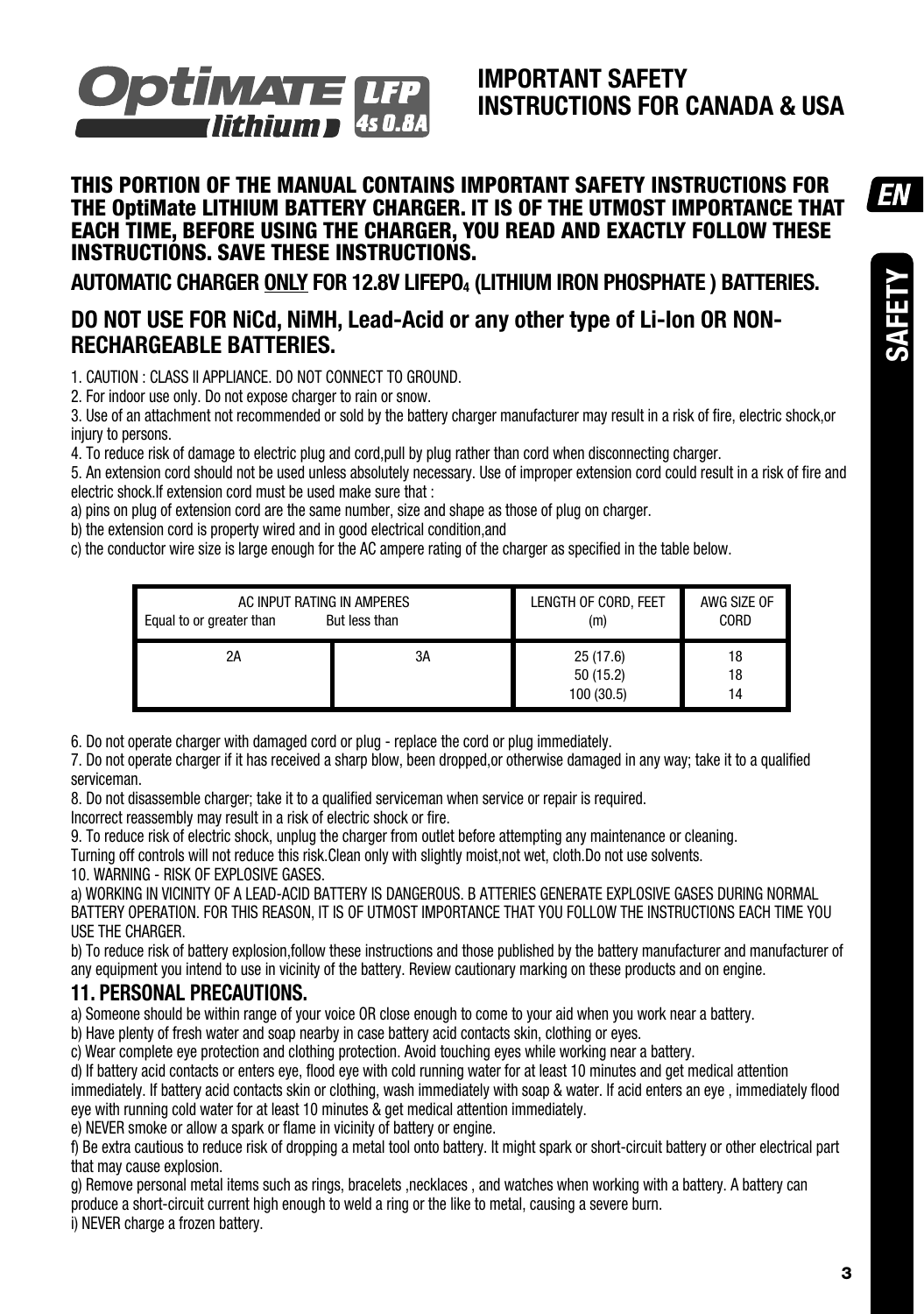### **12. PREPARING TO CHARGE**

a) If necessary to remove battery from vehicle to charge, always remove grounded terminal from battery first.

Make sure all accessories in the vehicle are off, so as not to cause an arc.

b) **Be sure area around battery is well ventilated while battery is being charged. Gas can be forcefully blown away by using a piece of cardboard or other non-metallic material as a fan.**

c) Clean battery terminals.Be careful to keep corrosion from coming in contact with eyes.

d) Study all battery manufacturer's specific precautions such as removing or not removing cell caps while charging and recommended rates of charge.

e) Determine voltage of battery by referring to vehicle or other user's manual and BEFORE MAKING THE BATTERY CONNECTIONS, MAKE SURE THAT THE VOLTAGE OF THE BATTERY YOU ARE GOING TO CHARGE MATCHES THE OUTPUT VOLTAGE OF THE CHARGER.

### **13. CHARGER LOCATION.**

a) Locate charger as far away from battery as DC cables permit.

b) Never place charger directly above batterv being charged; gases from battery will corrode and damage the charger. c) Never allow battery acid to drip on charger when reading gravity or filling battery. Do not operate charger in a closed-in area or restrict ventilation in any way. d) Do not set a battery on top of charger. IMPORTANT : Place charger on a hard flat surface or mount onto a vertical surface. Do not place on plastic, leather or textile surface.

### **14. DC CONNECTION PRECAUTIONS**

a) **Connect and disconnect DC output clips only after setting any charger switches to off position and removing AC cord from electric outlet.** Never allow clips to touch each other, however should this happen no damage will result to the charger circuit & the automatic charging programme will just reset to «start».

b) Attach clips to battery and chassis as indicated in 15(e), 15(f), and 16(b) through 16(d).

**NOTE : This battery charger has an automatic safety feature that will prevent it from operating if the battery has been inversely connected.** Set charger switches to off position and/or remove AC cord from electrical outlet, disconnect the battery clips, then reconnect correctly according to the instructions below.

### **15. FOLLOW THESE STEPS WHEN BATTERY IS INSTALLED IN VEHICLE. A SPARK NEAR A BATTERY MAY CAUSE BATTERY EXPLOSION. TO REDUCE RISK OF A SPARK NEAR BATTERY :**

a) Position AC and DC cords so as to reduce risk of damage by hood, door or moving engine part.

b) Stay clear of fan -blades, belts,pulleys, and other parts that can cause injury to persons.

c) Check polarity of battery posts.POSITIVE (POS, P, +) battery post usually has larger diameter than NEGATIVE (NEG, N,–) post.

d) Determine which post of battery is grounded (connected) to the chassis. If negative post is grounded to chassis (as in most vehicles),see (e). If positive post is grounded to the chassis,see (f).

e) For negative-grounded vehicle, connect POSITIVE (RED) clip from battery charger to POSITIVE (POS, P, + ) ungrounded post of battery. Connect NEGATIVE (BLACK) clip to vehicle chassis or engine block away from battery. Do not connect clip to carburetor, fuel lines, or sheet-metal body parts. Connect to a heavy gage metal part of the frame or engine block.

f) For positive-grounded vehicle, connect NEGATIVE (BLACK) clip from battery charger to NEGATIVE (NEG. N , -) ungrounded post of battery. Connect POSITIVE (RED) clip to vehicle chassis or engine block away from battery. Do not connect clip to carburetor, fuel lines, or sheet-metal body parts. Connect to a heavy gage metal part of the frame or engine block.

g) When disconnecting charger, turn switches to off, disconnect AC cord,remove clip from vehicle chassis,and then remove clip from battery terminal.

h) See operating instructions for length of charge information.

### **16. FOLLOW THESE STEPS WHEN BATTERY IS OUTSIDE VEHICLE. A SPARK NEAR THE BATTERY MAY CAUSE BATTERY EXPLOSION. TO REDUCE RISK OF A SPARK NEAR BATTERY :**

a) Check polarity of battery posts. POSITIVE (POS, P, +) battery post usually has a larger diameter than NEGATIVE (NEG,N, -) post.<br>b) **This battery charger has an automati<u>c</u> safety feature that will prevent it from operat battery has been inversely connected. The charger does allow charge current unless a voltage of at least 0.5V is sensed.** 

c) Connect POSITIVE (RED) charger clip to POSITIVE (POS, P, +) post of battery.

d) Connect NEGATIVE (BLACK) charger clip to NEGATIVE (NEG, N, -) battery post of the battery.

e) Do not face battery when making final connection.

f) When disconnecting charger, always do so in reverse sequence of connecting procedure & break first connection while as far away from battery as practical.

g) A marine (boat) battery must be removed & charged on shore. To charge it on board requires equipment specially designed for marine use.

EN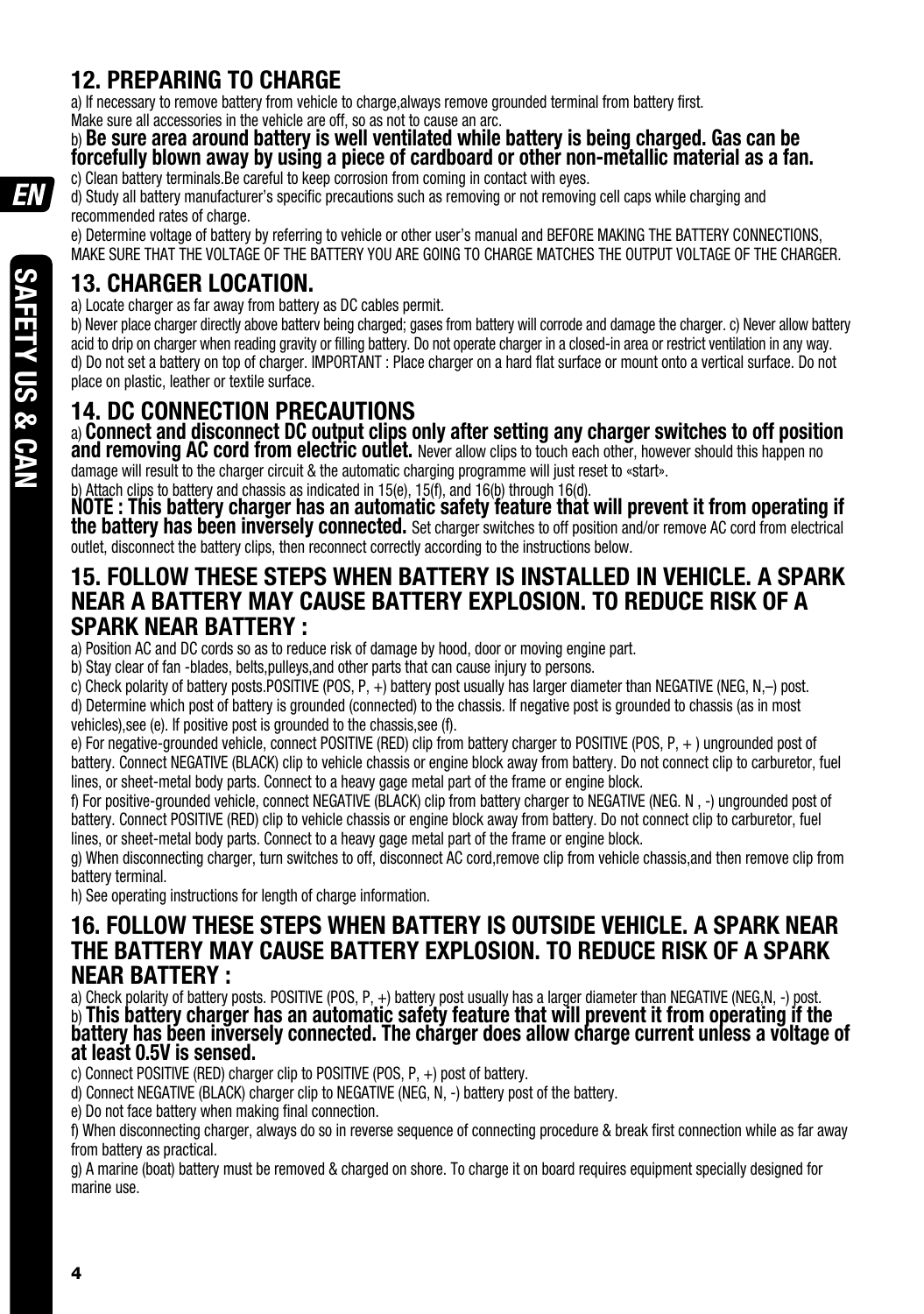

AUTOMATIC DIAGNOSTIC CHARGER FOR 12.8V LIFePO<sub>4</sub> (LITHIUM IRON<br>Ruegelijke > Rakkerege From 0 FM To 2001 **PHOSPHATE ) BATTERIES FROM 2.5Ah TO 30Ah:** 

### **SAFETY WARNING AND NOTES: IF YOU HAVE NOT YET DONE SO, READ THE PRECEDING PAGES LABELLED "IMPORTANT SAFETY INSTRUCTIONS" BEFORE OPERATING THIS CHARGER.**

**This appliance can be used by children aged from 8 years and above and persons with reduced physical,sensory or mental capabilities or lack of experience and knowledge if they have been given supervision or instruction concerning use of the appliance in a safe way and understand the hazards involved. Children shall not play with the appliance. Cleaning and user maintenance shall not be made by children without supervision.**

# **USING THE OPTIMATE LITHIUM 0.8A**

**CORRECT USE:** Use the charger only if the input and output leads and connectors are in good, undamaged condition. **If the input cable is damaged, it is essential to have it replaced without delay by the manufacturer, his authorised service agent or a qualified workshop, to avoid danger.** Protect your charger from damp and humid

conditions both during use and in storage. Damage resulting from corrosion, oxidation or internal electrical short-circuiting is not covered by warranty. Distance the charger from the battery during charging to avoid contamination by or exposure to acid or acidic vapours. If using it in the horizontal orientation, place the charger on a hard, flat surface, but NOT on plastic, textile or leather. Use the fixing holes provided in the enclosure base to attach the charger to any convenient, sound vertical surface.

**EXPOSURE TO LIQUIDS:** This charger is designed to withstand exposure to liquids accidentally spilled or splashed onto the casing from above, or to light rainfall. Prolonged exposure to falling rain is inadvisable and longer service life will be obtained by minimizing such exposure. Failure of the charger due to oxidation resulting from the eventual penetration of liquid into the electronic components, connectors or plugs, is not covered by warranty.

### **CHARGING TIME**

#### **Charge time on a flat but otherwise undamaged battery:**

**For batteries rated from 2.5Ah to 5Ah:** 180 to 360 minutes to progress to the voltage retention test.

**For batteries rated above 5Ah:** 125% of the battery's Ah rating, so a 30Ah battery should take no more than about 38 hours to progress to the voltage retention test.

Deep-discharged batteries may take significantly longer. A full charge may not be achieved within the 24 hour charge safety limit. In this case follow the reset procedure below.

### **ECO POWER SAVING MODE WHEN THE CHARGER IS CONNECTED TO AC SUPPLY:**

The power converter switches to ECO mode when the charger is not connected to a battery resulting in a very low power draw of less than 0.5W (per charging bank), equivalent to power consumption of 0.012 kWh per day. When a battery is connected to the charger power consumption depends on the current demand of the battery and its connected vehicle / electronic circuitry. After the battery has been charged and the charger is in long term maintenance charge mode (to keep the battery at 100% charge) the total power consumption is estimated to be 0.024 kWh or less per day.

### **CONNECTING THE CHARGER TO THE BATTERY**

### **1. Disconnect AC power supply before making or breaking DC / battery connections.**

**2.** If charging a battery in the vehicle with the battery clips, before making connections, first check that the battery clips can be safely and securely positioned clear from surrounding wiring, metal tubing or the chassis. Make connections in the following order:

### **First connect to the battery terminal not connected to the chassis (normally positive), then connect the other battery clip (normally negative) to the chassis well away from the battery and fuel line. Always disconnect in reverse sequence.**

**3.** When charging a battery out of the vehicle with the battery clips, place it in a well ventilated area. Connect the charger to the battery: RED clamp to POSITIVE (POS, P or +) terminal and BLACK clamp to NEGATIVE (NEG, N or -) terminal. Make sure the connections are firm and secure. Good contact is important.

FΝ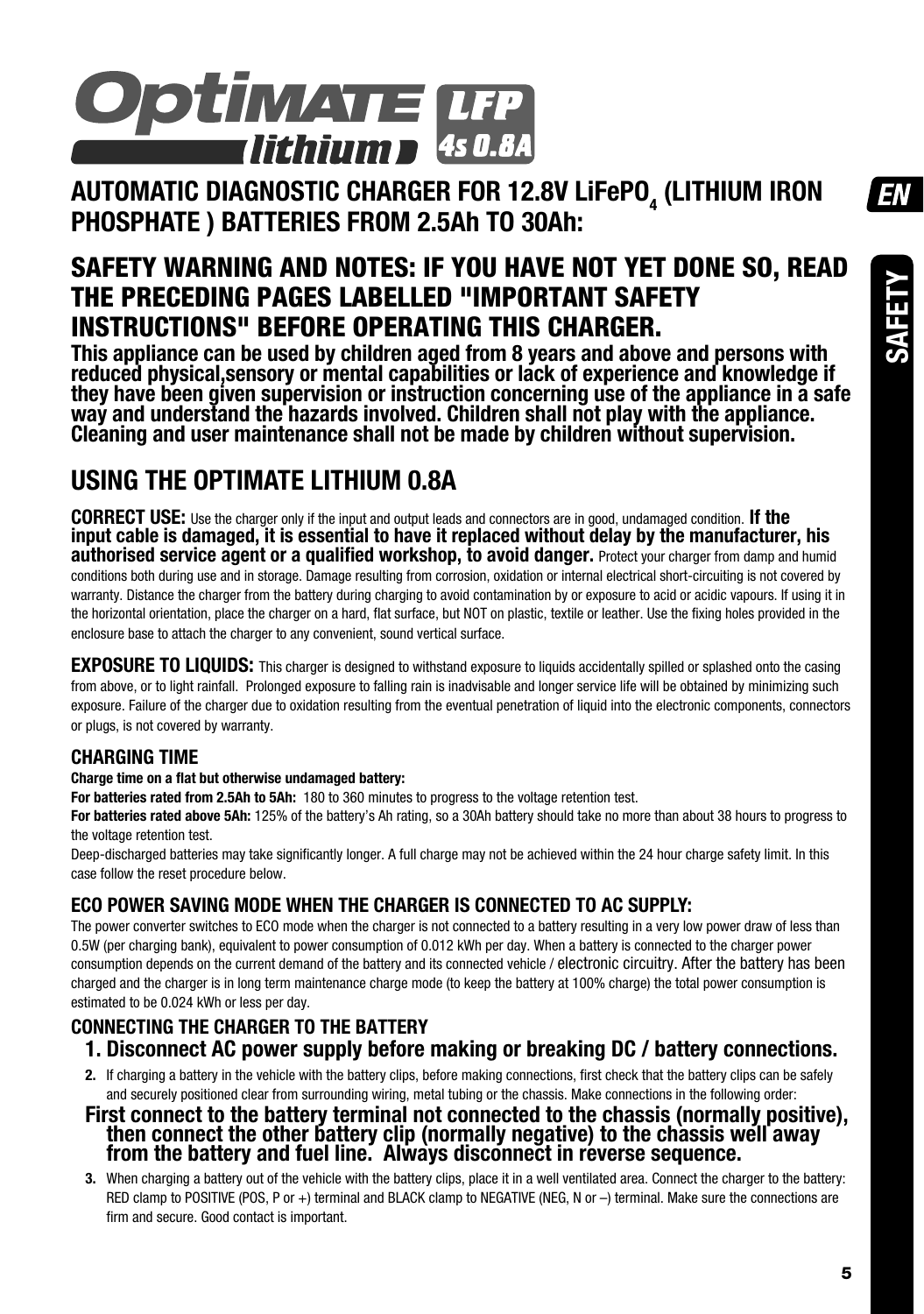## **PROCEEDING TO CHARGE**

**The LED indicators below are sequenced as they may come on through the course of the program.** 



**LED #1 : POWER ON -** Confirms AC power supply to the charger. HIGH and LOW intensity indication: LOW: No battery connected. HIGH: battery connected and current is being delivered.

**LED #2** : **REVERSE POLARITY PROTECTION** - Lights when the battery connections are incorrect. The charger is electronically protected so no damage will result, and the output will remain disabled until the connections are corrected.

**BMS RESET PROCEDURE:** for batteries with a built-in battery management system (BMS) that protects against deep discharge, follow this procedure: 1) Disconnect OptiMate Lithium from mains supply. Wait for LED #1 to go out. 2) Connect OptiMate Lithium to the battery: RED clamp to POSITIVE (POS, P or  $+$ ) terminal and BLACK clamp to NEGATIVE (NEG, N or  $-$ ) terminal. 3) Reconnect the OptiMate Lithium to mains supply.

A special BMS reset pulse is delivered for a period of one minute. LED #3 flashes as each reset pulse is delivered.

The BMS has successfully reset when either LED #3 OR LED #4 lights by itself.

BMS not resetting: 1) An advanced battery management system that includes thermal protection, prevents operation if the battery temperature falls outside of the manufacturer recommended safe operating temperature range. Check battery manufacturer's specifications. 2) Battery is connected in reverse polarity. Correct the connections and try again. 3) The circuit connected to the battery is preventing the pulse from being delivered. Disconnect or turn off the circuit and try again. 4) The battery's BMS may have suffered damage. Have the battery professionally assessed.

**LED #3 SAVE :** This mode engages if the battery was more than 90% discharged / voltage is below 12.8V. During the SAVE mode the program limits charge current and tests for cell damage. Charge current is automatically adjusted as charging progresses. A healthy LiFePO<sub>4</sub><br>battery will progress to CHARGE mode within 4 hours.

**ERROR:** TEST LED #6 flashing - Charging has been suspended as OptiMate has detected the battery may have suffered permanent damage and a professional assessment is required.

CAUTION: A deep discharged LiFePO<sub>4</sub> battery may have developed permanent damage<br>in one or more cells. Higher capacity batteries with multiple cells in parallel (4s2p or more<br>configeration) may have a good cell paired with bad cell. **Such a battery may heat up excessively during charging, confirming there is**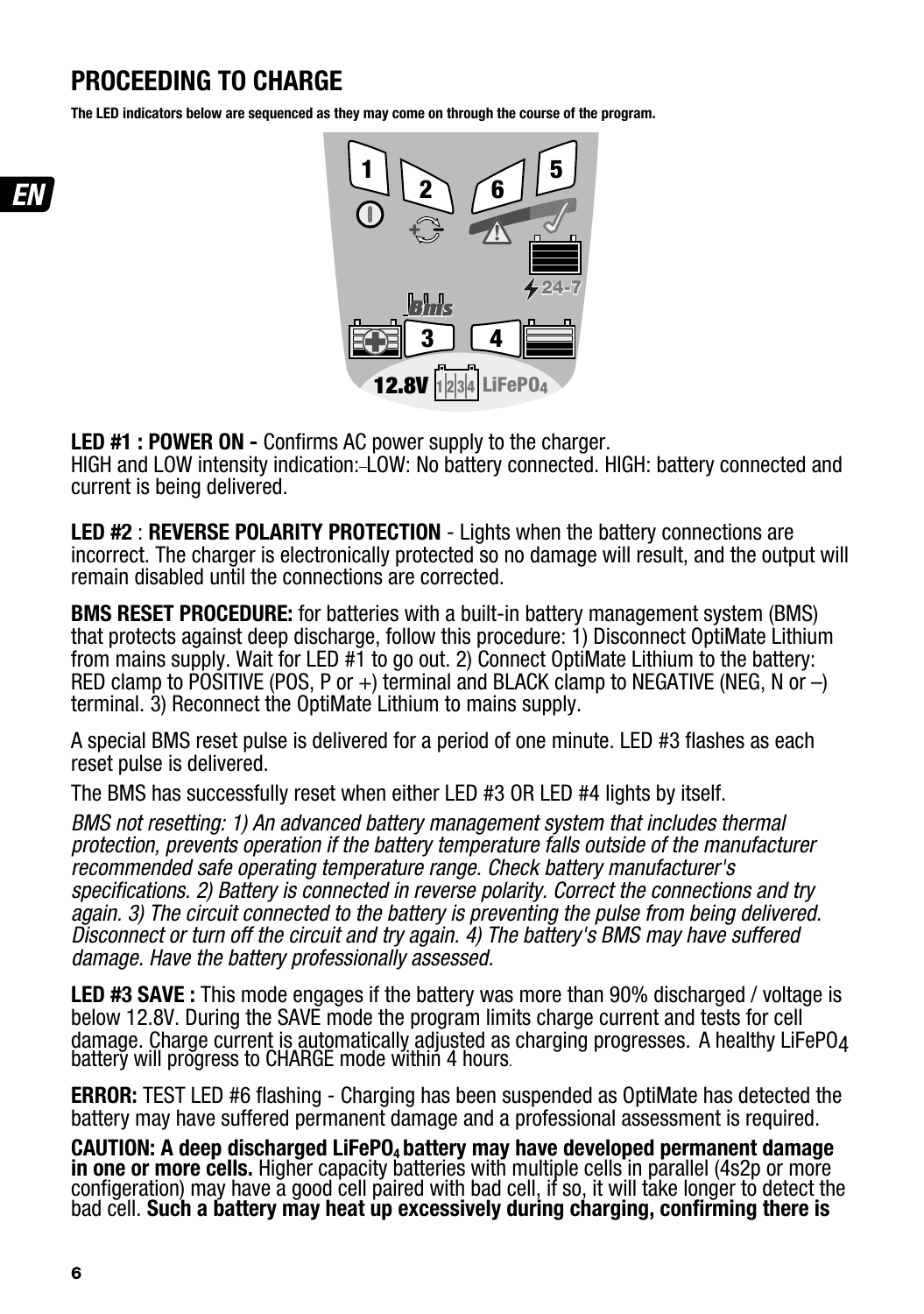**a problem within the battery. ALWAYS monitor the battery temperature during the first hour, then hourly there-after. If at any time the battery is uncomfortably hot to touch or you notice any unusual signs, DISCONNECT THE CHARGER IMMEDIATELY.** 

**CHARGE LED #4 - CHARGE,** PULSE ABSORPTION & CHARGE VERIFICATION steps: A constant current of 0.8 Amps is delivered into the battery, up to a voltage of 14.3V. Battery charge level is verified. If the battery requires further charging variable current pulses are delivered to the battery, bringing each cell to equal and full charge.

**NOTE:** For safety reasons there is an overall charge time limit of 48 hours.

### **LED #5: BATTERY READY / 24-7 Maintenance active:**

The battery can be used. If left connected (recommended), battery health is confirmed, followed by the OptiMate 24-7 maintenance that maintains the battery at full charge.

 **5.1** Health test starts immediately after LED #5 lights. Delivery of current to the battery is interrupted for up to **12**\*\* **hours** to allow the battery to settle and confirm that the vehicle circuitry is not depleting the battery. See page 2 for LED 5 & 6 corresponding to charge level / battery health. LED #6 lights if battery is being depleted or health is not optimal.

**\*\* If charge delivery was less than 12h up to when LED #5 turned on, health test extends until 24h has elapsed, followed by 24-7 maintenance.** 

 **5.2 OptiMate 24-7 maintenance:** During every hour that the battery remains connected OptiMate's 24-7 maintenance program delivers up to 30 minutes of float charge maintenance at a voltage of 13.6V, followed and alternating wih 30 minute REST (no charging) periods. Charge level is continuously monitored. OptiMate Lithium will counter discharge by connected circuitry or battery self-discharge. TIP: At least once every two weeks, check battery status. **IMPORTANT:** When handling batteries or in their vicinity, always take care to observe the SAFETY WARNINGS above.

### **6. LED #6 flashing / blinking - BATTERY is not holding charge / charging suspended.**

 The battery's voltage is not being sustained above 12V or could not be sufficiently recovered. In the case of a battery still connected to the electrical system it supports, the red LED #6 may be signalling a loss of current through connected wiring or 'always on' currentconsuming accessories. A sudden load such as vehicle headlights being switched on or engine started while the charger is connected can also cause the battery voltage to dip significantly.

To rectify: disconnect OptiMate Lithium, allow program to reset and then reconnect.

# **LIMITED WARRANTY**

TecMate (International) SA, Sint-Truidensesteenweg 252, B-3300 Tienen, Belgium, makes this limited warranty to the original purchaser at retail of this product. This limited warranty is not transferable. TecMate (International) warrants this battery charger for three years from date of purchase at retail against defective material or workmanship. If such should occur the unit will be repaired or replaced at the option of the manufacturer. It is the obligation of the purchaser to forward the unit together with proof of purchase (see NOTE), transportation or mailing costs prepaid, to the manufacturer or its authorized representative. This limited warranty is void if the product is misused, subjected to careless handling, or repaired by anyone other than the factory or its authorized representative. The manufacturer makes no warranty other than this limited warranty and expressly excludes any implied warranty including any warranty for consequential damages.

THIS IS THE ONLY EXPRESS LIMITED WARRANTY AND THE MANUFACTURER NEITHER ASSUMES NOR AUTHORIZES ANYONE TO ASSUME OR MAKE ANY OTHER OBLIGATION TOWARDS THE PRODUCT OTHER THAN THIS EXPRESS LIMITED WARRANTY. YOUR STATUTORY RIGHTS ARE NOT AFFECTED.

NOTE: Details at www.tecmate.com/warranty.

#### **WARRANTY in Canada, USA, Central America & South America:**

TecMate North America, Oakville, ON, Canada, as a wholy owned subsidiary of TecMate International, assumes the responsibility for product warranty in these regions.

More information on TecMate products can be found at **www.tecmate.com**.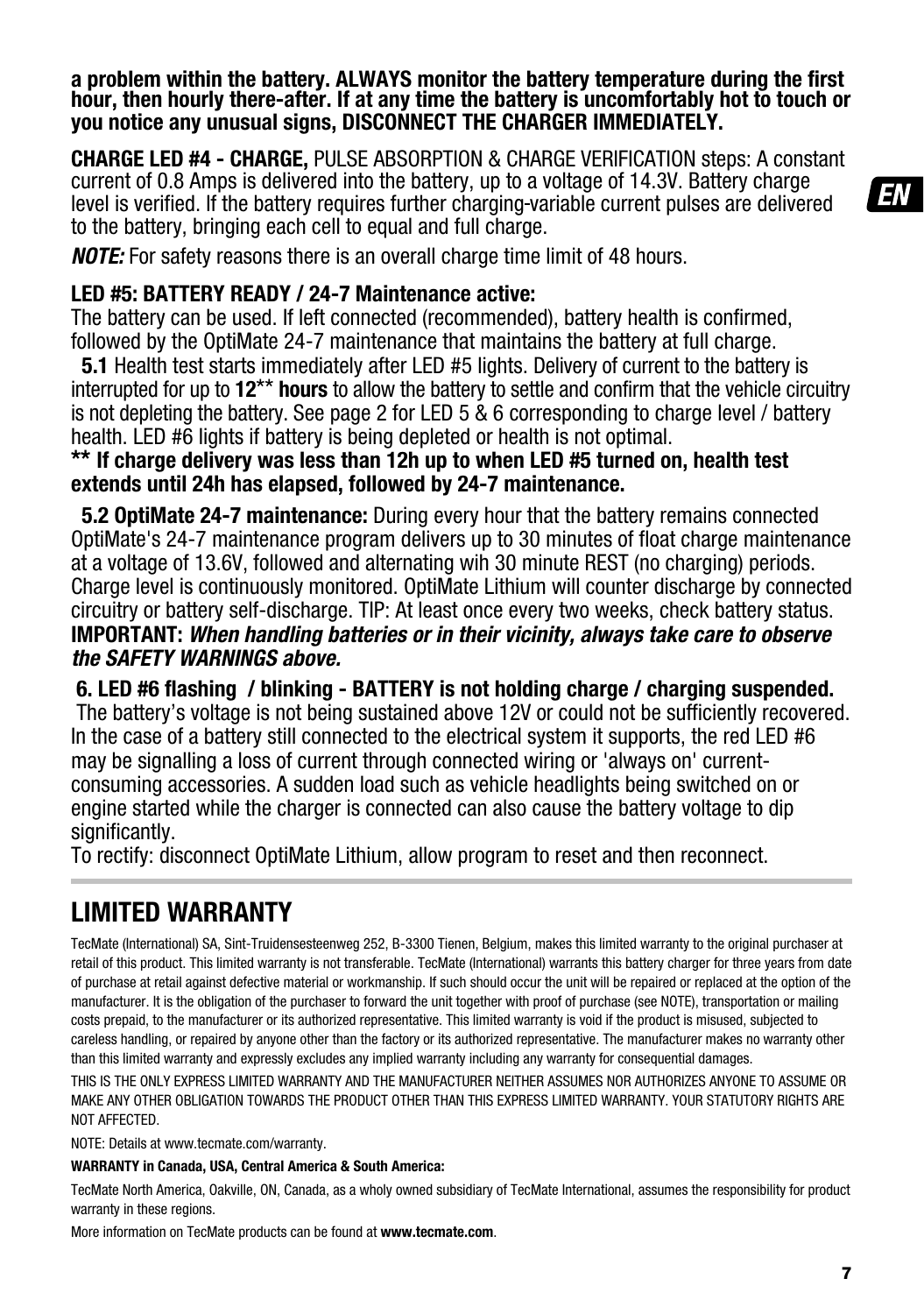

**CETTE SECTION DU MANUEL CONTIENT DES INSTRUCTIONS DE SÉCURITÉ IMPORTANTES RELATIVES AU CHARGEUR DE BATTERIE OPTIMATE LITHIUM. IL EST ESSENTIEL QUE VOUS LISIEZ ET SUIVIEZ À LA LETTRE CES INSTRUCTIONS AVANT CHAQUE UTILISATION DU CHARGEUR. CONSERVEZ CES INSTRUCTIONS.**

### **CHARGEUR AUTOMATIQUE POUR BATTERIES 12,8 V LIFEPO4 (LITHIUM FER PHOSPHATE).**

### **NE PAS UTILISER AVEC DES BATTERIES NiCd, NiMH, plomb-acide ou tout autre type de batterie lithium-ion NI AVEC DES BATTERIES NON-RECHARGEABLES.**

### **AVERTISSEMENT :**

N'utiliser l'appareil qu'à l'intérieur. Ne pas exposer à la pluie ou à la neige. Appareil de Classe II. a) CONSERVER CES INSTRUCTIONS. CE MANUEL CONTIENT DES INSTRUCTIONS IMPORTANTES CONCERNANT LA

SÉCURITÉ ET LE FONCTIONNEMENT.

b) IL EST DANGEREUX DE TRAVAILLER A PROXIMITÉ D'UNE BATTERIE ALL PLOMB. LES BATTERIES PRODUISENT DES GAZ EXPLOSIFS EN SERVICE NORMAL. IL EST AUSSI IMPORTANT DE TOUJOURS RELIRE LES INSTRUCTIONS AVANT D'UTILISER LE CHARGEUR ET DE LES SUIVRE À LA LETTRE.

c) POUR RÉDUIRE LE RISQUE D'EXPLOSION, LIRE CES INSTRUCTIONS ET CELLES QUI FIGURENT SUR LA BATTERIE. d) NE JAMAIS FUMER PRÈS DE LA BATTERIE OU DU MOTEUR ET ÉVITER TOUTE ÉTINCELLE OU FLAMME NUE À PROXIMITÉ DE CES DERNIERS.

e) UTILISER LE CHARGEUR POUR CHARGER UNE BATTERIE AU PLOMB UNIQUEMENT. CE CHARGEUR N'EST PAS CONÇU POUR ALIMENTER UN RÉSEAU ÉLECTRIQUE TRÈS BASSE TENSION NI POUR CHARGER DES PILES SÈCHES. LE FAIT D'UTILISER LE CHARGEUR POUR CHARGER DES PILES SÈCHES POURRAIT ENTRAÎNER L'ÉCLATEMENT DES PILES ET CAUSER DES BLESSURES OU DES DOMMAGES.

f) NE JAMAIS CHARGER UNE BATTERIE GELÉE.

g) S'IL EST NÉCESSAIRE DE RETIRER LA BATTERIE DU VÉHICULE POUR LA CHARGER, TOUJOURS DÉBRANCHER LA BORNE DE MISE À LA MASSE EN PREMIER. S'ASSURER QUE LE COURANT AUX ACCESSOIRES DU VÉHICULE EST COUPÉ AFIN D'ÉVITER LA FORMATION D'UN ARC.

h) PRENDRE CONNAISSANCE DES MESURES DE PRÉCAUTION SPÉCIFIÉES PAR LE FABRICANT DE LA BATTERIE, P. EX., VÉRIFIER S'IL FAUT ENLEVER LES BOUCHONS DES CELLULES LORS DU CHARGEMENT DE LA BATTERIE, ET LES TAUX DE CHARGEMENT RECOMMANDÉS.

i) SI LE CHARGEUR COMPORTE UN SÉLECTEUR DE TENSION DE SORTIE, CONSULTER LE MANUEL DE L'USAGER DE LA VOITURE POUR DÉTERMINER LA TENSION DE LA BATTERIE ET POUR S'ASSURER QUE LA TENSION DE SORTIE EST APPROPRIÉE. SI LE CHARGEUR N'EST PAS MUNI D'UN SÉLECTEUR, NE PAS UTILISER LE CHARGEUR À MOINS QUE LA TENSION DE LA BATTERIE NE SOIT IDENTIQUE À LA TENSION DE SORTIE NOMINALE DU CHARGEUR.

j) NE JAMAIS PLACER LE CHARGEUR DIRECTEMENT SOUS LA BATTERIE À CHARGER OU AU-DESSUS DE CETTE DERNIÈRE. LES GAZ OU LES FLUIDES QUI S'ÉCHAPPENT DE LA BATTERIE PEUVENT ENTRAÎNER LA CORROSION DU CHARGEUR OU L'ENDOMMAGER. PLACER LE CHARGEUR AUSSI LOIN DE LA BATTERIE QUE LES CABLES C.C. LE PERMETTENT. k) NE PAS FAIRE FONCTIONNER LE CHARGEUR DANS UN ESPACE CLOS ET/OU NE PAS GÊNER LA VENTILATION. l) METTRE LES INTERRUPTEURS DU CHARGEUR HORS CIRCUIT ET RETIRER LE CORDON C.A. DE LA PRISE AVANT DE METTRE ET D'ENLEVER LES PINCES DU CORDON C.C. S'ASSURER QUE LES PINCES NE SE TOUCHENT PAS. m) **SUIVRE LES ÉTAPES SUIVANTES LORSQUE LA BATTERIE SE TROUVE DANS LE VÉHICULE.**  UNE ÉTINCELLE PRÈS DE LA BATTERIE POURRAIT PROVOQUER L'EXPLOSION DE CETTE DERNIÈRE. POUR RÉDUIRE LE RISQUE D'ÉTINCELLE À PROXIMITÉ DE LA BATTERIE :

(i) PLACER LES CORDONS C.A. ET C.C. DE MANIÈRE À ÉVITER QU'ILS SOIENT ENDOMMAGÉS PAR LE CAPOT, UNE PORTIÈRE OU LES PIÈCES EN MOUVEMENT DU MOTEUR ;

(ii) FAIRE ATTENTION AUX PALES, AUX COURROIES ET AUX POULIES DU VENTILATEUR AINSI QU'À TOUTE AUTRE PIÈCE SUSCEPTIBLE DE CAUSER DES BLESSURES ;

(iii) VÉRIFIER LA POLARITÉ DES BORNES DE LA BATTERIE. LE DIAMÈTRE DE LA BORNE POSITIVE (POS, P, +) EST GÉNÉRALEMENT SUPÉRIEUR À CELUI DE LA BORNE NÉGATIVE (NÉG, N, –) ;

(iv) DÉTERMINER QUELLE BORNE EST MISE À LA MASSE (RACCORDÉE AU CHÂSSIS). SI LA BORNE NÉGATIVE EST RACCORDÉE AU CHÂSSIS (COMME DANS LA PLUPART DES CAS), VOIR LE POINT (v). SI LA BORNE POSITIVE EST RACCORDÉE AU CHÂSSIS, VOIR LE POINT (vi) ;

FR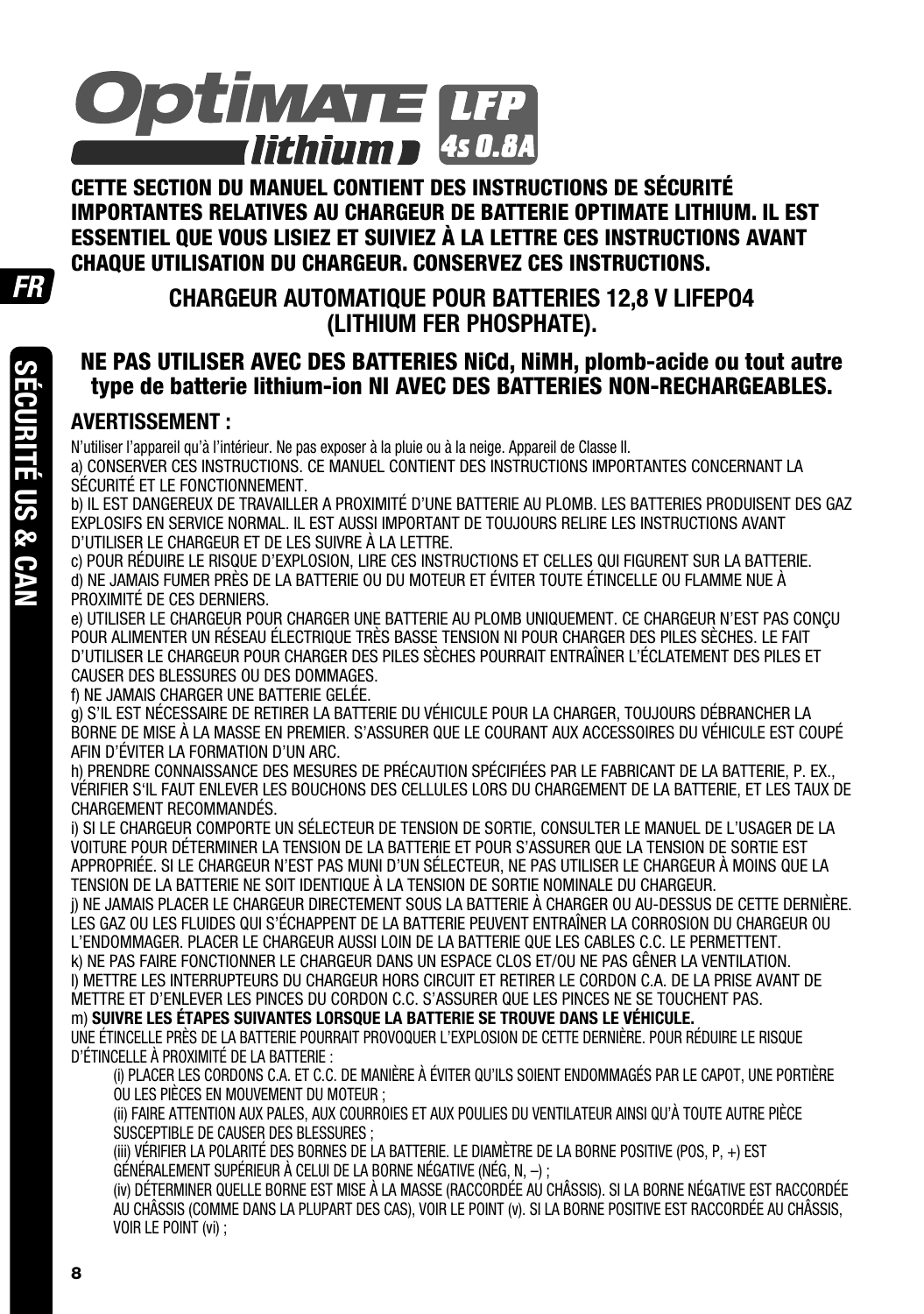(v) SI LA BORNE NÉGATIVE EST MISE À LA MASSE, RACCORDER LA PINCE POSITIVE (ROUGE) DU CHARGEUR À LA BORNE POSITIVE (POS, P, +) NON MISE À LA MASSE DE LA BATTERIE. RACCORDER LA PINCE NÉGATIVE (NOIRE) AU CHÂSSIS DU VÉHICULE OU AU MOTEUR, LOIN DE LA BATTERIE. NE PAS RACCORDER LA PINCE AU CARBURATEUR, AUX CANALISATIONS D'ESSENCE NI AUX PIÈCES DE LA CARROSSERIE EN TÔLE. RACCORDER À UNE PIÈCE DU CADRE OU DU MOTEUR EN TÔLE DE FORTE ÉPAISSEUR ;

(vi) SI LA BORNE POSITIVE EST MISE À LA MASSE, RACCORDER LA PINCE NÉGATIVE (NOIRE) DU CHARGEUR À LA BORNE NÉGATIVE (NÉG, N, –) NON MISE À LA MASSE DE LA BATTERIE. RACCORDER LA PINCE POSITIVE (ROUGE) AU CHÂSSIS DU VÉHICULE OU AU MOTEUR, LOIN DE LA BATTERIE. NE PAS RACCORDER LA PINCE AU CARBURATEUR, AUX CANALISATIONS D'ESSENCE NI AUX PIÈCES DE LA CARROSSERIE EN TÔLE. RACCORDER À UNE PIÈCE DU CADRE OU DU MOTEUR EN TÔLE DE FORTE ÉPAISSEUR ;

(vii) BRANCHER LE CORDON D'ALIMENTATION C.A. DU CHARGEUR ;

(viii) POUR INTERROMPRE L'ALIMENTATION DU CHARGEUR, METTRE LES INTERRUPTEURS HORS CIRCUIT, RETIRER LE CORDON C.A. DE LA PRISE, ENLEVER LA PINCE RACCORDÉE AU CHÂSSIS ET EN DERNIER LIEU CELLE RACCORDÉE À LA **BATTERIE** 

#### n) **SUIVRE LES ÉTAPES SUIVANTES LORSQUE LA BATTERIE EST À L'EXTÉRIEUR DU VÉHICULE.**

UNE ÉTINCELLE PRÈS DE LA BATTERIE POURRAIT PROVOQUER L'EXPLOSION DE CETTE DERNIÈRE. POUR RÉDUIRE LE RISQUE D'ÉTINCELLE À PROXIMITÉ DE LA BATTERIE :

(i) VÉRIFIER LA POLARITÉ DES BORNES DE LA BATTERIE. LE DIAMÈTRE DE LA BORNE POSITIVE (POS, P, +) EST GÉNÉRALEMENT SUPÉRIEUR À CELUI DE LA BORNE NÉGATIVE (NÉG, N, –) ;

(ii) RACCORDER UN CÂBLE DE BATTERIE ISOLÉ No 6 AWG MESURANT AU MOINS 60 CM DE LONGUEUR À LA BORNE NÉGATIVE (NÉG, N, –) ;

(iii) RACCORDER LA PINCE POSITIVE (ROUGE) À LA BORNE POSITIVE (POS, P, +) DE LA BATTERIE ;

(iv) SE PLACER ET TENIR L'EXTRÉMITÉ LIBRE DU CÂBLE AUSSI LOIN QUE POSSIBLE DE LA BATTERIE, PUIS RACCORDER LA PINCE NÉGATIVE (NOIRE) DU CHARGEUR À L'EXTRÉMITÉ LIBRE DU CÂBLE ;

(v) NE PAS SE PLACER FACE À LA BATTERIE POUR EFFECTUER LE DERNIER RACCORDEMENT ;

(vi) RACCORDER LE CORDON D'ALIMENTATION C.A. DU CHARGEUR À LA PRISE ;

(vii) POUR INTERROMPRE L'ALIMENTATION DU CHARGEUR, METTRE LES INTERRUPTEURS HORS CIRCUIT, RETIRER LE CORDON C.A. DE LA PRISE, ENLEVER LA PINCE RACCORDÉE AU CHÂSSIS ET EN DERNIER LIEU CELLE RACCORDÉE À LA BATTERIE. SE PLACER AUSSI LOIN QUE POSSIBLE DE LA BATTERIE POUR DÉFAIRE LA PREMIÈRE CONNEXION.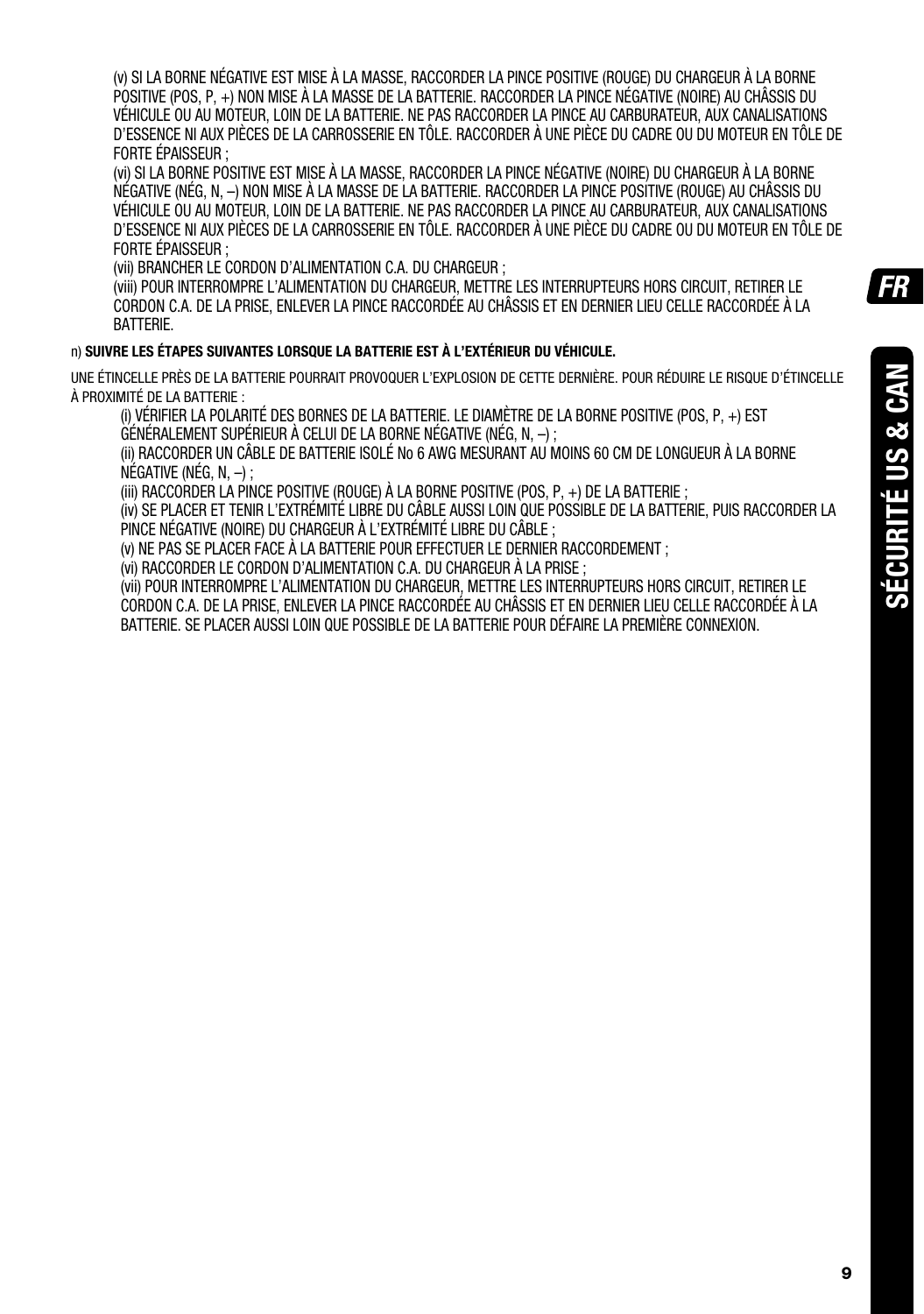

# **CHARGEUR À DIAGNOSTIC AUTOMATIQUE POUR BATTERIES LiFePO4 (LITHIUM FER PHOSPHATE) 12,8 V. BATTERIES DE 2,5 AH À 30 AH:**

### **AVERTISSEMENT DE SÉCURITÉ ET REMARQUES : SI VOUS NE L'AVEZ PAS DÉJÀ FAIT, LISEZ LES PAGES QUI PRÉCÈDENT INTITULÉES « INSTRUCTIONS DE SÉCURITÉ IMPORTANTES » AVANT D'UTILISER CE CHARGEUR.**

**Cet appareil n'est pas destiné à être utilisé par des personnes (y compris des enfants) possédant des capacités physiques, sensorielles ou mentales réduites, ou manquant d'expérience et de connaissance, sauf si elles bénéficient d'une surveillance ou ont reçu des instructions concernant l'utilisation de l'appareil d'une personne responsable de leur sécurité. Les enfants doivent faire l'objet d'une surveillance pour s'assurer qu'ils ne jouent pas avec l'appareil.**

# **UTILISATION D'OPTIMATE LITHIUM 0,8A**

**UTILISATION CORRECTE :** utilisez le chargeur uniquement si les broches de raccordement et les connecteurs d'entrée et de sortie sont en parfait état. Si le câble d'entrée est endommagé, il est essentiel que vous le fassiez remplacer au plus vite par le fabricant, son technicien agréé ou un atelier qualifié, pour éviter tout danger. Protégez votre chargeur de l'humidité, qu'il soit en fonctionnement ou rangé. La garantie ne couvre pas les dommages résultant de la corrosion, de l'oxydation ou d'un court-circuit électrique interne. Éloignez le chargeur de la batterie pendant la charge pour éviter toute contamination par ou toute exposition à des acides ou des vapeurs

acides. Si vous l'utilisez en position horizontale, placez le chargeur sur une surface plane et dure, mais PAS sur du plastique, du textile ou du cuir. Utilisez les trous de fixation situés dans la base du boîtier pour fixer le chargeur à toute surface verticale solide et pratique.

**EXPOSITION À DES LIQUIDES:** ce chargeur est conçu pour résister à une exposition à des liquides ayant éclaboussé ou ayant été accidentellement renversés sur le boîtier par le dessus, ou à une pluie légère. Une exposition prolongée à une pluie forte est déconseillée afin de prolonger la durée de vie de l'équipement. Une panne du chargeur due à une oxydation résultant de l'éventuelle pénétration d'un liquide corrosif dans les composants électroniques, les connecteurs ou les prises ne sera pas couverte par la garantie

**BATTERIES DÉGRADÉES TRÈS FAIBLES :** soyez particulièrement vigilant : Une batterie LiFePO4 laissée complètement déchargée pendant une période prolongée risque de développer des dommages permanents dans une ou plusieurs cellule(s). Ces batteries peuvent atteindre une température excessivement élevée au cours de la charge. En mode save, le programme limite le courant de charge si la tension est inférieure à 12,8 v et le programme est conçu pour détecter un éventuel endommagement évident de cellule et suspendre automatiquement la charge le cas échéant, mais plus il y a de cellules en parallèle, plus il est difficile de détecter une mauvaise cellule. En effet, une batterie de 5 ah présente ainsi par défaut 4 rangées connectées en séries de 2 cellules parallèles (configuration 4s2p - 8 cellules au total), une batterie de 10 ah présente 4 rangées connectées en séries de 4 cellules parallèles (configuration 4s4p - 16 cellules au total). Surveillez EN PERMANENCE la température de la batterie au cours de la première heure, puis une fois par heure. Si vous constatez à tout moment que la batterie devient chaude au point de ne plus pouvoir la toucher à main nue ou si vous remarquez des signes inhabituels, DÉBRANCHEZ LE CHARGEUR IMMÉDIATEMENT.

### **TEMPS DE CHARGE**

#### **Temps de charge pour une batterie déchargée mais en parfait état :**

Pour les batteries d'une tension nominale comprise entre 2,5 Ah et 5 Ah : de 180 à 360 minutes pour effectuer le test de rétention de voltage. **Pour les batteries d'une tension nominale supérieure à 5 Ah :** 125 % de la tension de la batterie ; il faut donc au maximum environ 38 heures à une batterie de 30 Ah pour effectuer le test de rétention de voltage.

Des batteries complètement déchargées peuvent nécessiter beaucoup plus de temps. Il est possible que la limite de charge de sécurité de 24 heures ne suffise pas pour une charge complète. Dans ce cas, suivez la procédure de réinitialisation ci-dessous.

### **RÉINITIALISATION DU CYCLE DE CHARGE ET TEST**

Déconnectez la prise secteur CA. Attendez que la LED POWER ON #1 s'éteigne. Dès que le branchement se fait sur le CA, toutes les LED #3, 4, 5 et 6 clignotent deux fois pour confirmer le bon état du microprocesseur, indépendamment du fait que le chargeur soit resté connecté à une batterie ou pas.

 $FR$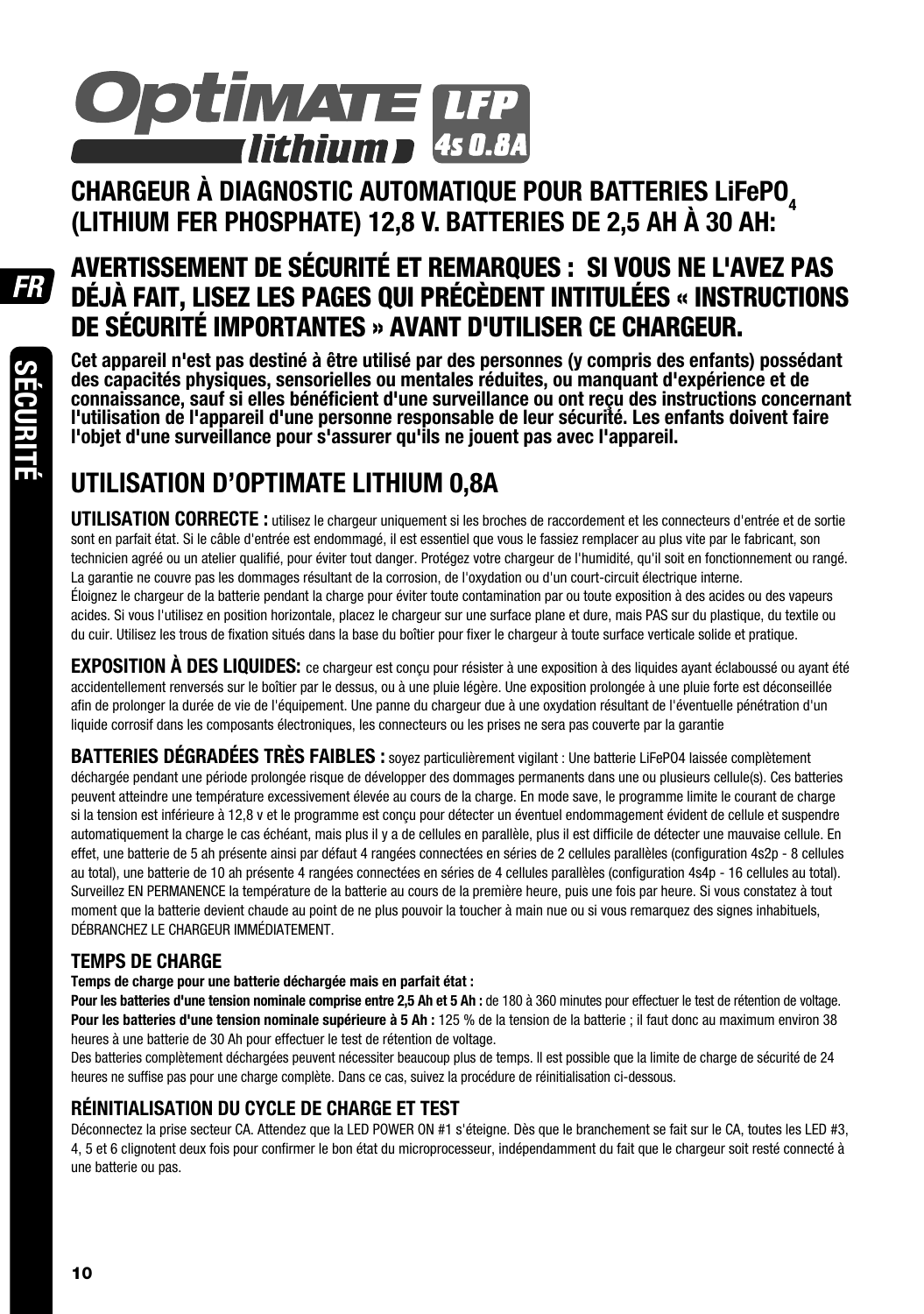### **MODE ÉCONOMIE D'ÉNERGIE LORSQUE LE CHARGEUR EST CONNECTÉ À L'ALIMENTATION SECTEUR :**

Le convertisseur d'énergie passe en mode ECO lorsque le chargeur n'est pas branché sur une batterie, ce qui conduit à une très faible puissance, inférieure à 0.5W, l'équivalent d'une consommation d'énergie de 0,012 kWh par jour. Lorsqu'une batterie est branchée sur le chargeur, la consommation d'énergie dépend de la demande en courant de la batterie et du véhicule/des circuits électroniques raccordés. Une fois que la batterie est chargée et que le programme de charge est en mode de charge de maintenance à long terme (pour garder la batterie chargée à 100 %), la consommation d'énergie totale est estimée à 0,024 kWh ou moins par jour.

### **CHARGE**

**Les témoins à LED sont placés dans l'ordre chronologique de déroulement du programme.** 



Voyant LED n<sup>o</sup> 1 : MISE SOUS TENSION - Confirme l'alimentation secteur vers le chargeur. Indication d'intensité HAUTE et BASSE : BASSE : aucune batterie branchée. HAUTE : batterie branchée et courant distribué.

**Voyant LED nº 2 : PROTECTION POLARITÉ INVERSE** - s'allume lorsque les branchements de la batterie sont mal faits. Le chargeur est protégé électroniquement, donc il ne peut subir aucun dommage et la sortie restera désactivée jusqu'à ce que les connexions soient bonnes.

**PROCÉDURE DE RÉINITIALISATION DU BMS :** pour les batteries dotées d'un système de gestion de batterie (BMS) qui protège contre les décharges profondes, procédez comme suit : 1) Déconnectez l'OptiMate Lithium de l'alimentation secteur. Attendez que le voyant LED nº 1 s'éteigne. 2) Raccordez l'OptiMate Lithium à la batterie : la pince ROUGE sur la borne POSITIVE (POS, P ou +) et la pince NOIRE sur la borne NÉGATIVE (NEG, N ou –). 3) Rebranchez l'OptiMate Lithium à l'alimentation secteur.

Une impulsion spéciale de réinitialisation du BMS est délivrée pendant une minute. Le voyant LED n°3 clignote à chaque impulsion de réinitialisation.

Le BMS a été réinitialisé avec succès lorsque le voyant LED nº 3 ou nº 4 s'allume.

Échec de la réinitialisation du BMS : 1) Un système avancé de gestion de batterie doté d›une protection thermique empêche le fonctionnement si la température de la batterie dépasse la plage de températures de fonctionnement recommandée par le fabricant. Vérifiez les spécifications du fabricant. 2) Batterie connectée en polarité inverse. Vérifiez les branchements et essayez à nouveau. 3) Le circuit connecté à la batterie empêche l'envoi de l'impulsion. Déconnectez ou éteignez le circuit et essayez à nouveau. 4) Le BMS de la batterie peut avoir subi des dommages. Faites vérifier la batterie par un professionnel.

**Voyant LED nº 3 - RÉCUPÉRATION :** Ce mode se déclenche si la batterie était déchargée à plus de 90 % ou si la tension est inférieure à 12,8 V. Pendant le mode RÉCUPÉRATION, le programme limite le courant de charge et vérifie l'absence de défaut des cellules. Le courant de charge est automatiquement ajusté en fonction de l'évolution de la charge. Une batterie LiFePO $_A$  en bon état passe en mode CHARGE en moins de 4 heures.

**ERREUR :** Le voyant LED TEST nº 6 clignote - la charge s'est interrompue car OptiMate a détecté que la batterie a peut-être subi des dommages irréversibles et que l'expertise d'un professionnel est nécessaire.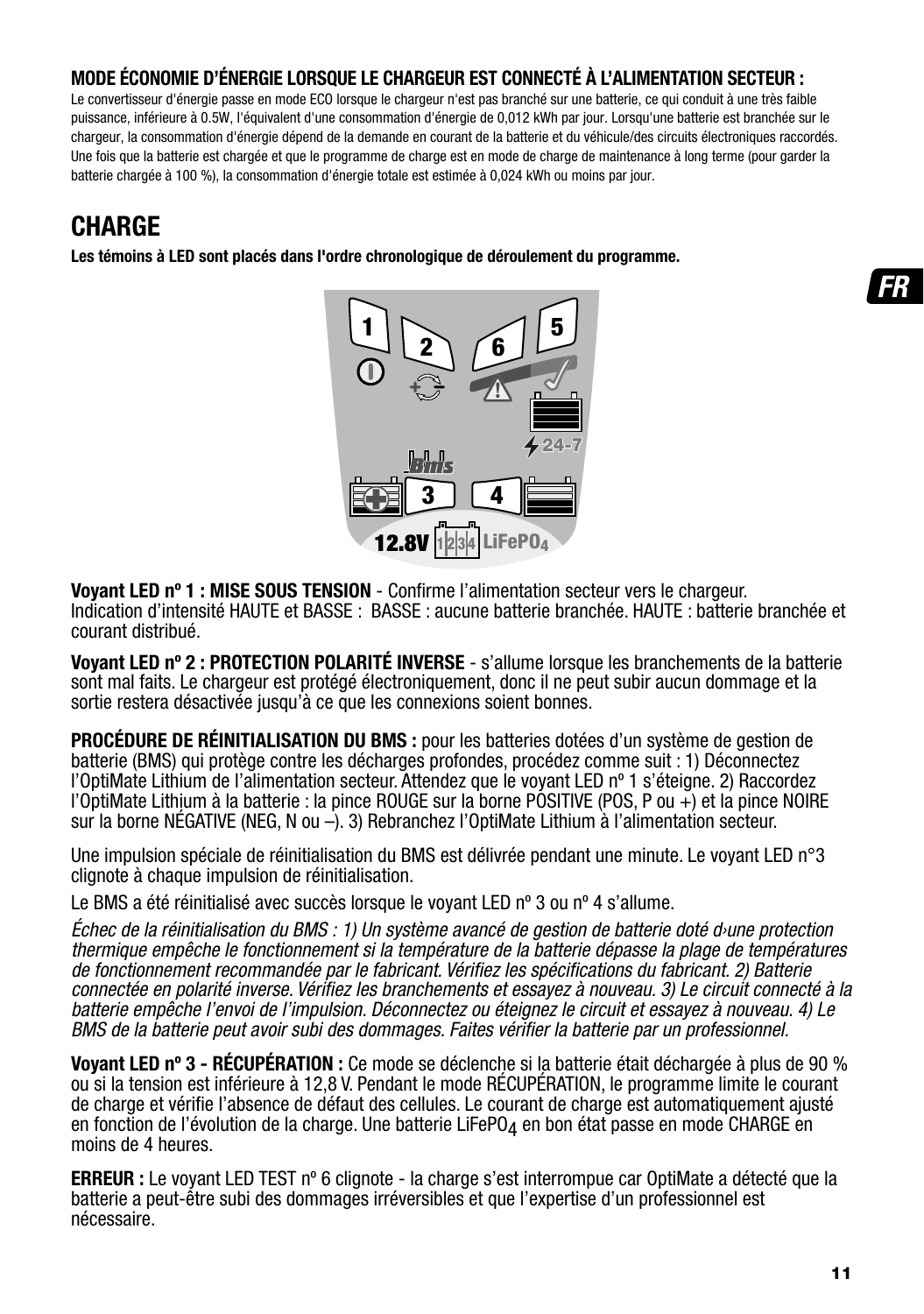**ATTENTION : Une batterie LiFePO4 profondément déchargée risque de subir des dommages permanents dans une ou plusieurs cellule(s).** Les batteries plus puissantes avec plusieurs cellules en parallèle (configuration 4s2p ou plus) peuvent avoir une bonne cellule couplée à une mauvaise cellule et seront donc plus longues à tester. **Ces batteries peuvent atteindre une température excessivement élevée au cours de la charge, ce qui confi rme le problème au sein de la batterie. Surveillez EN PERMANENCE la température de la batterie au cours de la première heure, puis une fois par heure. Si vous constatez à un moment donné que la batterie devient chaude au point de ne plus pouvoir la toucher à main nue ou si vous remarquez des signes inhabituels, DÉBRANCHEZ LE CHARGEUR IMMÉDIATEMENT.** 

**Voyant LED de CHARGE N° 4 -** Étapes de CHARGE, PAR IMPULSIONS et de VÉRIFICATION DE CHARGE : Un courant constant de 0,8 A est envoyé à la batterie, à une tension de 14,3 V. Le niveau de charge de la batterie est vérifié. Si la batterie nécessite une charge supplémentaire, des impulsions de courant variables sont envoyées à la batterie, pour que chaque cellule soit complètement chargée. **REMARQUE :** Pour des raisons de sécurité, il existe une limite de temps de charge absolue de 48 heures.

### **Voyant LED nº 5 : BATTERIE PRÊTE À L'EMPLOI/Maintenance active 24 h/24, 7 j/7 :**

La batterie peut être utilisée. Si l'état de la batterie restée connectée (recommandé) est confirmé suite à la maintenance OptiMate 24 h/24, 7 j/7 qui maintient la batterie en charge complète.

5.1 Le test permettant de définir l'état de la batterie commence immédiatement après que le voyant LED nº 5 s'est allumé. La distribution de courant à la batterie est interrompue pendant 12<sup>\*\*</sup> heures, afin de permettre à la batterie de se stabiliser et de confirmer que le faisceau électrique du véhicule ne vide pas la batterie. Voir la page 2 pour les voyants LED 5 et 6 correspondant au niveau de charge/à l'état de la batterie. Le voyant LED n° 6 s'allume si la batterie s'épuise ou si son état n'est pas optimal.

**\*\* Si la charge a duré moins de 12 heures lorsque le voyant LED n° 5 s'allume, le test se prolonge jusqu'à ce que 24 heures se soient écoulées. Une maintenance 24 h/24, 7 j/7 sera ensuite effectuée.** 

**5.2 Maintenance OptiMate 24 h/24, 7 j/7 :** Toutes les heures durant lesquelles la batterie reste connectée, le programme de maintenance OptiMate 24 h/24, 7 j/7 envoie une charge tampon de maintenance de 30 minutes à une tension de 13,6 V, en alternance avec des périodes de repos de 30 minutes (pas de charge). Le niveau de charge est contrôlé en continu. L'OptiMate Lithium empêche la décharge provoquée par le circuit relié ou l'autodécharge de la batterie. CONSEIL : Tous les 15 jours minimum, vérifiez l'état de la batterie.

**IMPORTANT : Respectez toujours les CONSIGNES DE SÉCURITÉ décrites ci-dessus lorsque vous manipulez des batteries ou que vous vous trouvez à proximité de celles-ci.** 

### **6. Voyant LED nº 6 clignotant : la BATTERIE ne retient pas la charge/charge interrompue**.

La tension de la batterie n'est pas maintenue au-dessus de 12 V ou la batterie n'a pu être suffisamment récupérée. Si la batterie est toujours branchée sur le système électrique qui l'alimente, il est possible que le voyant LED nº 6 rouge indique une perte de courant liée à un câble ou à des accessoires consommateurs de courant qui restent « tout le temps allumés ». Une consommation soudaine, telle que l'allumage des phares du véhicule ou le démarrage du moteur alors que le chargeur est branché peut également causer une baisse significative de la tension de la batterie.

Pour corriger : débranchez l'OptiMate Lithium, laissez le programme se réinitialiser puis reconnectez-le.

# **GARANTIE LIMITÉE**

TecMate International SA, Sint-Truidensesteenweg 252, B-3300 Tienen, Belgique, consent la présente garantie au premier client utilisateur de ce produit, sans possibilité de transfert. TecMate (International) garantit ce chargeur pendant trois ans à compter de la date d'achat au détail contre les défauts de composants ou d'assemblage. Le cas échéant, le chargeur sera réparé ou remplacé à la discrétion du fabricant. L'acheteur doit expédier, à ses frais, l'appareil ainsi qu'une preuve d'achat (voir "NOTE") au fabricant ou à son représentant agréé. Cette garantie limitée devient nulle si l'appareil est utilisé ou manipulé de façon inadéquate ou s'il a été réparé par toute personne physique ou morale autre que le fabricant ou un représentant agréé. Le fabricant n'offre aucune autre garantie que la présente, et exclut expressément toute garantie contre les dommages conséquentiels.

CECI EST LA SEULE GARANTIE EXPRESSÉMENT CONSENTIE PAR LE FABRICANT. CELUI-CI N'ASSUME ET N'AUTORISE QUICONQUE A ASSUMER OU ETABLIR TOUTE AUTRE OBLIGATION LIÉE À CE PRODUIT, AUTRE QUE CETTE GARANTIE LIMITÉE EXPRESSÉMENT CONSENTIE. VOS DROITES STATUTAIRES NE SONT PAS AFFECTÉES.

NOTE : Voir www.tecmate.com/warranty ou contactez warranty@tecmate.com

On peut trouver plus d'information sur les produits de TecMate chez **www.tecmate.com**.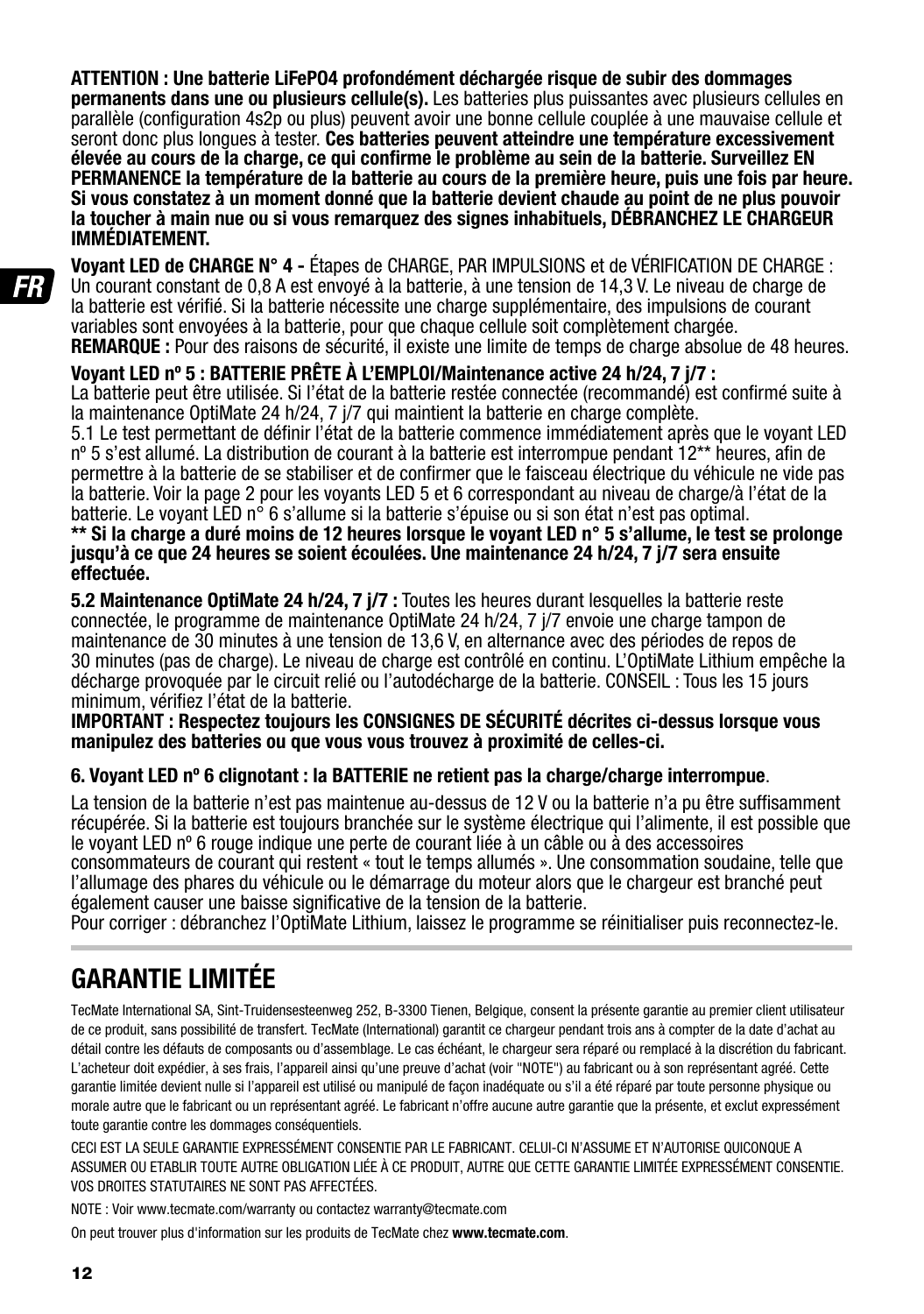

## **CARGADOR CON DIAGNÓSTICO AUTOMÁTICO PARA BATERÍAS LIFEPO, (FOSFATO DE LITIO-HIERRO) DE 12,8 V, BATERÍAS DE 2,5 A 50 AH:**

# **ADVERTENCIAS SOBRE SEGURIDAD Y NOTAS:**

**Este aparato no puede ser utilizado por que lo utilicen personas (incluidos niños) con capacidades físicas, sensoriales o mentales disminuidas, o bien con falta de experiencia y conocimientos, a menos que una persona responsable de su seguridad las supervise o les dé instrucciones sobre el uso del aparato. Es necesario supervisar a los niños para asegurarse de que no juegan con el aparato.** 

# **USO DE OPTIMATE LITHIUM 0,8 A**

**USO CORRECTO:** utilice el cargador únicamente si las tomas de conexión de entrada y salida y los conectores se encuentran en perfecto estado. Si el cable de entrada presenta daños, es de suma importancia que el fabricante, un agente de mantenimiento autorizado o un distribuidor cualificado lo reemplace inmediatamente. Proteja su cargador de la humedad, tanto durante el uso, como en el almacenamiento. Los daños derivados de la corrosión, oxidación o cortocircuitos eléctricos internos no están cubiertos por la garantía. El cargador debe estar a cierta distancia de la batería durante el proceso de carga con el fin de evitar una posible contaminación por o exposición a ácidos y vapores ácidos. Si se está utilizando en posición horizontal, coloque el cargador en una superficie plana y resistente, pero NO sobre plásticos, textiles o cuero. Utilice los orificios de fijación incluidos en la base de la carcasa para acoplar el cargador a una superficie vertical adecuada.

**EXPOSICIÓN A LÍQUIDOS:** este cargador está diseñado para soportar la exposición accidental a líquidos derramados o salpicados accidentalmente en la carcasa, procedentes de la parte superior o de llovizna. Se desaconseja una exposición prolongada a la lluvia, ya que se reducirá la vida útil. Si se produjeran errores en el cargador debido a la oxidación derivada de la posible entrada de líquidos en los componentes electrónicos, los conectores o tomas, estos no estarán cubiertos por la garantía.

**BATERÍAS DESCUIDADAS MUY DESCARGADAS:** Preste especial atención a lo siguiente: Una batería LiFeP04 que quede muy descargada durante un periodo prolongado puede registrar daños permanentes en una o más células. Dichas baterías pueden calentarse en exceso durante la carga. Durante el modo save (recuperación), el programa limita la corriente de carga si la tensión es inferior a 12,8 v y el programa debería detectar los daños notables de las células y suspender automáticamente la carga. Sin embargo, cuanto mayor es el número de células en paralelo, mayor es la dificultad de detectar una en mal estado; por ejemplo, una batería de 5 ah cuenta normalmente con 4 series conectadas de 2 células en paralelo (configuración 4s2p, 8 células en total), una batería de 10 ah cuenta con 4 series conectadas de 4 células en paralelo (configuración 4s4p, 16 células en total). Supervise SIEMPRE la temperatura de la batería durante la primera hora y, después, tras cada hora. Si en algún momento la batería se encuentra demasiado caliente para tocarla o si detecta algún signo anómalo, DESCONECTE INMEDIATAMENTE EL CARGADOR.

### **TIEMPO DE CARGA**

#### **Tiempo de carga de una batería descuidada sin otros daños:**

**Baterías clasificadas entre 2,5 Ah y 5 Ah:** 180 a 360 minutos para llevar a cabo la prueba de retención de tensión.

**Baterías con una clasificación superior a 5 Ah:** 125 % de la clasificación Ah de la batería; por lo que una batería de 30 Ah no debería requerir más de 38 horas para efectuar la prueba de retención de tensión.

En caso de baterías muy descargadas puede tardar mucho más. Puede que no se alcance una carga plena en las 24 horas del límite de seguridad de la carga. En este caso, efectúe el siguiente procedimiento de reinicio.

### **REINICIO DE LA CARGA Y CICLO DE PRUEBA**

Desconecte de la red de CA. Espere hasta que el LED #1 DE POTENCIA ACTIVADA se apague. Tras la reconexión a la toma de CA, los LED #3, 4, 5 y 6 parpadearán dos veces para confirmar el estado del microprocesador, independientemente de si el cargador sigue conectado a la batería o no.

ES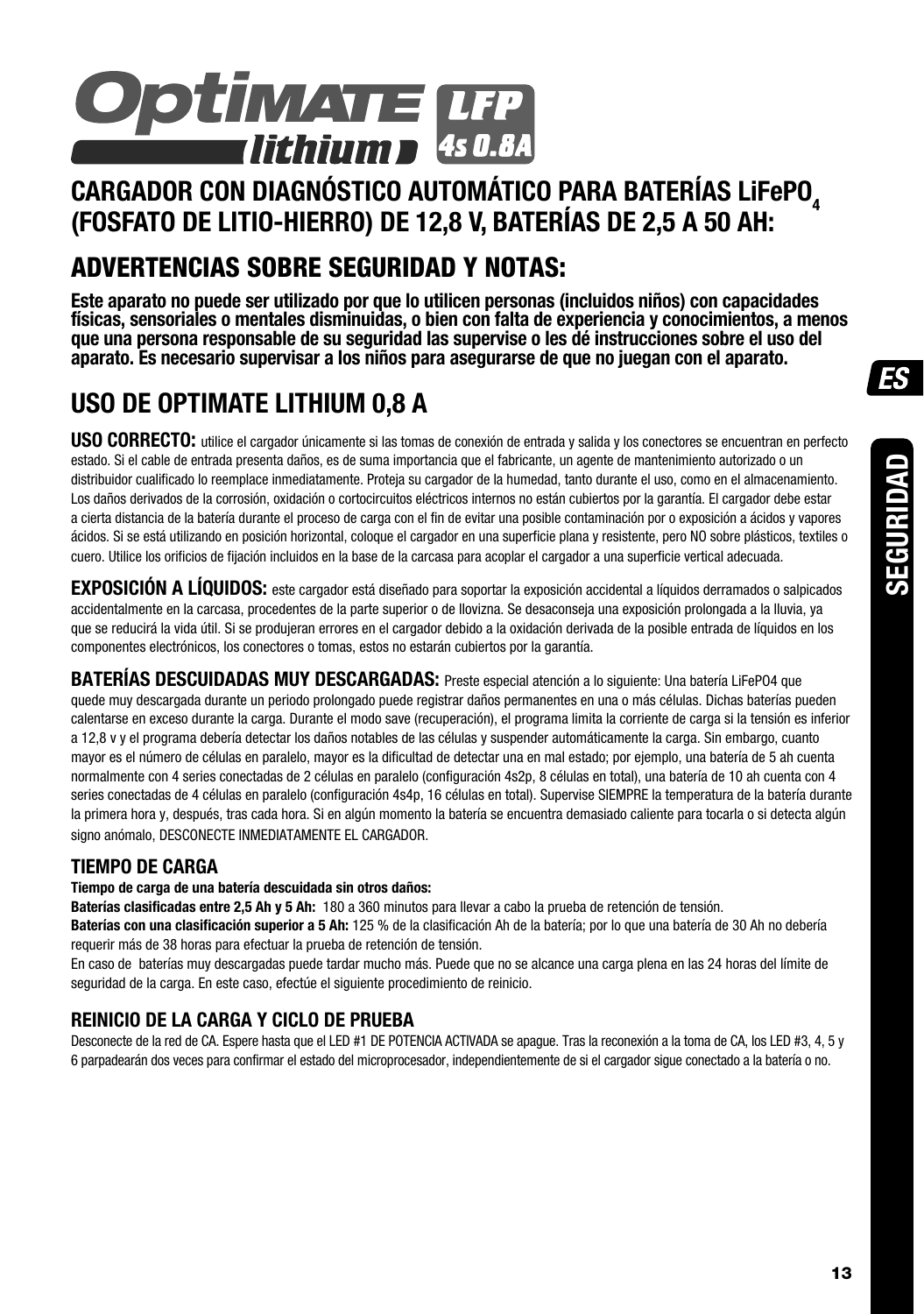### **MODO DE AHORRO DE ENERGÍA "ECO" CUANDO EL CARGADOR ESTÁ CONECTADO A LA RED CA:**

El convertidor de energía pasa al modo ECO cuando el cargador no está conectado a la batería, por lo que la entrada de corriente es inferior a 0,5 W, lo que equivale a un consumo de energía de 0,012 kW/h al día. Cuando la batería está conectada al cargador, el consumo de energía varía en función de la cantidad de corriente que necesiten la batería y los circuitos del vehículo / electrónicos conectados a la misma. Una vez que se ha cargado la batería y el cargador está en el modo de carga de mantenimiento prolongado (para mantener la batería a plena carga), el consumo total de energía estimado es de 0,024 kW/h o menos por día.

### **PROCEDIMIENTO DE CARGA**

**Las indicaciones LED evocadas a continuación y los textos relacionados aparecen según el orden de secuencia lógico del programa.** 



**LED n.º 1, ALIMENTACIÓN ACTIVADA:** confirma que el cargador recibe suministro de CA. Indicación de intensidad ALTA y BAJA: BAJA, la batería no está conectada. ALTA, la batería está conectada y recibe corriente.

**LED n.º 2, PROTECCIÓN CONTRA POLARIDAD INVERTIDA:** se enciende cuando las conexiones en la batería son incorrectas. El cargador está protegido electrónicamente, con lo que no se producirá ningún daño y la salida permanecerá desactivada hasta que se corrijan las conexiones.

**PROCEDIMIENTO DE REINICIO DEL BMS:** para baterías con un sistema de gestión de baterías (BMS) incorporado que las proteja de las descargas profundas, siga este procedimiento: 1) Desconecte OptiMate Lithium del suministro eléctrico. Espere hasta que el LED n.º 1 se apague. 2) Conecte OptiMate Lithium a la batería: la pinza ROJA con el terminal POSITIVO (POS, P o +) y la pinza NEGRA con el terminal NEGATIVO (NEG, N o –). 3) Vuelva a conectar OptiMate Lithium al suministro eléctrico.

Se producirá un impulso especial de reinicio del BMS durante un periodo de un minuto. El LED n.º 3 parpadea cada vez que se produce el impulso de reinicio.

El BMS se ha reiniciado correctamente cuando el LED n.º 3 O el LED n.º 4 se iluminan por sí solos.

Si el BMS no se reinicia: 1) Un sistema de gestión de baterías avanzado, que incluye protección térmica, impide el funcionamiento si la temperatura de la batería se encuentra fuera del intervalo de temperatura de funcionamiento seguro recomendado por el fabricante. Consulte las especificaciones del fabricante de la batería. 2) La batería está conectada con la polaridad invertida. Corrija las conexiones y vuelva a intentarlo. 3) El circuito conectado a la batería está impidiendo que se suministre el impulso. Desconecte o apague el circuito y vuelva a intentarlo. 4) Es posible que el BMS de la batería haya sufrido daños. Encargue una evaluación profesional de la batería.

**LED n.º 3, RECUPERACIÓN:** este modo se activa si la batería presentaba una descarga superior al 90 % o la tensión era inferior a 12,8 V. Durante del modo SAVE (recuperación), el programa limita la corriente de carga y comprueba si las celdas están dañadas. La corriente de carga se ajusta automáticamente mientras prosigue la carga. Una batería de LiFePO<sub>4</sub> en buen estado llegará al modo de CARGA en 4 horas.

**ERROR:** LED n.º 6 de PRUEBA parpadeando; la carga se ha suspendido porque OptiMate ha detectado que la batería puede haber sufrido daños permanentes y se requiere una evaluación profesional.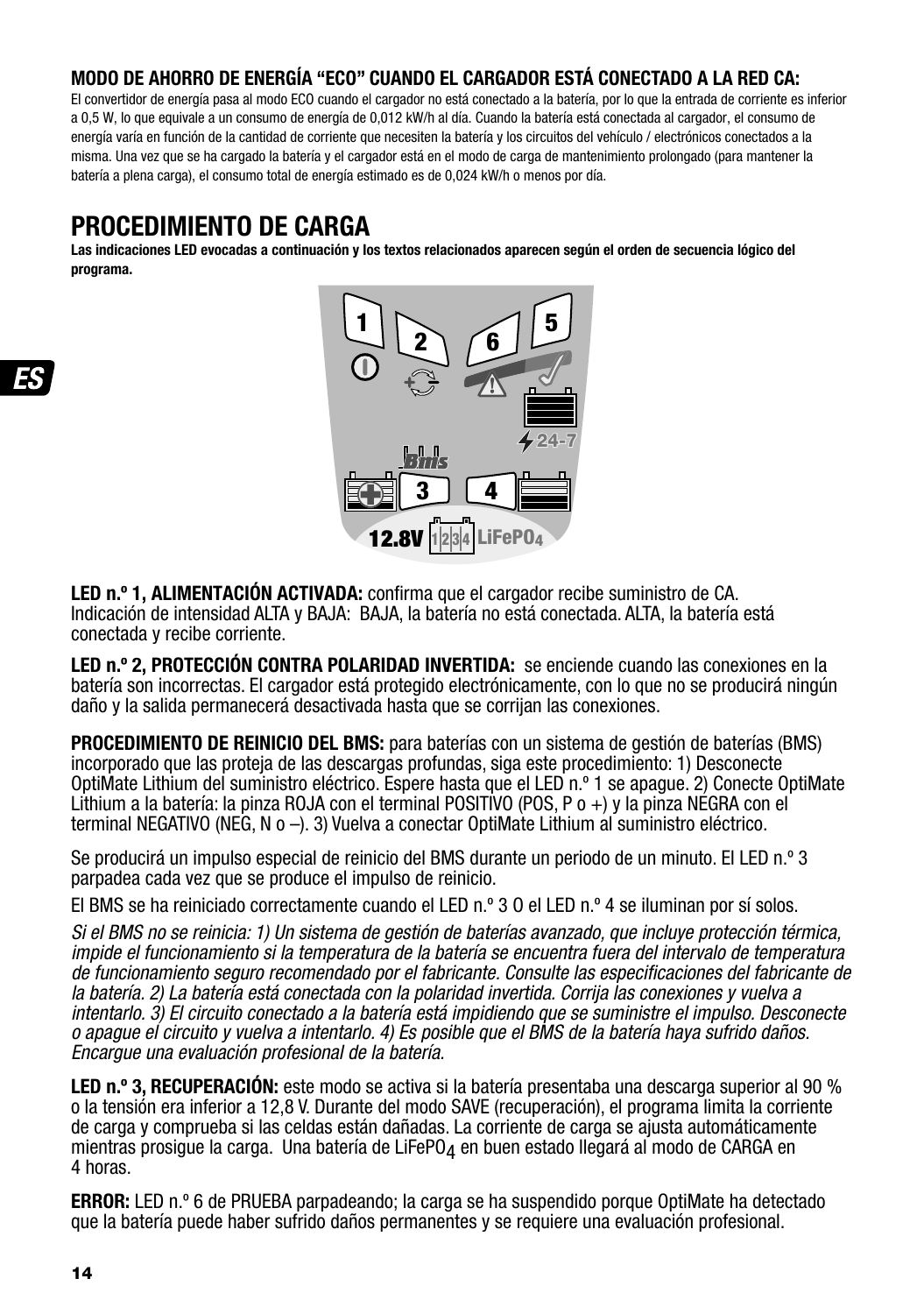### **PRECAUCIÓN: Una batería de LiFePO, muy descargada ha causado daños permanentes en una o**

varias celdas. Las baterías de mayor capacidad con varias celdas en paralelo (configuración 4s2p o superior) pueden tener una celda en buen estado emparejada con una celda en mal estado y la detección llevará más tiempo. **Dichas baterías pueden calentarse en exceso durante la carga, lo que confi rma que hay un problema en ellas. Controle SIEMPRE la temperatura de la batería durante la primera hora y, después, cada hora. Si en algún momento la batería se encuentra demasiado caliente para tocarla o si detecta algún signo anómalo, DESCONECTE INMEDIATAMENTE EL CARGADOR.** 

**LED N.º 4 DE CARGA**: pasos de CARGA, ABSORCIÓN DE IMPULSOS Y VERIFICACIÓN DE LA CARGA; se suministra una corriente constante de 0,8 amperios a la batería, con una tensión máxima de 14,3 V y se verifica el nivel de carga de la batería. Si la batería necesita más carga, se suministran impulsos de corriente variable a la batería para que cada celda tenga una carga plena e igual.

**NOTA:** Por razones de seguridad, hay un límite total de tiempo de carga de 48 horas.

### **LED n.º 5, BATERÍA LISTA / Mantenimiento continuo activado:**

La batería puede usarse. Si se deja conectada (recomendado), se confirma el estado de la batería, seguido de un mantenimiento continuo de OptiMate que mantiene la batería con carga plena.

 5.1 La comprobación del estado se inicia inmediatamente después de que se encienda el LED n.º 5. El suministro de corriente que recibe la batería se interrumpe durante 12\*\* horas para que la batería pueda asentarse y para confirmar que la red eléctrica del vehículo no la está agotando. Consulte la página 2 para obtener información sobre los LED 5 y 6 correspondientes al nivel de carga / estado de la batería. El LED n.º 6 se enciende si la batería está agotada o si su estado no es óptimo.

\*\* **Si el suministro de la carga ha sido inferior a 12 horas cuando el LED n.º 5 se ha encendido, la comprobación del estado se amplía hasta que hayan transcurrido 24 horas y, a continuación, se realiza el mantenimiento continuo.** 

**5.2 Mantenimiento continuo de OptiMate:** cada hora que la batería permanece conectada al programa de mantenimiento continuo de OptiMate, este suministra hasta 30 minutos de mantenimiento de carga flotante a una tensión de 13,6 V, seguido y alternado con periodos de 30 minutos de DESCANSO (sin carga). El nivel de carga se controla de forma continua. OptiMate Lithium contará la descarga a través del circuito conectado o la autodescarga de la batería. CONSEJO: Compruebe el estado de la batería cada dos semanas, como mínimo. **IMPORTANTE:** Cuando manipule baterías o se encuentre cerca de ellas, asegúrese siempre de seguir las ADVERTENCIAS DE SEGURIDAD indicadas anteriormente.

### **6. LED n.º 6 parpadeando: la BATERÍA no mantiene la carga o se ha suspendido la carga.**

 La tensión de la batería no puede mantenerse por encima de los 12 V o no puede recuperarse lo suficiente. Si una batería sigue conectada al sistema eléctrico al que alimenta, el LED rojo n.º 6 puede indicar una pérdida de corriente en los cables conectados o que los accesorios que consumen corriente están encendidos de forma permanente. Un deslastre súbito (como el producido al encender los faros del vehículo o el motor mientras el cargador está conectado) también puede provocar que la tensión de la batería se reduzca drásticamente.

Para corregirlo: desconecte OptiMate Lithium, deje que el programa se reinicie y vuelva a conectarlo.

# **GARANTÍA LIMITADA**

TecMate (International) SA, Sint-Truidensesteenweg 252, B-3300 Tienen, Bélgica, establece esta garantía limitada en favor del primer propietario que utilice este aparato. Esta garantía limitada no es transferible. TecMate (International) garantiza este aparato durante los tres años siguientes a la fecha de compra por su primer usuario contra las fallos de materiales y de montaje. En este caso y a discreción del fabricante el aparato podrá ser reparado ó reemplazado. La gestión y los costes relativos al transporte del aparato acompañado por una prueba de compra (véase "NOTA") al fabricante ó a uno de sus representantes autorizados serán por cuenta del cliente. Esta garantía limitada se anula en caso de uso ó tratamiento inadecuado, ó de reparación hecha por toda persona o organización otra diferente al fabricante ó uno de sus representantes autorizados. El fabricante no cumple con otra garantía que esta garantía limitada y expresamente excluye toda forma de garantía contra otros daños que los que sufra el aparato por sí mismo.

ESTO CONSTITUYE LA UNICA GARANTÍA LIMITADA VALIDA. El FABRICANTE NO RECONOCE A QUIENQUIERA EL DERECHO DE EJERCER Ó DE TRANSMITIR NINGUN DERECHO RELATIVO AL PRODUCTO VENDIDO QUE SEA OTRO QUE EL QUE SE DERIVA DE ESTA GARANTÍA LIMITADA EXPRESA. LAS SUS DERECHAS ESTATUTARIAS NO SON AFECTADAS.

NOTA: Véase www.tecmate.com/warranty ó contacte warranty@tecmate.com

Se puede encontrar más información sobre los productos de TecMate en **www.tecmate.com**.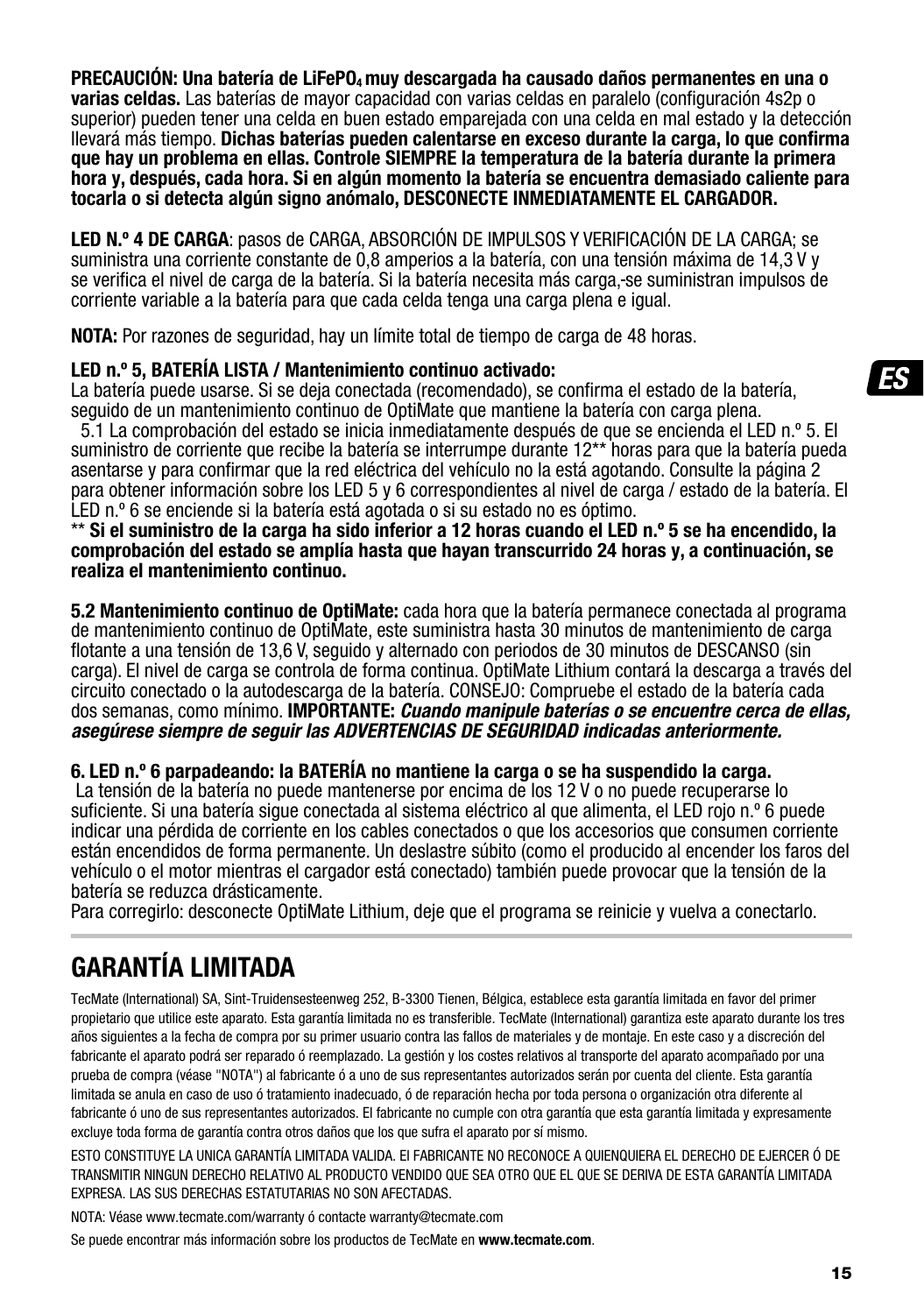

# **CARREGADOR DE DIAGNÓSTICO AUTOMÁTICO PARA BATERIAS LIFEPO. (FOSFATO DE FERRO DE LÍTIO) DE 12,8V. BATERIAS DE 2,5AH A 30AH:**

# **NOTAS E AVISOS DE SEGURANÇA:**

**Este dispositivo não se destina a ser utilizado por pessoas (incluindo crianças) com capacidades mentais, sensoriais ou físicas diminuídas, nem por pessoas com falta de experiência ou conhecimentos, a não ser que recebam supervisão ou instruções adequadas, dadas por uma pessoa responsável pela sua segurança, no que respeita ao seu uso. As crianças devem ser supervisionadas de modo a assegurar que não brinquem com o dispositivo.** 

# **UTILIZAR O OPTIMATE LITHIUM 0,8A**

**UTILIZAÇÃO CORRECTA:** Utilize o carregador apenas se os condutores de entrada e saída e os conectores estiverem em boas condições e intactos. Se o cabo de entrada estiver danificado, é essencial que seja substituído imediatamente pelo fabricante, o agente de assistência autorizado ou uma oficina qualificada, para evitar o perigo. Proteja o carregador da humidade tanto durante o uso como no armazenamento. Os danos resultantes de corrosão, oxidação ou de curto-circuitos eléctricos internos não são cobertos pela garantia. Afaste o carregador da bateria durante o carregamento para evitar a contaminação por ácido ou a exposição ao ácido ou a vapores ácidos. Se utilizar o carregador na posição horizontal, coloque-o sobre uma superfície plana e dura, mas NÃO sobre uma superfície de plástico, tecido ou couro. Utilize os orifícios de fixação existentes na base de caixa para prender o carregador a qualquer superfície vertical resistente e adequada.

**EXPOSIÇÃO A LÍQUIDOS:** Este carregador foi concebido para resistir à exposição a líquidos acidentalmente derramados ou salpicados sobre a caixa a partir de cima, ou a chuvas leves. A exposição prolongada à chuva não é aconselhável e se for minimizada é possível obter uma vida útil mais longa. As falhas do carregador devido à oxidação resultante de uma eventual penetração de líquidos nos componentes electrónicos, conectores ou fichas, não são cobertas pela garantia.

**BATERIAS NEGLIGENCIADAS MUITO DESCARREGADAS:** Preste especial atenção ao seguinte: Uma bateria LiFePO4 que esteja muito descarregada durante um período prolongado poderá desenvolver danos permanentes numa ou em várias células. Essas baterias poderão aquecer excessivamente durante o carregamento. Durante o modo de recuperação (save), o programa limita a corrente de carga se a tensão for inferior a 12,8 v e o programa deverá detetar danos óbvios nas células, suspendendo automaticamente o carregamento. No entanto, quanto maior for o número de células em paralelo, mais difícil será a detecão de uma célula danificada. Por exemplo, uma bateria de 5 ah normalmente tem 4 conjuntos ligados em série de 2 células paralelas (configuração 4s2p - total de 8 células) e uma bateria de 10 ah tem 4 conjuntos ligados em série de 4 células paralelas (configuração 4s4p - total de 16 células).

Controle SEMPRE a temperatura da bateria durante a primeira hora e, posteriormente, todas as horas. Se a qualquer momento a bateria estiver desconfortavelmente quente ao toque ou se detectar quaisquer sinais invulgares, DESLIGUE IMEDIATAMENTE O CARREGADOR.

### **TEMPO DE CARREGAMENTO**

#### **Tempo de uma bateria descarregada, mas intacta:**

**Para baterias de 2,5Ah a 5Ah:** 180 a 360 minutos para avançar para o teste de retenção de tensão.

**Para baterias com mais de 5Ah:** 125% do valor de Ah da bateria, portanto, uma bateria de 30Ah não deverá demorar mais de 38 horas para avançar para o teste de retenção de tensão.

As baterias muito descarregadas poderão demorar bastante mais tempo. É possível que não seja atingida a carga total dentro do limite de segurança de carregamento de 24 horas. Neste caso, siga o procedimento de reposição abaixo.

### **REINICIAR O CICLO DE CARREGAMENTO E DE TESTE**

Desligue da alimentação de CA. Espere até que o LED #1 «LIGADO» se apague. Depois de voltar a ligar o equipamento à energia eléctrica de CA, os LEDs #3, 4, 5 e 6 piscam duas vezes para confirmar que o microprocessador se encontra em funcionamento, independentemente de o carregador permanecer ligado a uma bateria ou não.

### **MODO ECO DE POUPANÇA ENERGÉTICA QUANDO O CARREGADOR ESTÁ LIGADO À ALIMENTAÇÃO DE CORRENTE CA:**

O conversor de corrente muda para o modo ECO quando o carregador não está ligado a uma bateria, resultando num consumo de energia muito reduzido, inferior a 0,5W, equivalente ao consumo de 0,012 kWh por dia. Quando uma bateria é ligada ao carregador, o consumo de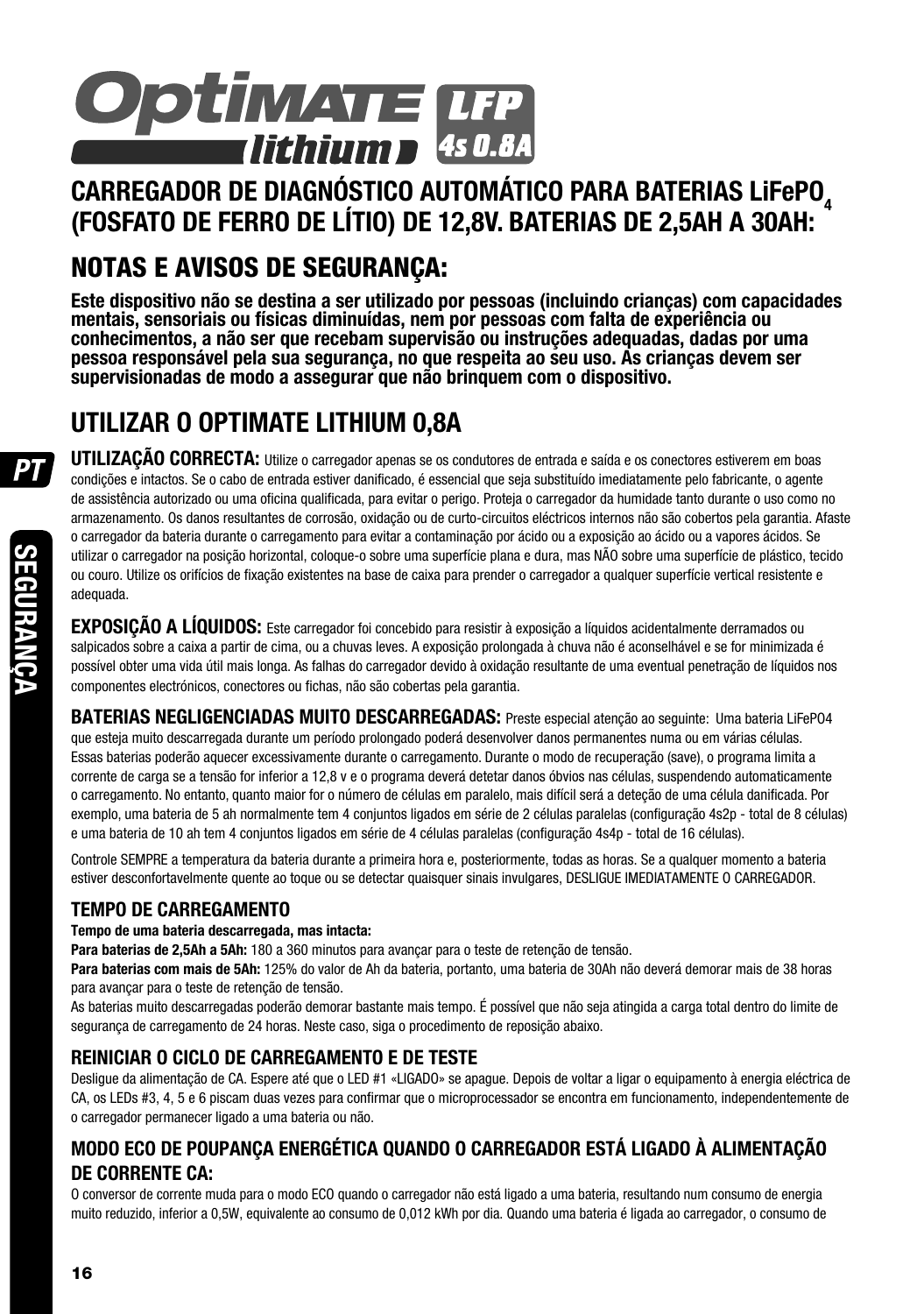energia depende da necessidade de corrente da bateria e do veículo/circuito electrónico ligado. Depois de a bateria ter sido carregada e o carregador se encontrar no modo de carregamento de manutenção de longo prazo (para manter a bateria a 100% de carga) o consumo total de energia é estimado em 0,024 kWh por dia ou menos.

# **PROCEDER AO CARREGAMENTO**

**Os indicadores de LED em baixo encontram-se em sequência tal como podem aparecer durante o programa.** 



**LED n.º 1: LIGADO** - Confirma o fornecimento de energia CA ao carregador.

Indicação de intensidade ALTA e BAIXA: BAIXA: Sem bateria ligada. ALTA: bateria ligada e fornecimento de corrente.

**LED n.º 2 : PROTEÇÃO CONTRA POLARIDADE INVERTIDA** - Acende-se quando as ligações da bateria estão incorretas. O carregador é protegido eletronicamente para que não ocorram danos e a saída permanece desativada até que as ligações sejam corrigidas.

**PROCEDIMENTO DE REINICIAÇÃO DO BMS** siga este procedimento para baterias com sistema de gestão da bateria (BMS) integrado que as protege contra a descarga profunda. 1) Desligue o OptiMate Lithium da fonte de alimentação elétrica. Aguarde que o LED n.º 1 se apague. 2) Ligue o OptiMate Lithium à bateria: ligue o grampo VERMELHO ao terminal POSITIVO (POS, P ou +) e ligue o grampo PRETO ao terminal NEGATIVO (NEG, N ou –). 3) Ligue novamente o OptiMate Lithium à fonte de alimentação elétrica.

É aplicado um impulso especial de reiniciação do BMS durante um minuto. O LED n.º 3 ficam intermitentes a cada impulso de reiniciação.

O BMS concluiu o processo de reiniciação com êxito quando o LED n.º 3 ou n.º 4 se acender autonomamente.

O BMS não reinicia: 1) Um sistema avançado de gestão da bateria, que inclui proteção térmica, impede o funcionamento caso a temperatura da bateria se situe fora do intervalo de temperaturas de funcionamento seguro recomendado pelo fabricante. Verifique as especificações do fabricante da bateria. 2) A bateria está ligada com a polaridade invertida. Corrija as ligações e tente novamente. 3) O circuito ligado à bateria impede o fornecimento do impulso. Desligue ou desative o circuito e tente novamente. 4)  $\overline{0}$  BMS da bateria pode estar danificado. Mande avaliar a bateria por um profissional.

**LED n.º 3 de RECUPERAÇÃO:** O aparelho entra neste modo se a bateria estiver mais de 90% descarregada/a tensão for inferior a 12,8 V. Durante o modo de RECUPERAÇÃO, o programa limita a corrente de carregamento e verifica se existem células danificadas. A corrente de carregamento é ajustada automaticamente ao longo do carregamento. Uma bateria LiFePO $_4$  em bom estado entra no modo de CARREGAMENTO num intervalo de 4 horas.

**ERRO: LED DE TESTE n.º 6 intermitente -** O carregamento foi suspenso, pois o OptiMate detetou que a bateria poderá ter sofrido danos permanentes e que é necessária uma avaliação profissional.

**CUIDADO: Uma bateria LiFePO4muito descarregada poderá terdesenvolvido danos permanentes numa ou em várias células.** As baterias de maior capacidade com várias células em paralelo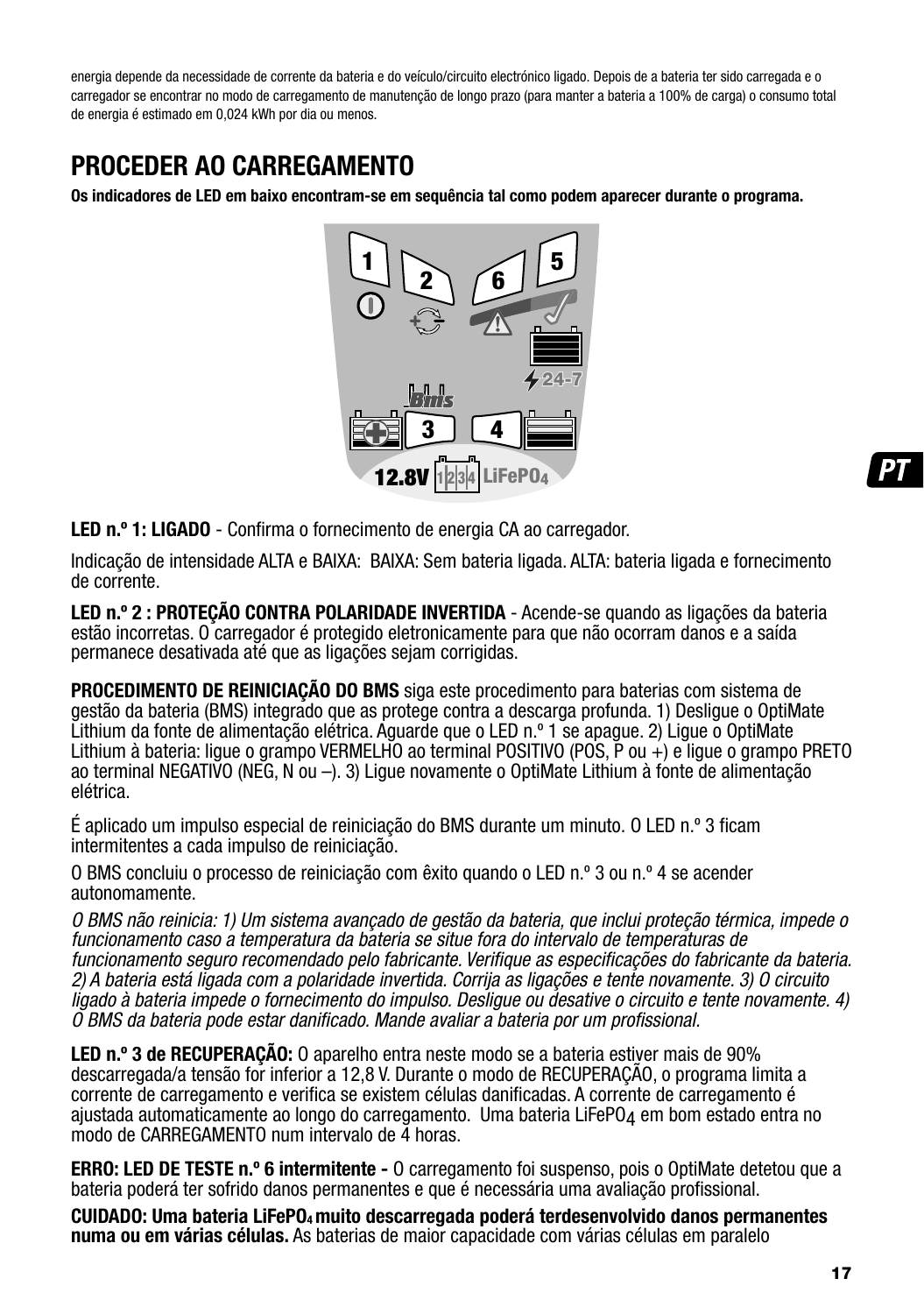(confi guração 4s2p ou superior) poderão ter uma célula boa combinada com uma célula danifi cada e a deteção vai demorar mais tempo**.** Essa bateria poderá aquecer excessivamente durante o carregamento, confi rmando que a bateria tem um problema. **Controle SEMPRE a temperatura da bateria durante a primeira hora e, posteriormente, todas as horas. Se, a qualquer momento, a bateria estiver desconfortavelmente quente ao toque ou se detetar quaisquer sinais invulgares, DESLIGUE IMEDIATAMENTE O CARREGADOR.** 

**LED N.º 4 DE CARREGAMENTO** - Passos do CARREGAMENTO, ABSORÇÃO DE IMPULSOS E VERIFICAÇÃO DO CARREGAMENTO: É fornecida uma corrente constante de 0,8 Amp à bateria, até que a tensão atinja os 14,3 V. O nível de carregamento da bateria é verificado. Caso a bateria necessite de mais carga, são fornecidos impulsos de corrente variáveis à bateria, o que permite que cada célula tenha uma carga igual e completa.

**NOTA:** por motivos de segurança, existe um limite de tempo de carregamento total de 48 horas.

#### **LED n.º 5: BATERIA PRONTA/Manutenção ativa 24 horas por dia, 7 dias por semana:**

A bateria pode ser usada. Se for deixada ligada (recomendado), a integridade da bateria é confirmada, seguida pela manutenção do OptiMate 24 horas por dia, 7 dias por semana, que mantém a bateria com a carga total.

 5.1 O teste de integridade começa imediatamente após o LED n.º 5 se acender. O fornecimento de corrente à bateria é interrompido durante um máximo de 12\*\* horas para permitir que a bateria se estabilize e confirmar que o circuito do veículo não está a esgotar a bateria. Consulte a página 2 referente ao LED n.º 5 e n.º 6 que correspondem ao nível de carga/integridade da bateria. O LED n.º 6 acende-se se a bateria estiver a descarregar ou se a integridade não for a ideal.

**\*\* Se o carregamento foi efetuado num intervalo de tempo inferior a 12 horas desde que o LED n.º 5 se acendeu, o teste de integridade prolonga-se até terem passado 24 horas, seguido por uma manutenção 24 horas por dia, 7 dias por semana.** 

 **5.2 Manutenção do Optimate 24 horas por dia, 7 dias por semana:** Durante cada hora que a bateria permanece ligada, o programa de manutenção 24 horas por dia, 7 dias por semana do OptiMate fornece até 30 minutos de manutenção de carga fl utuante a uma tensão de 13,6 V, seguidos e alternando com 30 minutos de DESCANSO (sem carga). O nível de carga é controlado continuamente. O OptiMate Lithium vai impedir a descarga através do circuito ligado ou da autodescarga da bateria. DICA: pelo menos, uma vez a cada duas semanas, verifique o estado da bateria.

#### **IMPORTANTE:** quando estiver a manusear baterias ou se encontrar na sua proximidade, tenha sempre o cuidado de observar os AVISOS DE SEGURANÇA acima**.**

#### **6. LED n.º 6 intermitente/a piscar - A BATERIA não mantém a carga /carregamento suspenso.**

 A tensão da bateria não está a ser sustentada acima de 12 V ou não foi possível recuperá-la devidamente. No caso de uma bateria ainda ligada ao sistema elétrico que ela suporta, o LED vermelho n.º 6 pode estar a sinalizar uma perda de corrente através da cablagem ligada ou de acessórios que consomem energia sempre ativos. A ligação de uma carga súbita, como faróis do veículo ou a ligação do motor, enquanto o carregador está ligado também pode provocar uma descida signifi cativa da tensão da bateria.

Para corrigir: desligue o OptiMate Lithium, permita que o programa reinicie e, então, volte a ligar.

### **GARANTIA LIMITADA**

TecMate (International) NV, Sint-Truidensesteenweg 252, B-3300, Belgium, consente a presente garantia ao primeiro utilizador deste produto, sem possibilidade de transferibilidade. TecMate (International) NV garante este carregador durante três anos a partir da data de compra ao retalhista, contra os defeitos dos componentes ou de montagem. Se for o caso, o carregador será reparado ou substituído à discrição do fabricante. O comprador deve enviar por sua própria conta, o aparelho assim como uma prova de compra (veja "NOTA"), ao fabricante ou ao seu representante. Esta garantia limitada, torna-se nula se o aparelho for utilizado ou manipulado de forma inadequada ou se tiver sido reparado por toda outra pessoa física ou moral que o fabricante ou o seu representante. O fabricante não oferece nenhuma outra garantia que a presente, e excluí expressamente toda garantia conta danos consequenciais.

ESTA É A ÚNICA GARANTIA EXPRESSAMENTE CONSENTIDA PELO FABRICANTE. ESTE NÃO ASSUME E NÃO AUTORIZA QUEM QUER QUE SEJA A ASSUMIR OU ESTABELECER TODA OUTRA OBRIGAÇÃO LIGADA A ESTE PRODUTO, OUTRA QUE ESTA GARANTIA LIMITADA EXPRESSAMENTE CONSENTIDA. SUAS DIREITAS ESTATUTÁRIAS NÃO SÃO AFETADAS.

NOTA: Veja www.tecmate.com/warranty o contatem warranty@tecmate.com

Pode-se encontrar mais informação sobre os produtos de TecMate em **www.tecmate.com**.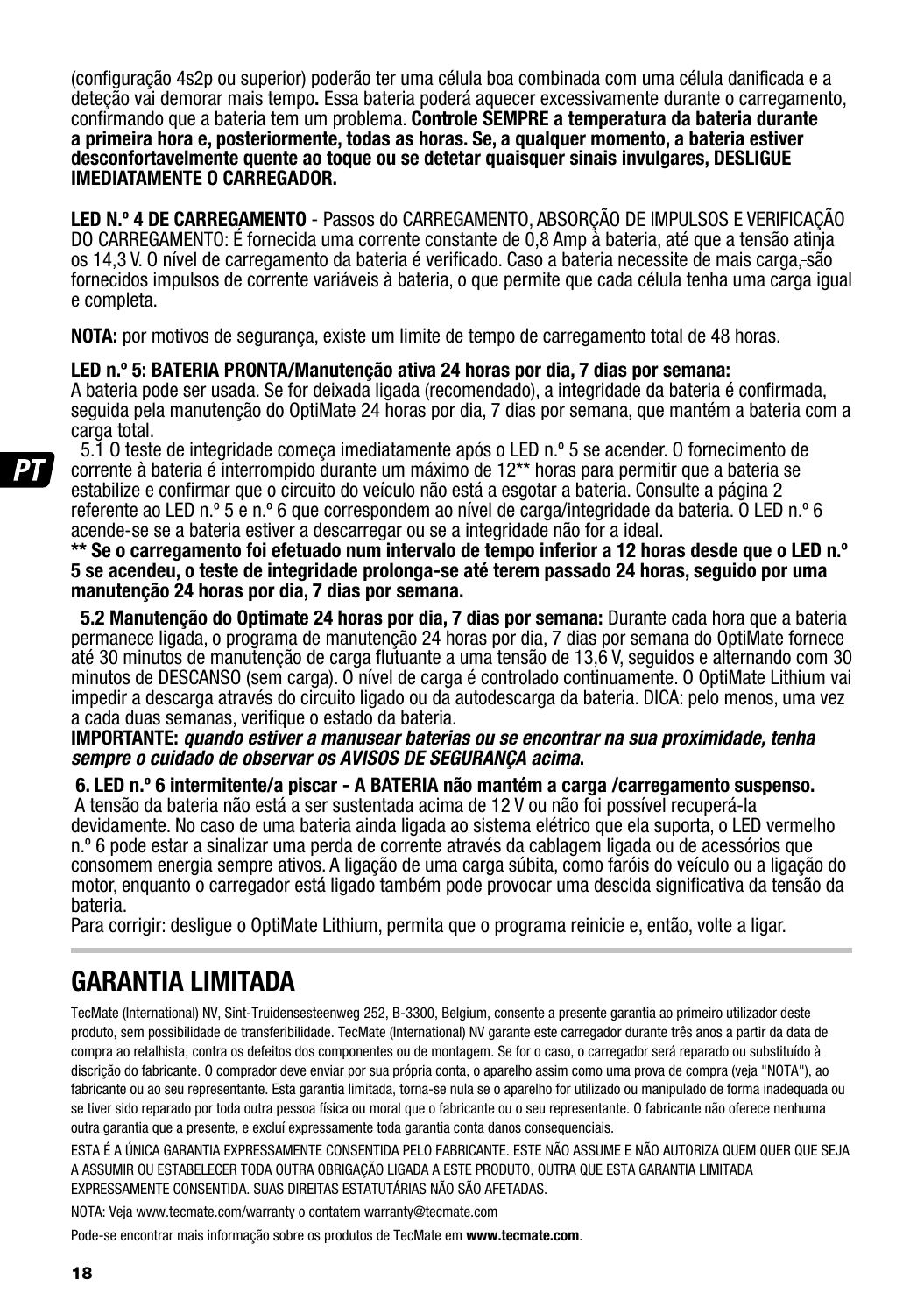

### AUTOMATISCHES DIAGNOSE-LADEGERAT FÜR 12,8-V-LiFePO<sub>4</sub>-<br>RATTERIEN (1971)ULLE FIORIALISORILLE VON 8 7311 RIS SOALI<sup>4</sup> **BATTERIEN (LITHIUM-EISENPHOSPHAT) VON 2,5AH BIS 30AH:**

## **SICHERHEITSWARNUNG UND -HINWEISE**

**Dieses Gerät ist nicht dafür vorgesehen, von Personen (einschließlich Kindern) verwendet zu werden, die über beschränkte körperliche, sensorische und mentale Fähigkeiten oder mangelnder Erfahrung bzw. unzureichendem Wissen verfügen, sofern diese nicht durch eine für die Sicherheit verantwortliche Person zur korrekten Verwendung des Geräts eingewiesen wurden oder das Gerät ohne Aufsicht bedienen. Kinder, die sich in der Nähe des Geräts befinden, sollten beaufsichtigt werden, um sicherzustellen, dass diese nicht mit dem Gerät spielen.**

# **VERWENDUNG DES OPTIMATE LITHIUM 0,8A**

**KORREKTER GEBRAUCH:** Das Ladegerät darf nur verwendet werden, wenn sich die Eingangs- und Ausgangsleitungen in einem guten, unbeschädigten Zustand befinden. Wenn das Eingangskabel beschädigt ist, muss es zur Vermeidung jeglicher Gefahr unverzüglich durch den Hersteller, seinen autorisierten Wartungsdienstleister oder eine qualifizierte Werkstatt ausgetauscht werden. Das Ladegerät muss sowohl während des Betriebs als auch während der Lagerung vor Dunst und Feuchtigkeit geschützt werden. Schäden durch Korrosion, Oxidation oder internen Kurzschluss sind nicht durch die Garantie abgedeckt. Das Ladegerät während des Ladevorgangs in einem gewissen Abstand zur Batterie aufstellen, um eine Verunreinigung durch Säure oder säurehaltige Dämpfe zu vermeiden. Wenn das Ladegerät horizontal aufgestellt wird, muss es auf einer harten flache Fläche platziert werden, die NICHT aus Kunststoff, Stoff oder Leder bestehen darf. Zur Befestigung des Ladegeräts an einer passenden und geeigneten vertikalen Oberfläche die Befestigungsbohrungen unten am Gehäuse verwenden.

**EINWIRKUNG VON FLÜSSIGKEITEN:** Dieses Ladegerät hält versehentlich von oben auf das Gehäuse verschütteten oder verspritzten Flüssigkeiten sowie leichtem Regen stand. Von einem längeren Aufenthalt im Regen ist abzuraten. Je weniger das Gerät Regen und sonstigen Flüssigkeiten ausgesetzt ist, desto länger wird seine Betriebsdauer. Ein Ausfall des Ladegeräts durch Oxidation aufgrund des Eindringens von Flüssigkeiten in die elektronischen Bauteile, Stecker oder Anschlüsse ist nicht durch die Garantie abgedeckt.

**SEHR STARK ENTLADENE, VERNACHLÄSSIGTE BATTERIEN:** Beachten Sie die folgenden Punkte besonders genau: Bei einer LiFePO4 Batterie, die sich über einen längeren Zeitraum im tiefentladenen Zustand befand, können eine oder mehrere Zellen permanent beschädigt sein. Solche Batterien können sich beim Laden übermäßig erwärmen. Im SAVE-Modus begrenzt das Programm den Ladestrom, wenn die Spannung unter 12,8V liegt und das Programm sollte offensichtliche Schäden an Zellen erkennen, je höher jedoch die Anzahl parallel geschalteter Zellen, desto schwieriger ist die Erkennung einer defekten Zelle. Beispiel: eine 5Ah Batterie hat in der Regel 4 in Reihe geschaltete Gruppen à 2 parallel geschaltete Zellen (4S2P Konfiguration - insgesamt 8 Zellen), eine 10Ah Batterie hat 4 in Reihe geschaltete Gruppen à 4 parallel geschaltete Zellen (4S4P Konfiguration - insgesamt 16 Zellen).

Während der ersten Stunde IMMER die Batterietemperatur überwachen, danach einmal pro Stunde. Wenn die Batterie zu irgendeinem Zeitpunkt so heiß wird, dass sie nicht mehr problemlos berührt werden kann, oder sonstige ungewöhnliche Zeichen erkennbar sind, DAS LADEGERÄT SOFORT TRENNEN.

### **LADEDAUER**

**Ladedauer bei einer entladenen, aber ansonsten unbeschädigten Batterie:**

**Für Batterien mit einer Nennladung zwischen 2,5 und 5 Ah:** 180 bis 360 Minuten bist zum Spannungserhaltungstest.

**Für Batterien mit einer Nennladung über 5 Ah:** 125 % der Nennladung der Batterie, also benötigt eine 30-Ah-Batterie nicht mehr als 38 Stunden bis zum Spannungserhaltungstest.

Bei tiefentladenen Batterien kann die Ladedauer erheblich länger sein, Eine vollständige Aufladung wird möglicherweise innerhalb der 24-Stunden-Grenze für sichere Aufladung nicht erreicht. In diesem Fall muss der unten erläuterte Rücksetzvorgang befolgt werden.

### **RÜCKSETZEN DES AUFLADUNGS- UND TESTZYKLUS**

Die Netzspannungsversorgung unterbrechen. Warten, bis die NETZ-LED #1 erlischt. Beim erneuten Anschluss an die Netzspannung blinken alle LEDs bis auf # 3, 4, 5 und 6 zweimal, um die Funktion des Mikroprozessors zu bestätigen, auch wenn das Ladegerät nicht mit einer Batterie verbunden ist.

### **SPARMODUS, WENN DAS LADEGERÄT AN DIE NETZSPANNUNGSVERSORGUNG ANGESCHLOSSEN IST:**

Der Stromrichter aktiviert den Sparmodus, wenn das Ladegerät nicht an eine Batterie angeschlossen ist, sodass ein niedriger Stromverbrauch von weniger als 0,5 W bzw. eine Leistungsaufnahme von 0,012 kWh pro Tag vorliegt. Wenn eine Batterie an das Ladegerät **SICHERHEIT SICHERHEIT**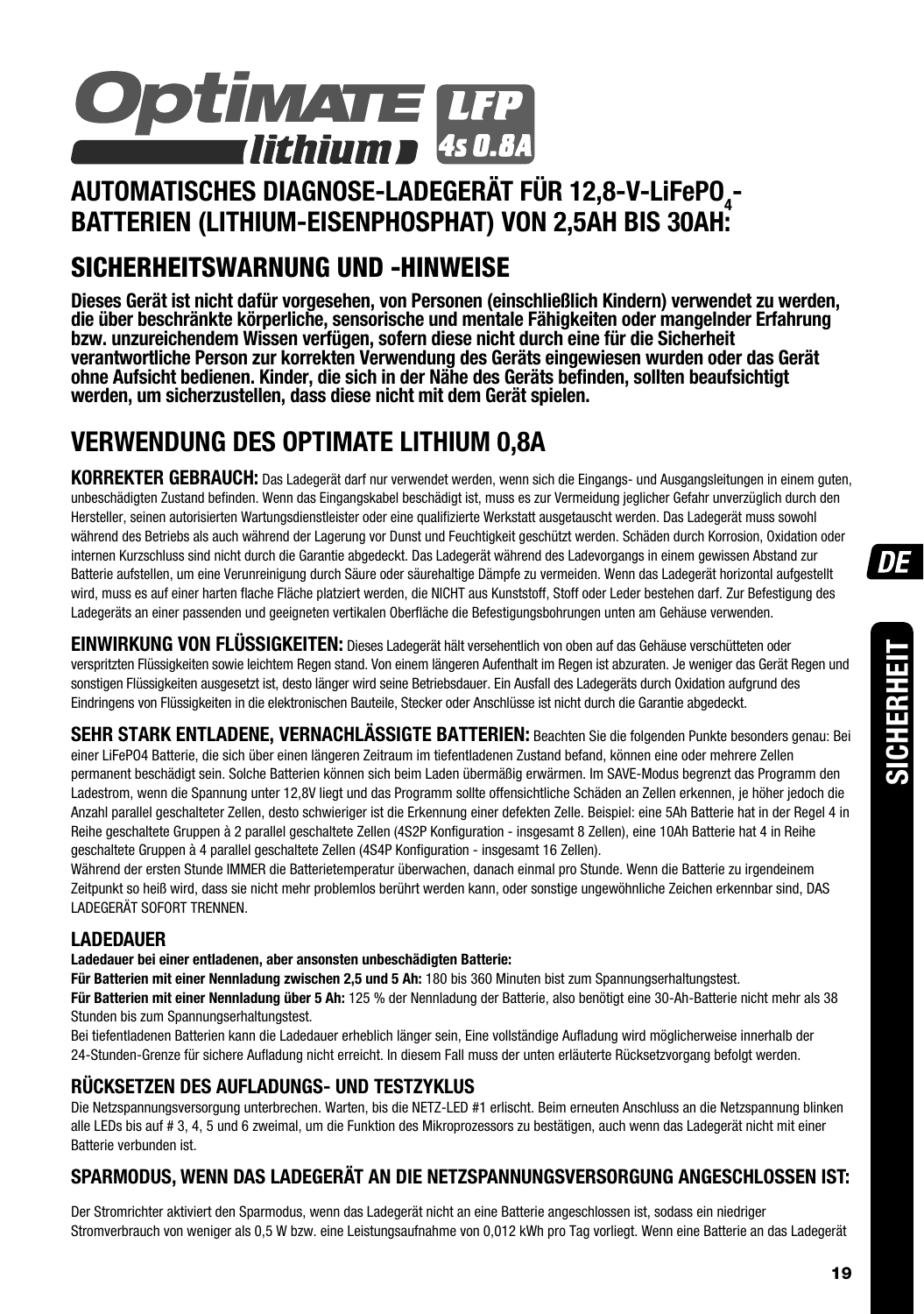angeschlossen wird, wird die Leistungsaufnahme vom Verbrauch der Batterie, und des angeschlossenen Fahrzeugs bzw. der elektronischen Verbraucher bestimmt. Wenn die Batterie aufgeladen ist und sich das Ladegerät im langfristigen Wartungsladungsmodus befindet (um die vollständige Ladung aufrechtzuerhalten), beträgt die gesamte Leistungsaufnahme voraussichtlich höchstens 0,024 kWh pro Tag.

# **LADUNGSPROZEDUR**

**Die LED-Dioden, die sich unten beziehen, und die Klauseln die sie beschäftigen, erscheinen der Programmreihefolge nach.** 



**LED Nr. 1: EINSCHALTEN –** bestätigt die Netzspannungsversorgung des Ladegeräts.

Intensitätsanzeige HOCH und NIEDRIG: NIEDRIG: Keine Batterie angeschlossen. HOCH: Batterie angeschlossen, Strom fließt.

**LED Nr. 2: VERPOLUNGSSCHUTZ: –** Leuchtet auf, wenn die Batterie falsch angeschlossen ist. Das Ladegerät ist elektronisch gegen Beschädigung geschützt. Der Ausgang bleibt deaktiviert, bis wieder die passenden Bedingungen vorliegen.

**BMS RESET-VORGANG:** Bei Batterien mit integriertem Batteriemanagementsystem (BMS), das vor Tiefentladung schützt, folgendermaßen vorgehen: 1) OptiMate Lithium von der Netzspannungsversorgung trennen. Warten, bis die LED Nr. 1 erlischt. 2) Schließen Sie OptiMate Lithium an die Batterie an: ROTE Klemme an PLUSPOL (POS, P oder +) und SCHWARZE Klemme an MINUSPOL (NEG, N oder –). 3) Schließen Sie das OptiMate Lithium erneut an die Netzspannungsversorgung an.

Ein spezieller BMS-Rücksetzimpuls wird eine Minute lang abgegeben. LED Nr. 3 blinken wenn die einzelnen Rücksetzimpulse abgegeben werden.

Das BMS wurde erfolgreich zurückgesetzt, wenn entweder LED Nr. 3 ODER LED Nr. 4 von selbst leuchten.

Zurücksetzen des BMS funktioniert nicht: 1) Ein fortschrittliches Batteriemanagementsystem mit thermischer Schutzeinrichtung verhindert den Betrieb, wenn die Batterietemperatur außerhalb des vom Hersteller empfohlenen sicheren Betriebstemperaturbereichs liegt. Überprüfen Sie die Spezifi kationen des Batterieherstellers. 2) Die Batterie ist mit vertauschten Polen angeschlossen. Korrekten Anschluss sicherstellen und erneut versuchen. 3) Die an die Batterie angeschlossene Schaltung verhindert die Abgabe des Impulses. Trennen oder schalten Sie den Stromkreis aus und versuchen Sie es erneut. 4) Das BMS der Batterie kann beschädigt worden sein. Lassen Sie die Batterie von einem Fachmann überprüfen.

**LED Nr. 3 SPEICHERN:** Dieser Modus liegt vor, wenn die Batterie zu über 90 % entladen ist / die Spannung unter 12,8 V liegt. Während des Speichermodus begrenzt das Programm den Ladestrom und untersucht, ob ein Zellschaden vorliegt. Der Ladestrom wird während des Ladens automatisch angepasst. Eine gesunde LiFePO4-Batterie wird innerhalb von 4 Stunden in den Lademodus wechseln.

**FEHLER:** TEST LED Nr. 6 blinkt – Der Ladevorgang wurde unterbrochen, als OptiMate erkannt hat, dass die Batterie möglicherweise dauerhaft beschädigt ist und eine fachliche Beurteilung erforderlich ist.

**VORSICHT: Eine tiefentladene LiFePO4 Batterie kann in einer oder mehreren Zellen Schäden aufweisen.** Bei Batterien mit höherer Kapazität und mehreren parallelen Zellen (Konfiguration 4s2p oder mehr) kann eine gute Zelle mit einer schlechten Zelle gekoppelt sein, was länger dauert, bis es erkannt wird. **Eine solche Batterie kann sich während des Ladevorgangs übermäßig stark aufheizen,**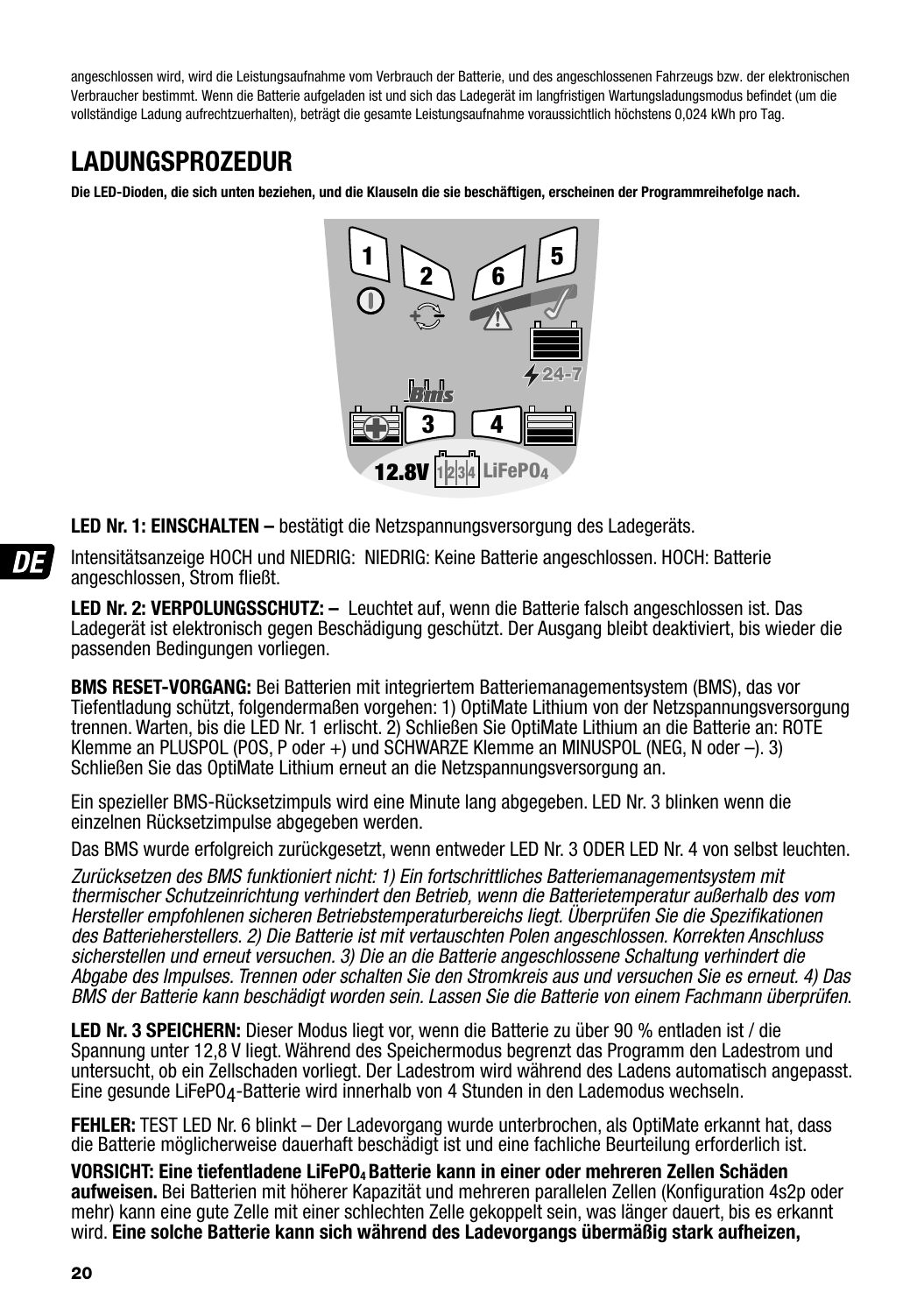**was auf ein Problem schließen lässt. Während der ersten Stunde IMMER die Batterietemperatur überwachen, danach einmal pro Stunde. Wenn die Batterie zu irgendeinem Zeitpunkt so heiß wird, dass sie nicht mehr problemlos berührt werden kann, oder sonstige ungewöhnliche Zeichen erkennbar sind, DAS LADEGERÄT SOFORT TRENNEN.** 

### **LADUNG LED NR. 4 – LADEKAPAZITÄT-, PULSABSORPTIONS- UND -LADUNGSPRÜFUNGSPHASEN:**

Ein konstanter Strom von 0,8 A wird in Impulsen bei einer Spannung bis zu 14,3 V abgegeben. Der Ladezustand der Batterie wird überprüft. Wenn die Batterie weiter geladen werden muss, werden an die Batterie verschiedene Stromimpulse abgegeben, die jede Zelle gleichmäßig und vollständig aufladen.

**HINWEIS:** Aus Sicherheitsgründen ist die gesamte Ladedauer auf 48 Stunden begrenzt.

### **LED Nr. 5: BATTERIE BETRIEBSBEREIT/24-7-Batteriepflege:**

Die Batterie kann verwendet werden. Wenn Sie das Gerät verbunden lassen (empfohlen), wird der Zustand der Batterie überprüft, gefolgt von der 24-7-Batteriepflege des OptiMate, die die vollständige Aufl adung der Batterie aufrechterhält.

5.1 Eine Prüfung des Batteriezustands beginnt unmittelbar, nachdem die LED Nr. 5 aufleuchtet. Die Abgabe von Strom an die Batterie wird für bis zu 12\*\* Stunden unterbrochen, um der Batterie eine Ruhephase einzuräumen und zu überprüfen, ob das Bordnetz die Batterie nicht erschöpft. Auf Seite 2 finden Sie Informationen zu LED 5 und 6 in Bezug auf Ladestand und Batteriezustand. LED Nr. 6 leuchtet, wenn die Batterie nahezu entladen oder ihr sonstiger Zustand nicht optimal ist.

#### \*\* Wenn das Aufladen bis zum Aufleuchten von LED Nr. 5 weniger als 12 Stunden gedauert hat, **wird der Zustandstest nach Ablauf von 24 Stunden fortgesetzt und anschließend eine**  24-7-Batteriepflege durchgeführt.

### **5.2 OptiMate – 24-7-Batteriepflege: Solange die Batterie an den OptiMate mit**

**24-7-Batteriepfl egeprogramm** angeschlossen ist, wechseln sich 30-minütige Ladezyklen bei einer Spannung von 13,6 V mit 30-minütigen PAUSEN ab. in denen kein Ladestrom fließt. Der Ladezustand wird kontinuierlich überwacht. OptiMate wirkt einer Entladung durch angeschlossene Netze oder Selbstentladung entgegen. TIPP: Überprüfen Sie mindestens alle zwei Wochen den Batteriezustand. **WICHTIG:** Beim Umgang mit Batterien oder Arbeiten in ihrer Nähe sind die oben angegebenen SICHERHEITSHINWEISE unbedingt einzuhalten!

### **6. LED Nr. 6 blinkt – BATTERIE hat keine Ladung / Ladevorgang unterbrochen.**

Die Batteriespannung bleibt nicht über 12 V oder konnte nicht ausreichend wiederhergestellt werden. Ist die Batterie noch an das elektrische System angeschlossen, das sie mit Energie versorgt, kann die rot leuchtende LED Nr. 6 auf einen Stromverlust durch angeschlossene Kabel oder Elemente mit permanentem Strombedarf hinweisen. Auch das plötzliche Hinzuschalten einer Last oder Motorstart bei angeschlossenem Ladegerät kann zu einem erheblichen Spannungsverlust der Batterie führen. Um das Problem zu beheben: OptiMate Lithium trennen, das Programm zurücksetzen und erneut anschließen.

# **BEGRENZTE GARANTIE**

TecMate (International) N.V., Sint-Truidensesteenweg 252, B-3300 Tienen, Belgien, gewährt dem ursprünglichen Käufer beim Kauf dieses Produktes diese begrenzte Garantie. Diese begrenzte Garantie ist nicht übertragbar. TecMate (International) übernimmt für drei Jahre ab Verkaufsdatum die Garantie für dieses Batterieladegerät hinsichtlich Material- oder Verarbeitungsfehlern. Sollten solche Fehler auftreten, wird das Gerät nach Ermeßen des Herstellers repariert oder ersetzt. Es ist Sache des Käufers, das Gerät zusammen mit dem Kaufnachweis (siehe "BEACHTUNG) "an den Hersteller oder seinen ermächtigten Vertreter einzuschicken, wobei der Käufer die Transport- oder Portokosten trägt. Diese begrenzte Garantie ist nichtig, wenn das Produkt mißbräuchlich verwendet, unsachgemäß behandelt oder nicht vom Werk oder einem ermächtigten Vertreter repariert wurde.

EINWIRKUNG VON FLÜSSIGKEITEN: Die Garantie gilt nicht für Schäden am Gerät bzw. den elektronischen Komponenten, Steckverbindern oder Steckern, die durch eindringende korrosive Flüssigkeiten verursacht wurden.

Der Hersteller gewährt außer dieser begrenzten Garantie keinerlei Garantie und schließt ausdrücklich jede implizite Gewährleistung, einschließlich jeglicher Garantie gegen Folgeschäden aus.

DIES IST DIE EINZIGE AUSDRÜCKLICHE BEGRENZTE GARANTIE, UND DER HERSTELLER ÜBERNIMMT KEINERLEI VERPFLICHTUNG GEGENÜBER DEM PRODUKT. IHRE GESETZLICHEN RECHTE SIND NICHT BETROFFEN.

BEACHTUNG: Siehe www.tecmate.com/warranty oder kontaktieren Sie warranty@tecmate.com

Mehr Informationen über TecMate Produkten können bei **www.tecmate.com** gefunden werden.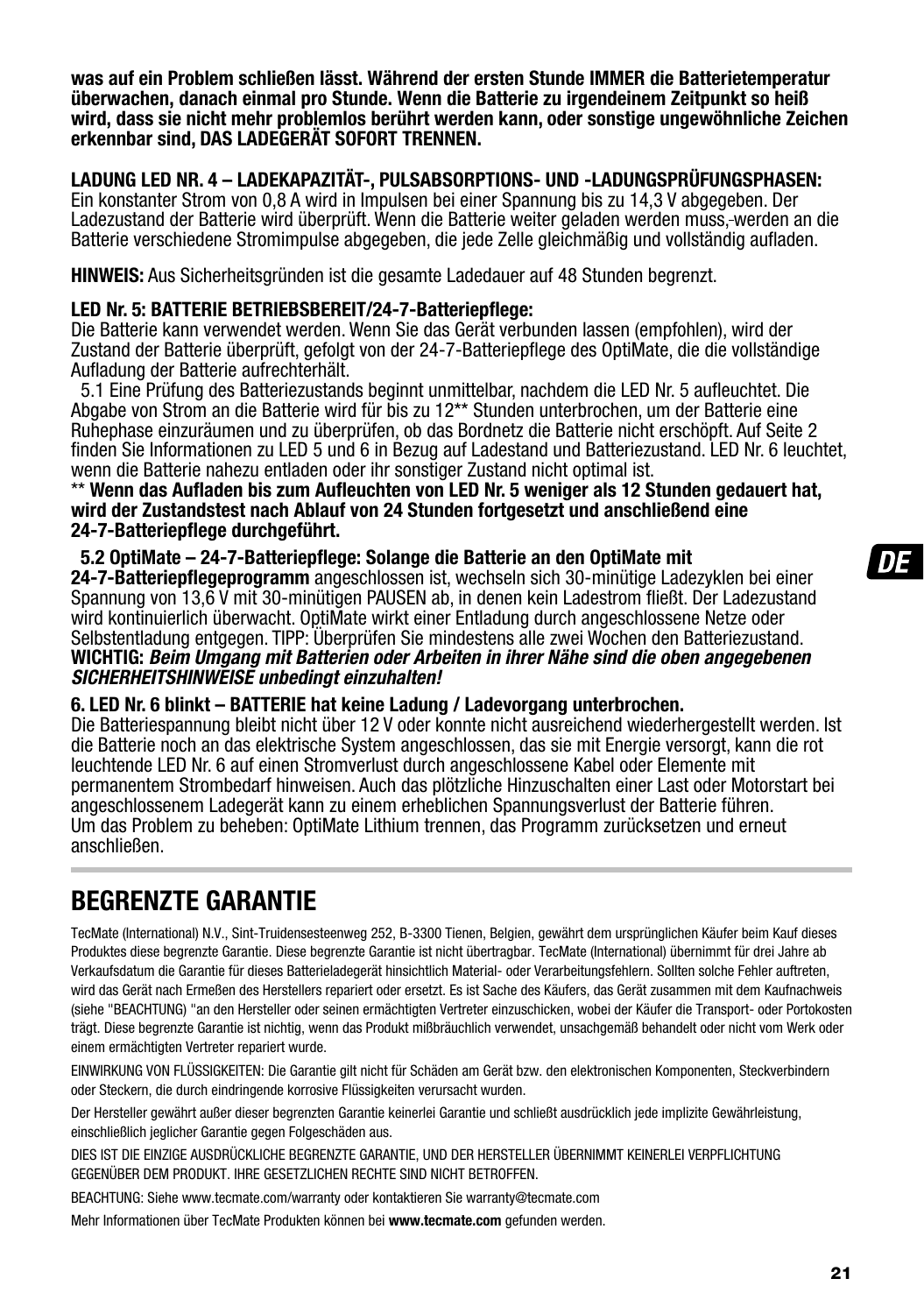

### LADER MET AUTOMATISCHE DIAGNOSE VOOR 12,8 V LiFePO, **(LITHIUM-IJZERFOSFAAT-) ACCU'S. ACCU'S VAN 2,5 AH TOT 30 AH:**

### **VEILIGHEIDSWAARSCHUWING EN OPMERKINGEN: LEES ZE DAN EERST VOOR U DE LADER GEBRUIKT.**

**Dit toestel is niet bedoeld voor gebruik door personen (inclusief kinderen) met beperkte fysieke, motorische of mentale mogelijkheden, of mensen met een gebrek aan ervaring of kennis, tenzij zij voor hun eigen veiligheid begeleid worden door een verantwoordelijke gedurende het gebruik van het apparaat. Kinderen moeten onder toezicht staan om te voorkomen dat ze met het toestel zouden spelen.** 

# **DE OPTIMATE LITHIUM 0,8A GEBRUIKEN**

**CORRECT GEBRUIK:** gebruik de lader alleen als de ingangs- en uitgangsdraden en aansluitingen onbeschadigd en in goede staat zijn. Laat een beschadigde ingangskabel meteen vervangen door de fabrikant of een erkende reparateur, met het oog op uw veiligheid. Bescherm de lader tegen damp en vochtigheid, zowel tijdens het gebruik als bij de opslag. Schade als gevolg van corrosie, oxidatie of interne elektrische kortstuiting valt niet onder de garantie. Zorg tijdens het opladen voor voldoende afstand tussen de lader en de accu, om contact met of blootstelling aan zuur of zure dampen te voorkomen. Gebruikt u de lader horizontaal, plaats hem dan op een harde, vlakke ondergrond maar NIET op plastic, textiel of leer. Onderaan in de voetplaat zijn gaten om de lader eventueel te bevestigen op een geschikt verticaal oppervlak in goede staat.

**BLOOTSTELLING AAN VLOEISTOFFEN:** de lader is ontworpen om per ongeluk gemorste of spatten van vloeistoffen van bovenaf op de behuizing, of lichte regenval te weerstaan. Het is niet aangeraden om de lader lang aan regen bloot te stellen, met het oog op een langere levensduur. Defecten aan de lader door oxidatie die het gevolg is van eventuele insijpeling van vloeistoffen in de elektrische onderdelen, aansluitingen of stekkers, vallen niet onder de garantie.

**ZEER LEGE, VERWAARLOOSDE ACCU'S:** besteed bijzondere aandacht aan het volgende: Een LiFePO4-accu die voor lange tijd diep ontladen is geweest, kan blijvende schade vertonen aan een of meer cellen. Dit soort accu's kan tijdens het opladen uitzonderlijk warm worden. In de modus SPAREN beperkt het programma de laadstroom wanneer de spanning lager is dan 12,8 V. Het detecteert zichtbare schade aan de cellen en onderbreekt het laden automatisch, maar hoe hoger het aantal cellen in parallel, hoe moeilijker om een slechte cel op te sporen. Zo heeft een accu van 5 Ah 4 series verbonden paren van 2 cellen in parallel (4S2P-configuratie – totaal 8 cellen) en heeft een accu van 10 Ah 4 series verbonden paren van 4 cellen in parallel (4S4P-configuratie – totaal 16 cellen). Controleer ALTIJD de temperatuur van de accu tijdens het eerste uur, daarna om het uur. Wanneer de accu op een bepaald moment zo warm wordt dat je hem niet meer kunt aanraken of er zijn ongewone tekenen, KOPPEL DE LADER DAN METEEN LOS.

### **OPLAADTIJD**

#### **Oplaadtijd voor een platte maar onbeschadigde accu:**

**Voor accu's van 2,5 Ah tot 5 Ah: 180 tot 360 minuten om naar de spanningsbehoudtest te gaan.** 

**Voor accu's van meer dan 5 Ah:** 125% van de capaciteit in Ah. Zo zou het voor een accu van 30 Ah maximaal 38 uur mogen duren om tot de spanningsbehoudtest te komen.

Voor diep ontladen accu's is de oplaadtijd aanzienlijk langer. Soms kan de accu niet volledig worden opgeladen binnen de 24 uur veilige oplaadtijd. Volg in dit geval de onderstaande resetprocedure.

### **DE LAAD- EN TESTCYCLUS RESETTEN**

Koppel de lader los van de AC-netvoeding. Wacht tot VOEDING AAN-LED #1 uitgaat. Wanneer de lader opnieuw wordt aangesloten op de netstroom zullen LED #3, 4, 5 en 6 twee keer knipperen om de goede conditie van de microprocessor te bevestigen, ongeacht of de lader wel of niet op een accu is aangesloten.

#### **ECO-STROOMBESPARINGSMODUS WANNEER DE LADER OP HET ELEKTRICITEITSNET IS AANGESLOTEN:**

De vermogensomzetter gaat in ECO-modus wanneer de lader niet aangesloten is op een accu. Dit resulteert in een stroomopname van minder dan 0,5 W, wat overeenkomt met een stroomverbruik van 0,012 kWh per dag. Als er een accu is aangesloten op de lader is het stroomverbruik afhankelijk van de stroombehoefte van de accu en het aangesloten voertuig / de elektronische circuits.Wanneer de accu is opgeladen en het laadprogramma in de langetermijnonderhoudslaadmodus staat (om de accu 100% vol te houden) wordt het totale stroomverbruik geraamd op 0,024 kWh per dag of minder.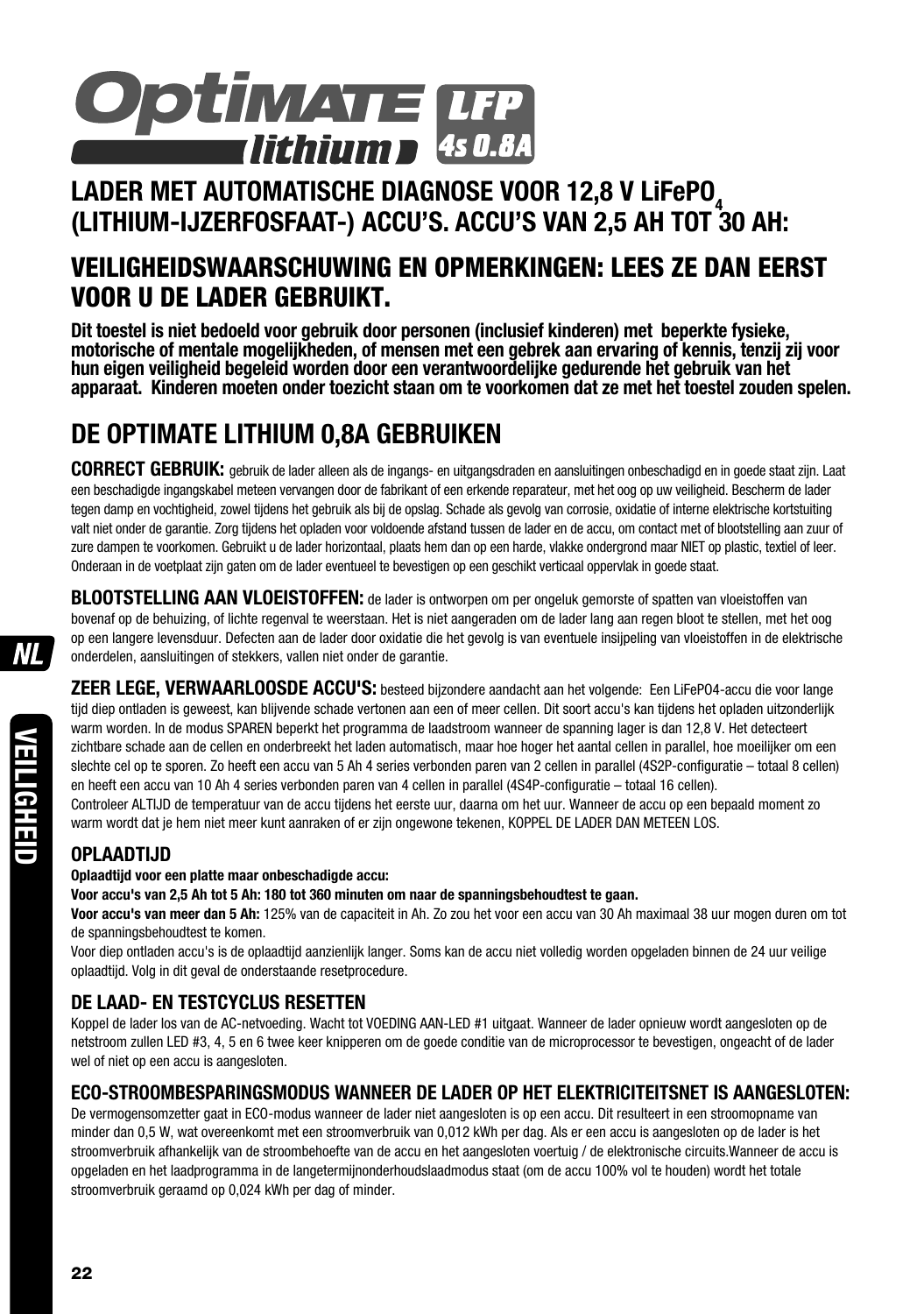# **BEGINNEN MET LADEN**

**De LEDs hieronder en de desbetreffende paragrafen zijn in de volgorde van het laadprogramma genummerd.** 



**Led #1: STROOM INGESCHAKELD** – Bevestigt de AC-voeding naar de lader.

HOGE en LAGE intensiteitsindicatie. LAAG: er is geen accu aangesloten. HOOG: er is een accu aangesloten en er wordt stroom geleverd.

**Led #2:BESCHERMING OMGEKEERDE POLARITEIT –** Licht op wanneer de accu verkeerd is aangesloten. De lader is elektronisch beveiligd zodat er niets wordt beschadigd. De uitgang zal uitgeschakeld blijven tot de accu correct is aangesloten.

**BMS-RESETPROCEDURE:** volg deze procedure voor accu's met een ingebouwd accubeheersysteem (BMS) dat beschermt tegen volledige ontlading: 1) Koppel de OptiMate Lithium los van de netvoeding. Wacht tot led #1 uitgaat. 2) Sluit de OptiMate Lithium aan op de accu: RODE klem op de POSITIEVE (POS, P of +) pool en ZWARTE klem op de NEGATIEVE (NEG, N of –) pool. 3) Sluit de OptiMate Lithium opnieuw aan op de netvoeding.

Gedurende een minuut wordt er een speciale BMS-resetpuls afgegeven. Led #3 knipperen bij elke resetpuls die wordt afgegeven.

Het BMS is succesvol gereset wanneer led #3 OF led# 4 vanzelf oplicht.

BMS wordt niet gereset: 1) Een geavanceerd accubeheersysteem met thermische beveiliging voorkomt gebruik als de accutemperatuur buiten het door de fabrikant aanbevolen veilige bedrijfstemperatuurbereik valt. Controleer de specificaties van de accufabrikant. 2) De polariteit van de accu is omgekeerd. Corrigeer de aansluitingen en probeer opnieuw. 3) De stroomkring die is verbonden met de accu, voorkomt dat de puls wordt afgegeven. Koppel de stroomkring los of schakel hem uit en probeer opnieuw. 4) Het BMS van de accu kan schade hebben opgelopen. Laat de accu nakijken door een vakman.

**Led #3 RECUPERATIE:** deze modus wordt ingeschakeld als de accu meer dan 90% ontladen is/de spanning minder dan 12,8 V bedraagt. In de modus RECUPERATIE beperkt het programma de laadstroom en test het de cellen op schade. De laadstroom wordt automatisch aangepast tijdens het laden. Een gezonde LiFePO4-accu gaat binnen vier uur over naar de modus LADEN.

**FOUT:** Testled #6 knippert – Het laden wordt onderbroken omdat de OptiMate heeft gedetecteerd dat de accu mogelijk blijvende schade heeft opgelopen en dat een professionele beoordeling is vereist.

**LET OP: Een volledig ontladen LiFePO4-accu kan blijvende schade vertonen aan een of meer cellen.** Bij accu's met een hogere capaciteit en meerdere cellen in parallel (4S2P-configuratie of meer) kan een goede cel gepaard gaan met een slechte cel en zal de detectie langer duren. **Een dergelijke accu kan uitzonderlijk warm worden tijdens het laden, wat bevestigt dat er een probleem is met de accu. Controleer ALTIJD de temperatuur van de accu tijdens het eerste uur, daarna om het uur. KOPPEL DE LADER METEEN LOS als de accu op een bepaald moment zo warm wordt dat u hem niet meer kunt aanraken of als u ongewone tekenen opmerkt.**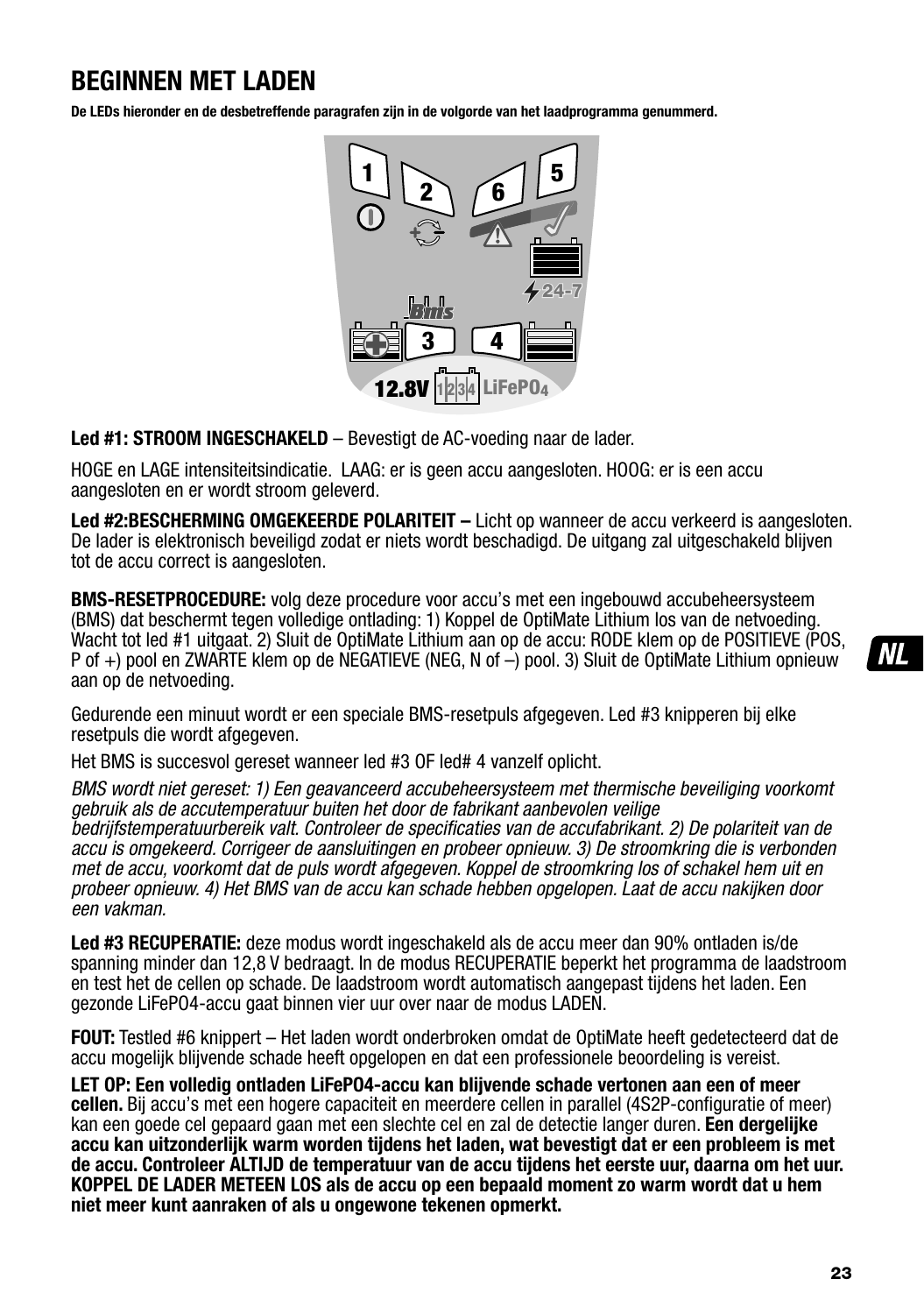**LADEN LED #4 – LADEN, PULSABSORPTIE EN LAADCONTROLE:** er wordt een constante stroom van 0.8A geleverd aan de accu, tot een spanning van 14.3 V. Het laadniveau van de accu wordt gecontroleerd. Als de accu nog verder moet worden geladen, worden er variabele stroompulsen naar de accu gestuurd zodat elke cel gelijk en volledig is geladen.

**OPMERKING:** Om veiligheidsredenen is de totale laadtijd beperkt tot 48 uur.

### **Led #5: ACCU GEBRUIKSKLAAR/24-7 onderhoud actief**:

De accu kan worden gebruikt. Als de accu aangesloten blijft (aanbevolen), wordt de gezondheid van de accu bevestigd, gevolgd door het OptiMate 24-7 onderhoud dat de accu volledig geladen houdt. 5.1 Gezondheidstest begint onmiddellijk nadat led #5 oplicht. Levering van stroom aan de accu wordt

tot 12\*\* uur onderbroken zodat de accu kan rusten en er kan worden bevestigd dat de voertuigcircuits de accu niet ontladen. Zie pagina 2 voor led #5 en #6 die overeenkomen met het laadniveau/de gezondheid van de accu. Led #6 licht op als de accu wordt ontladen of de gezondheid niet optimaal is.

#### **\*\* Als de stroomlevering minder dan 12 uur duurde tot het moment waarop led #5 ging branden, wordt de gezondheidstest verlengd tot 24 uur, gevolgd door 24-7 onderhoud.**

 5.2 OptiMate 24-7 onderhoud: gedurende elk uur dat de accu aangesloten blijft, levert het OptiMate 24-7 onderhoudsprogramma een druppellaadonderhoud van 30 minuten bij een spanning van 13,6 V, gevolgd door en afgewisseld met RUSTperiodes van 30 minuten (waarin de accu niet wordt geladen). Het laadniveau wordt voortdurend gecontroleerd. OptiMate Lithium zal ontlading door aangesloten circuits of zelfontlading van de accu verhinderen. TIP: Controleer minstens om de twee weken de accustatus. **BELANGRIJK:** neem de bovenstaande VEILIGHEIDSWAARSCHUWINGEN altijd in acht wanneer u een accu vastpakt of in de buurt van een accu bent.

### **6. Led #6 knippert – ACCU houdt de lading niet vast/laden is onderbroken.**

De spanning van de accu blijft niet boven 12 V of kon niet voldoende worden hersteld. Als de accu nog is aangesloten op het elektrische systeem dat hij ondersteunt, kan de rode led #6 een stroomverlies aangeven door aangesloten bedrading of voortdurend ingeschakelde stroomverbruikende accessoires. Een plotse belasting, zoals de koplampen van een voertuig die worden aangestoken of de motor die wordt gestart terwijl de lader is aangesloten, kan ook leiden tot een aanzienlijk spanningsverlies van de

Om dit te herstellen: koppel de OptiMate Lithium los, laat het programma resetten en sluit hem vervolgens opnieuw aan.

# **BEPERKTE GARANTIE**

TecMate (International) SA, Sint-Truidensesteenweg 252, B-3300 Tienen, België, staat deze beperkte garantie toe aan elke eerste koper van dit toestel. Deze beperkte garantie gaat in op de dag van aankoop en is niet overdraagbaar. De drie jaar geldige garantie aangeboden door TecMate (International) dekt alle erkende gebreken en arbeidskosten. Indien de lader defect blijkt te zijn tengevolge van een constructiefout, zal de klant het toestel altijd vooraf en op eigen kosten terugsturen naar de fabrikant of naar de nationale officiële verdeler, samen met een kopij van de aankoopfactuur (zie "NOTITIE"). In zulke gevallen, zal de eenheid ter keuze van de fabrikant worden hersteld of worden vervangen.Onkosten tengevolge van een ongeval, slordigheid, kwaadwilligheid, misbruik, niet conform gebruik volgens de aanwijzingen van de fabrikant, of herstellingen gedaan door door TecMate niet-erkende verdelers, zijn niet gedekt door de garantie.

DE BEPERKTE GARANTIE SLUIT UITDRUKKELIJK ALLE VERDERE VERANTWOORDELIJKHEID UIT MET BETREKKING TOT EVENTUELE SCHADEVERGOEDINGEN VAN WELKE AARD DAN OOK. UW STATUTAIRE RECHTEN WORDEN NIET BEÏNVLOED.

NOTITIE: Zie www.tecmate.com/warranty of contacteer warranty@tecmate.com.

Meer informatie over TecMate producten kan op **www.tecmate.com** worden gevonden.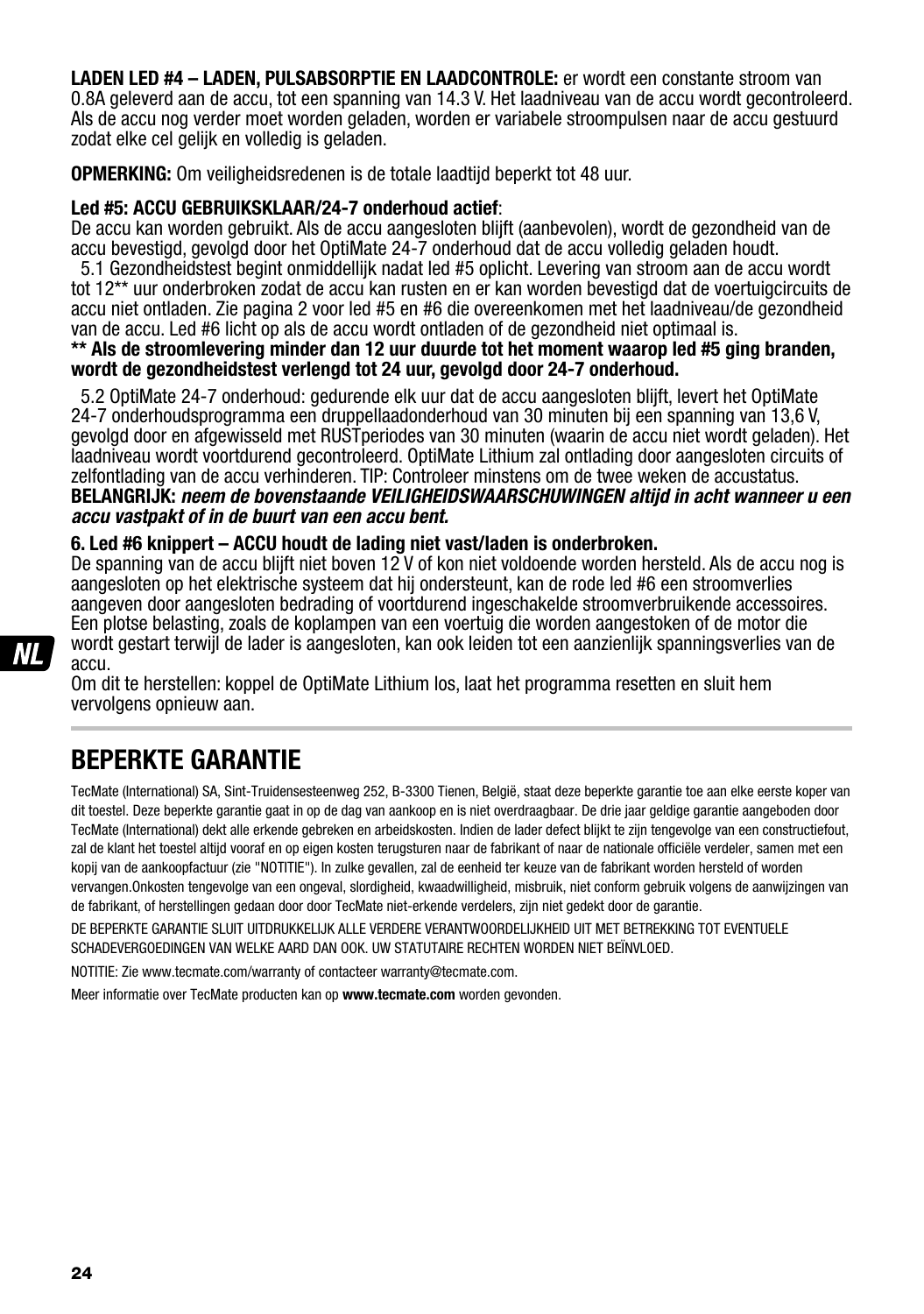

### **CARICABATTERIE DIAGNOSTICO AUTOMATICO PER BATTERIE LIFEPO. (LITIO FERRO-FOSFATO) DA 12,8 V. BATTERIE DA 2,5 AH A 30 AH:**

# **AVVERTENZA DI SICUREZZA E NOTE:**

**Questo dispositivo non è destinato all'uso da parte di persone (tra cui i bambini) con ridotte capacità mentali, sensoriali o fisiche oppure con una carenza in esperienza e conoscenza, salvo supervisione o istruzioni relative all'uso del dispositivo da parte di una persona responsabile della loro sicurezza. I bambini devono essere sorvegliati per evitare che giochino con il dispositivo.**

# **USO DI OPTIMATE LITHIUM 0,8A**

**UTILIZZO CORRETTO:** Utilizzare il caricabatterie soltanto se i poli e i connettori di ingresso e di uscita sono in buone condizioni, non danneggiati. Se il cavo di ingresso è danneggiato, è essenziale farlo sostituire immediatamente dal produttore, dal riparatore autorizzato o da un'officina qualificata, per evitare pericoli. Proteggere il caricabatterie dall'umidità sia durante l'uso che nell'immagazzinamento. I danni derivanti da corrosione, ossidazione o cortocircuiti elettrici interni non sono coperti dalla garanzia. Distanziare il caricabatterie dalla batteria durante la carica per evitare la contaminazione o l'esposizione all'acido o ai vapori acidi. Se lo si utilizza nell'orientamento orizzontale, collocare il caricabatterie su una superficie dura e piana, ma NON su plastica, tessuto o cuoio. Utilizzare i fori di fissaggio forniti nella base dell'involucro per collegare il caricabatterie a qualunque superficie verticale pratica e comoda.

**ESPOSIZIONE AI LIQUIDI:** Questo caricabatterie è destinato a sopportare l'esposizione ai liquidi rovesciati o spruzzati

accidentalmente sull'involucro dall'alto, o a una leggera pioggia.

L'esposizione prolungata alla pioggia è sconsigliata e si otterrà una maggiore durata riducendo al minimo tale esposizione. Un guasto del caricabatterie dovuto all'ossidazione derivante dalla penetrazione eventuale di liquido nei componenti elettronici, nei connettori o nelle spine, non è coperto da garanzia.

### **BATTERIE COMPLETAMENTE SCARICHE:** Prestare particolare attenzione a quanto di seguito riportato:

Se lasciata scarica per un periodo di tempo prolungato, una batteria LiFePO4 può sviluppare danni permanenti a una o più celle. Questo tipo di batteria può riscaldarsi eccessivamente durante la carica. Durante la modalità di ricupero, il programma limita la corrente di carica se la tensione è inferiore a 12,8 v e dovrebbe rilevare danni evidenti alle celle e sospendere automaticamente la carica. Tuttavia, maggiore è il numero delle celle in parallelo, più è difficile rilevare una cella difettosa. Ad es. una batteria da 5 ah ha generalmente 4 gruppi collegati in serie, ciascuno da 2 celle collegate in parallelo (configurazione 4s2p - totale 8 celle), una batteria da 10 ah ha 4 gruppi collegati in serie, ciascuno da 4 celle collegate in parallelo (configurazione 4s4p - totale 16 celle).

Controllare SEMPRE la temperatura della batteria durante la prima ora e successivamente ogni ora. Se in qualunque momento la batteria è troppo calda per toccarla o si osservano segni insoliti, STACCARE IMMEDIATAMENTE IL CARICABATTERIE.

### **TEMPO DI CARICA**

**Tempo di carica su una batteria scarica ma senza danni:**

**Per le batterie con valore nominale da 2,5 Ah a 5 Ah:** da 180 a 360 minuti per passare al test di mantenimento della carica. **Per le batterie con capacità superiore a 5 Ah:** 125% del valore nominale Ah della batteria, pertanto per una batteria da 30 Ah non dovrebbero essere necessarie più di 38 ore per passare al test di mantenimento della carica.

Per le batterie molto scariche potrebbe essere necessario molto più tempo. Non può essere raggiunta una carica completa entro il limite di sicurezza della carica di 24 ore. In questo caso seguire la procedura di ripristino riportata di seguito.

### **RIPRISTINO DELLA CARICA E CICLO DI TEST**

Scollegare dall'alimentazione di rete CA. Attendere che il LED 1 DI ACCENSIONE si spenga. Quando ci si ricollega all'alimentazione di rete CA, i LED 3, 4, 5 e 6 lampeggiano due volte per confermare l'integrità del microprocessore, indipendentemente dal fatto che il caricabatterie rimanga collegato o meno alla batteria.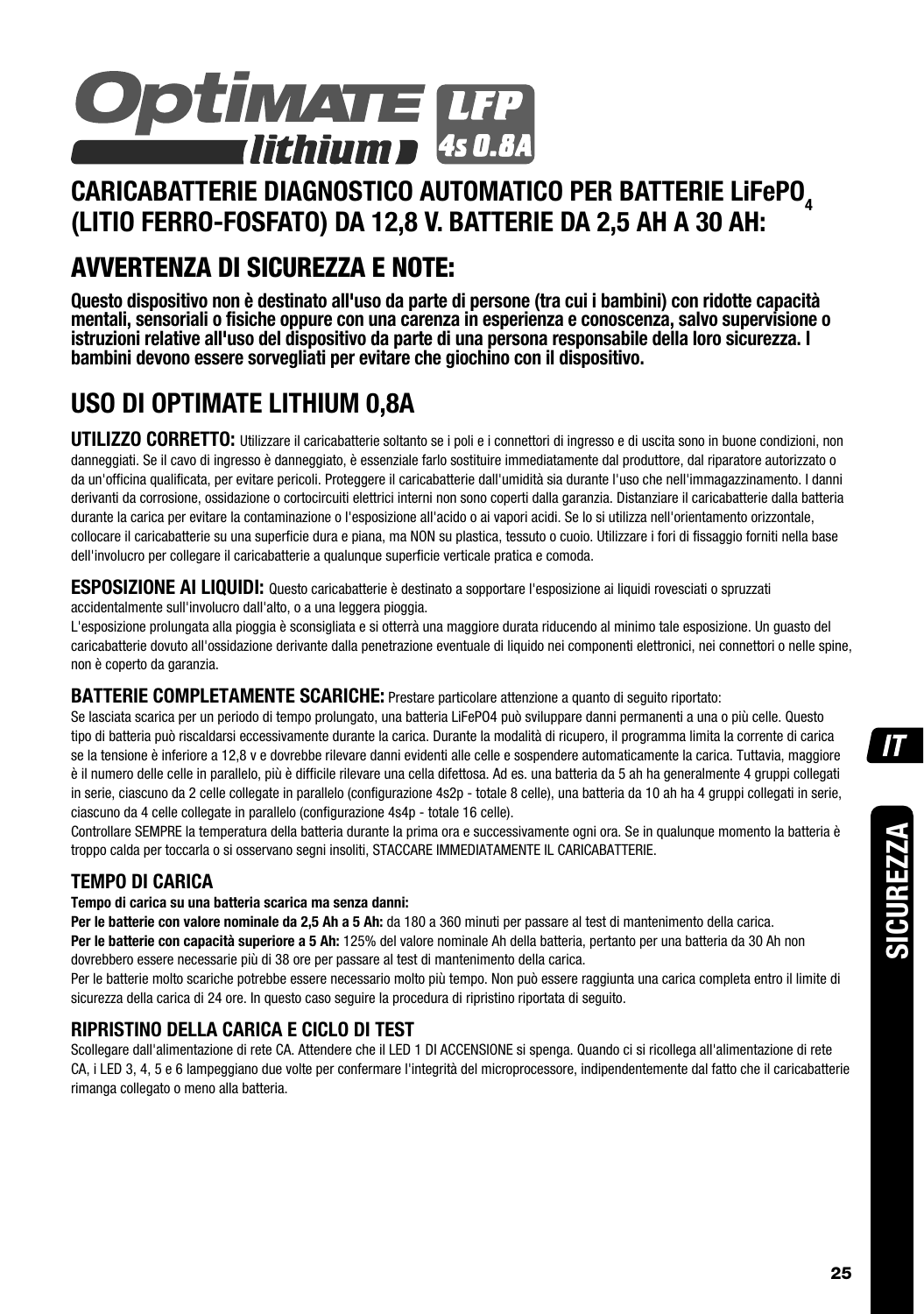### **MODALITÀ ECOLOGICA DI RISPARMIO ENERGETICO QUANDO IL CARICABATTERIE È COLLEGATO ALL'ALIMENTAZIONE CA:**

Il convertitore di alimentazione passa in modalità ECO quando il caricabatterie non è collegato ad alcuna batteria e consente un assorbimento di alimentazione molto limitato, inferiore a 0,5 W, pari a un consumo energetico di 0,012 kWh al giorno. Quando una batteria viene collegata al caricabatterie, il consumo energetico dipende dalla domanda di corrente elettrica della batteria e della circuiteria elettronica/del veicolo connessa. Dopo aver caricato la batteria e una volta portato il programma di carica in modalità di carica di mantenimento a lungo termine (per mantenere la batteria carica al 100%), si stima che il consumo energetico totale sarà pari o inferiore a  $0.024$  kWh al giorno.

# **ESECUZIONE DELLA CARICA**

**Gli indicatori LED riportati di seguito sono disposti in sequenza nel modo in cui potrebbero accendersi nel corso del programma.** 



**LED #1: ACCESO** – Conferma l'alimentazione CA al caricabatterie.

Indicazione di ALTA e BASSA intensità: BASSA: la batteria non è collegata. ALTA: la batteria è collegata e la corrente viene erogata.

**LED #2: PROTEZIONE DA POLARITÀ INVERSA – Il LED** si accende quando i collegamenti della batteria non sono stati effettuati correttamente. Il caricabatterie è dotato di protezione elettronica, pertanto non può subire danni. L'uscita resta disabilitata fino alla correzione dell'errore di collegamento.

**PROCEDURA DI RESET DEL BMS**: per le batterie con un sistema di gestione della batteria (BMS, Battery Management System) integrato che protegge dallo scaricamento completo, seguire la presente procedura: 1) Scollegare OptiMate Lithium dall'alimentazione di rete. Attendere che il LED #1 si spenga. 2) Collegare OptiMate Lithium alla batteria: morsetto ROSSO al terminale POSITIVO (POS, P o +) e morsetto NERO al terminale NEGATIVO (NEG, N o -). 3) Ricollegare OptiMate Lithium all'alimentazione di rete. Uno speciale impulso di reset del BMS viene trasmesso per un minuto. I LED #3 lampeggia alla trasmissione di ogni impulso di reset.

Il reset del BMS ha esito positivo quando il LED #3 O il LED #4 si accende autonomamente. Il reset del BMS non ha esito positivo: 1) Un sistema avanzato di gestione della batteria che include la protezione termica impedisce il funzionamento se la temperatura della batteria scende al di sotto dell'intervallo di temperatura operativa sicura raccomandato dal produttore. Controllare le specifiche del produttore della batteria. 2) La batteria è collegata con polarità inversa. Correggere i collegamenti e riprovare. 3) Il circuito collegato alla batteria impedisce l'invio dell'impulso. Scollegare o spegnere il circuito e riprovare. 4) Il BMS della batteria può aver subito danni. Rivolgersi a un esperto per avere una valutazione.

**LED #3: RECUPERO** Questa modalità si attiva se la batteria è stata scaricata più del 90% o se la tensione è inferiore a 12.8 V. Durante la modalità RECUPERO il programma limita la corrente di carica e verifica la presenza di danni alle celle. La corrente di carica viene regolata automaticamente man mano che la  $c$ arica avanza. Una batteria LiFePO $_A$  sana passerà alla tappa di CARICA entro 4 ore.

**ERRORE**: LED #6 lampeggiante: TEST – La carica è stata sospesa poiché OptiMate ha rilevato che la batteria può aver subito danni permanenti e che è necessaria una valutazione professionale.

**ATTENZIONE: Una batteria LiFePO4 completamente scarica può avere sviluppato danni** 

lΤ

**26**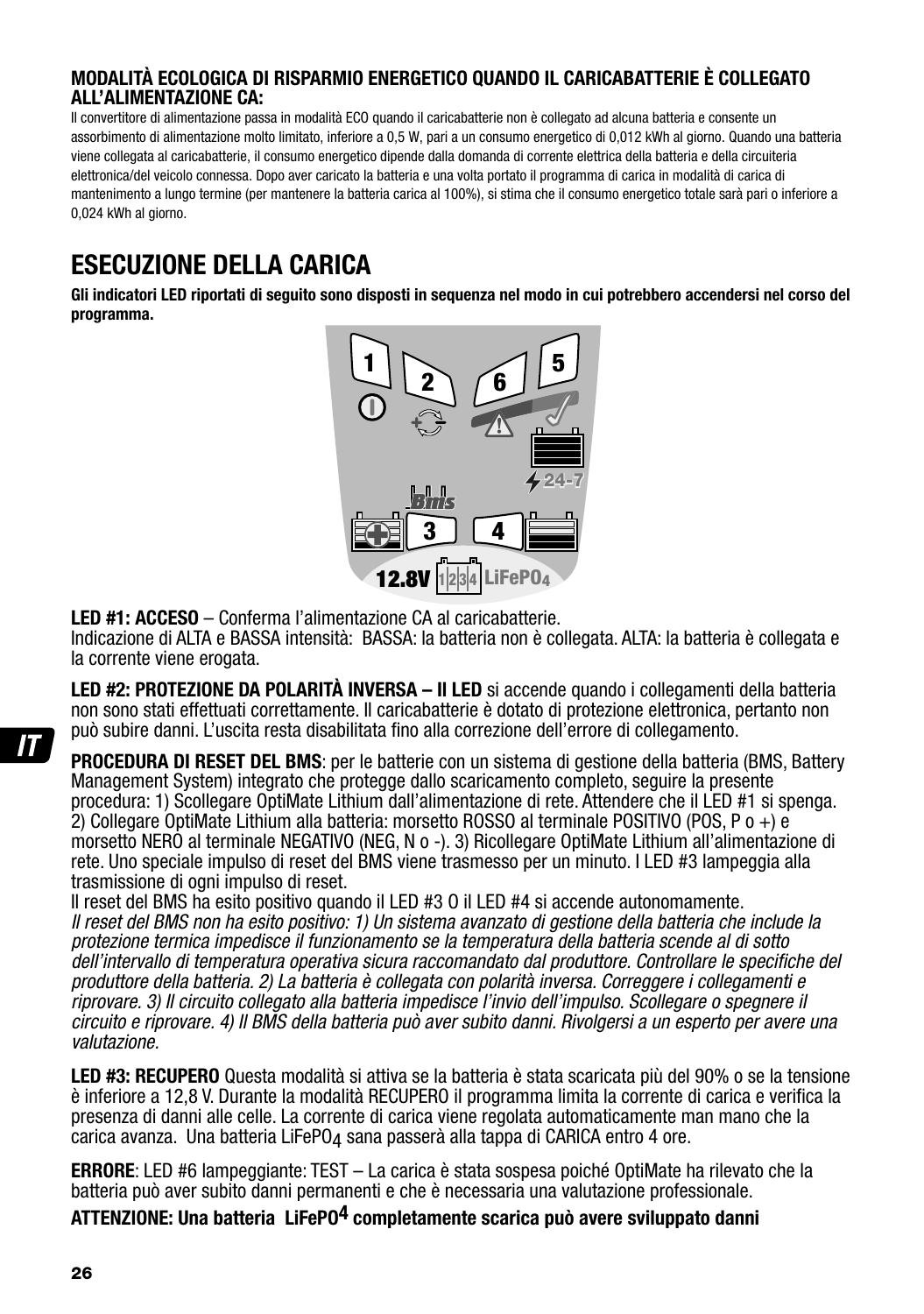**permanenti a una o più celle.** Le batterie a capacità superiore con celle multiple in parallelo (confi gurazione 4s2p o superiore) possono avere una cella in buono stato accoppiata a una cella difettosa: questo richiederà tempi di individuazione del danno più lunghi. **Questo tipo di batteria può riscaldarsi eccessivamente durante la carica, il che conferma che sussiste un problema nella batteria. Controllare SEMPRE la temperatura della batteria durante la prima ora e successivamente ogni ora. Se in qualunque momento la batteria è troppo calda al tatto o si osservano segni insoliti, SCOLLEGARE IMMEDIATAMENTE IL CARICABATTERIE.** 

### **CARICA LED #4: FASI DI CARICA, ASSORBIMENTO A IMPULSI E VERIFICA DELLA CARICA ALLA**

**BATTERIA** viene erogata una corrente costante di 0,8 A fino a una tensione di 14,3 V. Viene verificato il livello di carica della batteria. Se la batteria necessita di ulteriore carica, viene erogatoun impulso di corrente variabile, portando ogni cella alla stessa carica completa.

**NOTA:** Per motivi di sicurezza, il limite di tempo di carica totale è di 48 ore.

### **LED #5: BATTERIA PRONTA/Mantenimento 24/7 attivo**

A questo punto la batteria può essere utilizzata. Se rimane collegata (consigliato), lo stato di salute della batteria viene confermato e seguito dal mantenimento 24/7 OptiMate che mantiene la batteria a carica completa.

 5.1 La prova dello stato di salute si avvia immediatamente dopo l'accensione del LED #5. L'erogazione di corrente alla batteria viene interrotta per un massimo di 12\*\* ore per consentire alla batteria di stabilizzarsi e confermare che i circuiti del veicolo non la stiano esaurendo. Vedere pagina 2 per i LED 5 e 6 che corrispondono al livello di carica e alla salute della batteria. Il LED #6 si accende se la batteria si sta esaurendo o se lo stato di salute della stessa non è ottimale.

#### \*\* **Se l'erogazione della carica risulta inferiore a 12 ore all'accensione del LED #5, la prova dello**  stato di salute si estende fino a 24 ore e sarà seguita dal mantenimento 24/7.

 5.2 Mantenimento 24/7 OptiMate: per ogni ora in cui la batteria resta collegata, il programma di mantenimento 24/7 OptiMate eroga fino a 30 minuti di carica fluttuante a una tensione di 13.6 V, seguiti e alternati con periodi di RIPOSO (non in carica) di 30 minuti. Il livello di carica viene monitorato costantemente. OptiMate Lithium controllerà la scarica tramite un circuito collegato o la scarica naturale della batteria. SUGGERIMENTO: controllare lo stato delle batterie almeno ogni due settimane.

#### **IMPORTANTE: quando si maneggiano le batterie o anche solo in presenza di batterie, leggere sempre con cura le AVVERTENZE DI SICUREZZA qui riportate.**

#### **6. LED #6 acceso/lampeggiante - La BATTERIA non mantiene la carica/la carica è stata sospesa.** La tensione della batteria non viene mantenuta al di sopra di 12 V o potrebbe non essere stata sufficientemente recuperata. Nel caso in cui la batteria sia ancora collegata al sistema elettrico supportato, il LED rosso #6 può segnalare una perdita di corrente attraverso il cablaggio collegato oppure accessori che consumano corrente "sempre accesi". Anche un consumo improvviso, come quello derivante dall'accensione dei fanali di un veicolo o dall'avvio di un motore, che viene attivato mentre il caricabatterie è collegato, può far scendere notevolmente la tensione della batteria. Per risolvere il problema: scollegare OptiMate Lithium per consentire al programma di resettarsi, quindi ricollegarlo.

### **GARANZIA LIMITATA**

TecMate (International) S.A., Sint-Truidensesteenweg 252, B-3300 Tienen, Belgio riconosce questa garanzia limitata agli acquirenti originali al dettaglio di questo strumento. Questa garanzia limitata non e' trasferibile. TecMate (International) garantische il carica per tre anni dalla data di acquisto al dettaglio contro difetti di materiale o di manodopera. Se tali difetti fossero riscontrati lo strumento verra' riparato o sostituito a discrezione dell'Azienda. Sara' obbligo dell'acquirente rispedire lo strumento, a proprie spese e cura, con il tagliando di acquisto (vede "NOTA"), al produttore o al distributore autorizzato. Questa garanzia limitata e' nulla se il prodotto e' maltrattato o usate male, soggetto ad incuria nel maneggiamento, o riparato da chiunque esclusi il produttore o il distributore autorizzato. Il produttore non riconosse altre garanzie se non questa limitata garanzia ed esclude espressamente ogni implicata garanzia che includa garanzie per conseguenti danneggiamenti.

QUESTA È LA SOLA ED ESPRESSAMENTE LIMITATA GARANZIA E L'AZIENDA PRODUTTRICE NE ASSUME NE AUTORIZZA ALCUNO AD ASSUMERE O FARE ALTRE CONCESSIONI CHE RIGUARDINO IL PRODUTTORE, DIVERSAMENTE DA QUESTA. I VOSTRI DIRITTI STATUTARI NON SONO COMMOVENTI.

NOTA: Vede www.tecmate.com/warranty o contattate warranty@tecmate.com

Si può trovare più informazione sui prodotti di TecMate da **www.tecmate.com**.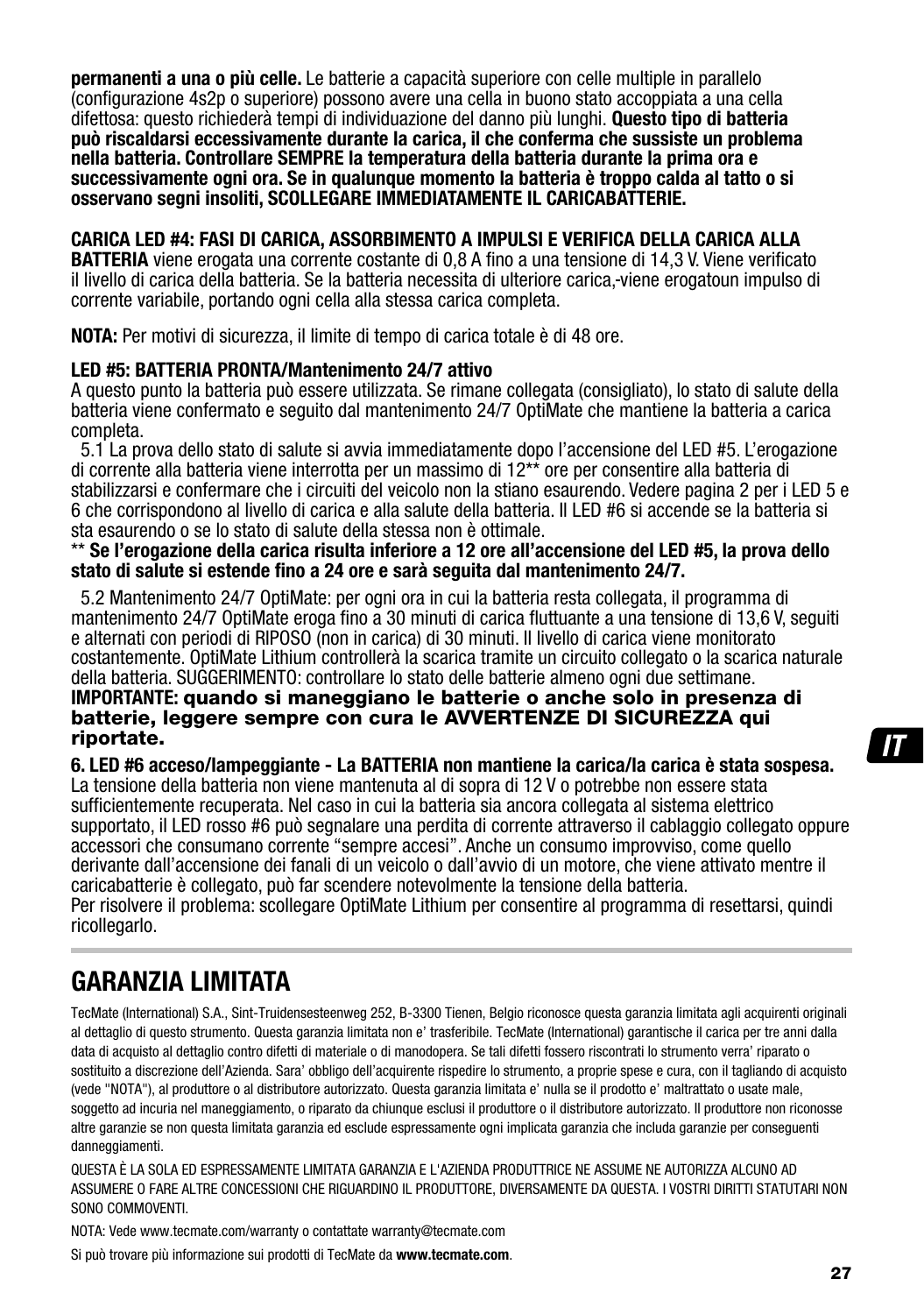

# **AUTOMATISK DIAGNOSTISK LADDARE FÖR 12,8 V LiFePO4 -BATTERIER (LITIUMJÄRNFOSFAT-BATTERIER). BATTERIER FRÅN 2,5 AH TILL 30 AH:**

# **SÄKERHETSVARNING OCH SÄKERHETSINFORMATION:**

**Den här apparaten ska inte användas av personer (inklusive barn) med nedsatt fysisk, sensorisk eller mental förmåga, eller personer som saknar erfarenhet och kunskap, såvida de inte hålls under uppsikt eller instrueras om hur apparaten används av en person som ansvarar för deras säkerhet. Håll barn under uppsikt för att se till att de inte leker med apparaten.** 

# **SÅ HÄR ANVÄNDER DU OPTIMATE LITHIUM 0,8A**

**KORREKT ANVÄNDNING:** Använd endast laddaren om in- och utkablarna och kontaktdonen är oskadda och i gott skick. Om inkabeln är skadad är det mycket viktigt att den genast byts ut av tillverkaren, tillverkarens auktoriserade serviceombud eller en kvalificerad verkstad, så att fara inte uppstår. Skydda laddaren mot fukt, både vid användning och förvaring. Skador till följd av korrosion, oxidering eller invändig elektrisk kortslutning täcks inte av garantin. Håll laddaren på avstånd från batteriet under laddning för att undvika kontaminering genom eller exponering för syra eller sura ångor. Om du använder laddaren i horisontellt läge måste du placera den på en hård, plan yta och INTE på plast, tyg eller läder. Använd fixeringshålen i höljets botten för att fästa laddaren på en lämplig och stabil lodrät yta.

**VÄTSKEEXPONERING:** Laddaren är konstruerad för att stå emot lätt regn och vätskor som av misstag spills eller skvimpas ut på höljet ovanifrån. Längre exponering för regn är dock inte att rekommendera, och servicelivslängden ökar om laddaren inte utsätts för sådant. Fel på laddaren, som ett resultat av oxidering orsakad av att vätska trängt in i de elektroniska komponenterna, kontaktdonen eller stickpropparna, täcks inte av garantin.

### **URLADDADE OCH SKADADE BATTERIER:** Observera särskilt följande:

I A LiFePO4 -batterier som får stå nästan helt urladdade en längre tid kan det uppstå bestående skador i en eller flera celler. Sådana batterier kan bli oerhört varma vid laddning. I save-läge begränsar programmet laddningsströmmen och avbryter laddningen automatiskt om spänningen är under 12,8 v och programmet upptäcker tydliga cellskador, men ju fler parallellkopplade celler batteriet innehåller, desto svårare är det att upptäcka om någon är skadad. Exempelvis har ett 5 ah-batteri vanligen 4 seriekopplade uppsättningar med 2 parallellkopplade celler vardera (4s2p-konfiguration – totalt 8 celler), och ett 10 ah-batteri har 4 seriekopplade uppsättningar med 4 parallellkopplade celler vardera (4s4p-konfiguration – totalt 16 celler).

Övervaka ALLTID batteriets temperatur hela den första timmen, och kontrollera det sedan en gång i timmen. Om batteriet någon gång blir så varmt att det är obehagligt att röra vid det, eller om du lägger märke till något annat ovanligt, ska du OMEDELBART KOPPLA BORT LADDAREN.

### **LADDNINGSTID**

#### **Laddningstid för ett urladdat men i övrigt oskadat batteri:**

**För batterier med en märkkapacitet på 2,5 Ah till 5 Ah:** 180 till 360 minuter för att nå spänningsgradstestläget.

**För batterier med en märkkapacitet på över 5 Ah:** 125 % av batteriets Ah-kapacitet, vilket innebär att det inte bör ta mer än 38 timmar för ett 30 Ah-batteri att nå spänningsgradstestläget.

För nästan helt urladdade batterier kan laddningen ta betydligt längre tid. Det kan hända att de inte ens hinner bli fulladdade på de 24 timmar som utgör säkerhetsgränsen för laddning. Följ i sådana fall återställningsproceduren nedan.

### **ÅTERSTÄLLNING AV LADDNINGS- OCH TESTCYKELN**

Koppla från strömförsörjningen. Vänta tills LED #1 (STRÖM PÅ) slocknar. När strömmen kopplas på igen blinkar LED-lamporna #3, 4, 5 och 6 två gånger för att bekräfta att mikroprocessorn fungerar, oavsett om laddaren är ansluten till ett batteri eller inte.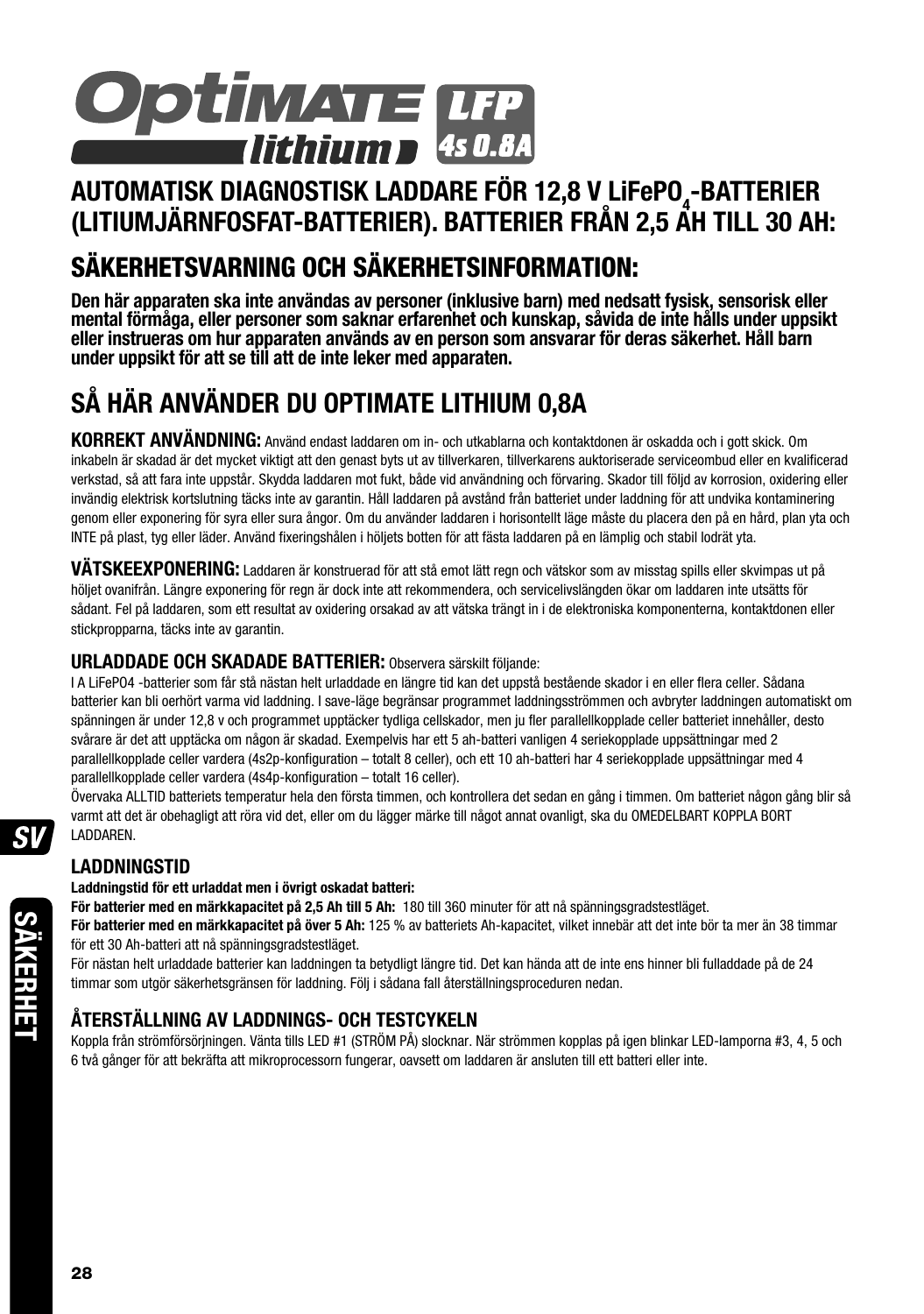### **STRÖMSPARLÄGE NÄR LADDAREN ÄR ANSLUTEN TILL VÄXELSTRÖMSFÖRSÖRJNINGEN:**

Strömomvandlaren går över till strömsparläge när laddaren inte är ansluten till något batteri. Det gör att den drar mycket lite ström: mindre än 0,5 W, vilket motsvarar en energiförbrukning på 0,012 kWh per dag. När ett batteri är anslutet till laddaren beror energiförbrukningen på den ström som batteriet och det anslutna fordonet/de elektroniska kretsarna kräver. När batteriet har laddats och laddaren har övergått till läget långvarig underhållsladdning (vilket håller batteriet fulladdat) uppgår den totala energiförbrukningen till ungefär 0,024 kWh, eller ännu mindre, per dag.

# **ÖVERGÅNG TILL LADDNING**

**LED-lamporna nedan presenteras i samma ordning som de kan tändas under programmets gång.** 



**LED 1: STRÖM PÅ** – Bekräftar att laddaren försörjs med växelström.

Indikering av HÖG och LÅG intensitet: LÅG: inget batteri anslutet. HÖG: batteri anslutet och ström levereras.

**LED 2: SKYDD MOT OMVÄND POLARITET –** Lyser om batterianslutningarna är felvända. Laddaren är elektroniskt skyddad så att det inte uppstår några skador, och utgången förblir inaktiv tills anslutningarna har korrigerats.

**ÅTERSTÄLLNINGSFÖRFARANDE FÖR BMS:** för batterier med ett inbyggt BMS (batterihanteringssystem) som skyddar mot djupurladdning, följ detta förfarande: 1) Koppla från OptiMate Lithium från nätspänningen. Vänta tills LED 1 släcks. 2) Anslut OptiMate Lithium till batteriet: Anslut den RÖDA klämman till PLUS-polen (POS, P eller +) och den SVARTA klämman till MINUS-polen (NEG, N eller –). 3) Återanslut OptiMate Lithium till nätspänningen.

En speciell BMS-återställningspuls avges under en minut. LED 3 blinkar varje gång en återställningspuls avges.

BMS har återställts när antingen endast LED 3 ELLER endast LED 4 tänds.

BMS återställs inte: 1) Ett avancerat batterihanteringssystem som innehåller termiskt skydd förhindrar drift om batteritemperaturen faller utanför tillverkarens rekommenderade driftstemperaturområde. Kontrollera batterispecifikationerna från tillverkaren. 2) Batteriet är anslutet i omvänd polaritet. Korrigera anslutningarna och försök igen. 3) Kretsen som är ansluten till batteriet förhindrar pulsen från att levereras. Koppla ifrån eller stäng av kretsen och försök igen. 4) Batteriets BMS kan ha blivit skadat. Låt en expert kontrollera batteriet.

**LED 3 SPARA:** Detta läge aktiveras om batteriet är urladdat till mer än 90 %, eller om spänningen understiger 12,8 V. I SPARA-läget begränsas laddningsströmmen av programmet och tester för upptäckt av cellskador körs. Laddningsströmmen justeras automatiskt varefter laddningen fortskrider. Ett oskadat LiFePO4-batteri övergår till LADDNINGS-läge inom 4 timmar.

**FEL:** TEST-LED 6 blinkar – laddningen har avbrutits eftersom OptiMate har upptäckt att batteriet kan ha drabbats av bestående skador och att en professionell utvärdering krävs.

**VARNING! Ett diupurladdat LiFePO<sub>4</sub>-batteri kan ha fått bestående skador i en eller flera celler.** I högkapacitetsbatterier med multipla parallellkopplade celler (4s2p-konfiguration eller mer) kan en oskadad cell vara ihopparad med en skadad cell, vilket tar längre tid att upptäcka. **Sådana batterier kan**  **SV**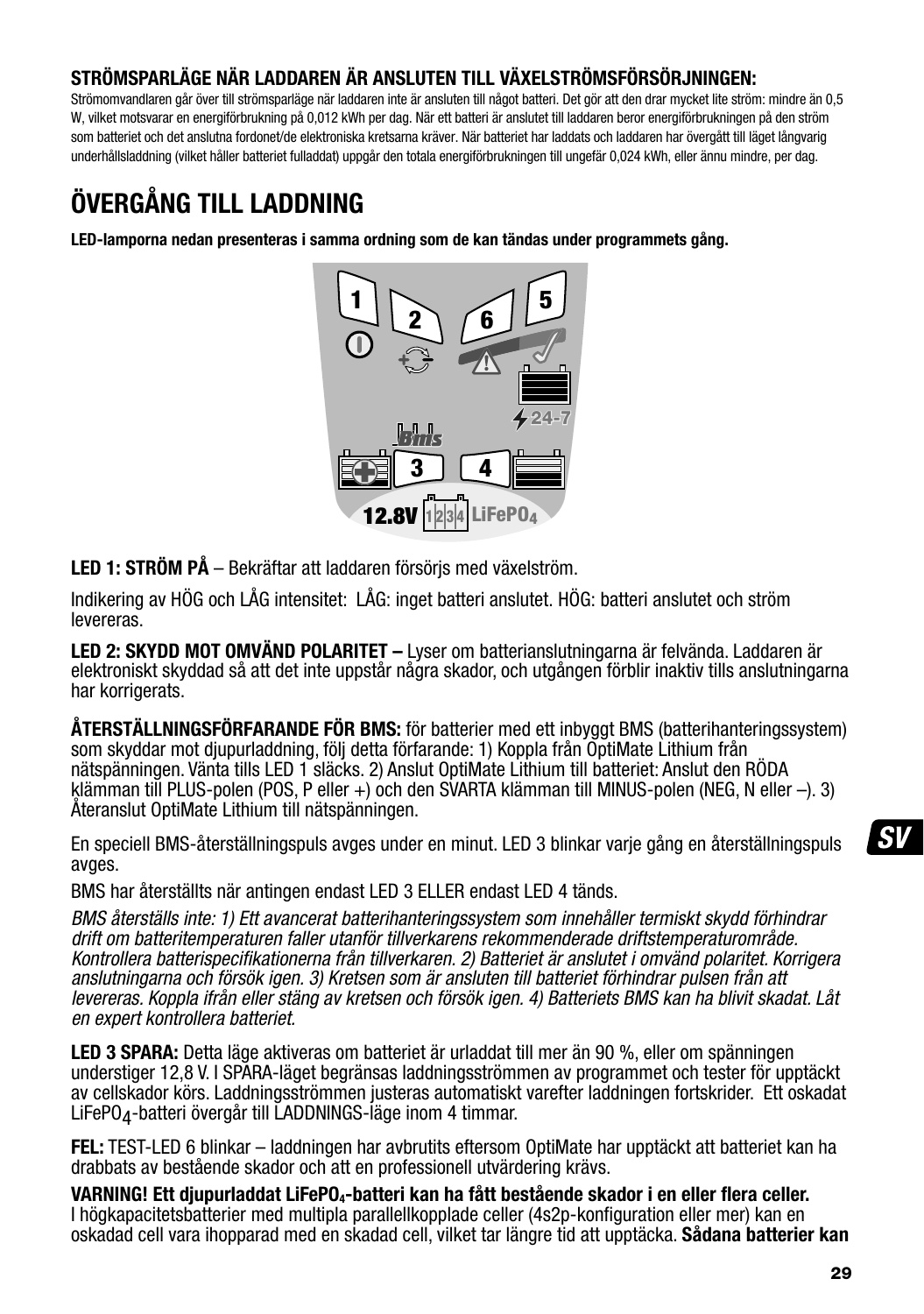**bli oerhört varma vid laddning, vilket är en indikation på att något är fel med batteriet. Övervaka ALLTID batteriets temperatur under hela den första timmen, och därefter en gång i timmen. Om batteriet någon gång blir så varmt att det är obehagligt att röra vid det, eller om du lägger märke till något annat ovanligt, ska du OMEDELBART KOPPLA BORT LADDAREN.** 

### **LADDNING LED 4 – STEG FÖR LADDNING, PULSABSORBERING OCH LADDNINGSVERIFIERING:**

Batteriet förses med konstant ström på 0,8 A, upp till en spänning på 14,3 V. Batteriets laddningsnivå verifieras. Om batteriet kräver ytterligare laddning-levererasvariabla strömpulser till batteriet, så att varie cell laddas fullt tills de har samma styrka.

**OBS!** Av säkerhetsskäl finns det en laddningstidsgräns på 48 timmar.

### **LED 5: BATTERI REDO/dygnet runt-underhåll aktiverat:**

Batteriet kan användas. Om det lämnas anslutet (rekommenderas) visas batteriets status, vilket följs av OptiMates dygnet runt-underhåll som ser till att batteriet är fulladdat.

 5.1 Funktionstestet startar omgående när LED 5 tänds. Strömleveransen till batteriet avbryts upp till 12\*\* timmar för att göra det möjligt för batteriet att stabilisera sig och se till att fordonskretsen inte laddar ur batteriet. Se sida 2 för LED 5 och 6 som motsvarar laddningsnivå respektive batteriets skick. LED 6 tänds om batteriet håller på att tömmas eller om skicket är försämrat.

#### \*\* **Om laddningsleveransen var kortare än 12 timmar fram tills att LED 5 tändes, utökas funktionstestet tills 24 timmar har passerat, vilket följs av dygnet runt-underhåll.**

5.2 OptiMates dygnet runt-underhåll: Under varje timme som batteriet är anslutet levererar OptiMates dygnet runt-underhållsprogram upp till 30 minuters kontinuerligt laddningsunderhåll vid en spänning på 13,6 V, vilket följs av och alterneras med 30 minuters VILO-perioder (ingen laddning). Laddningsnivån övervakas kontinuerligt. OptiMate Lithium motverkar urladdning från anslutna kretsar eller självurladdning. Tips: Kontrollera batteriets status minst en gång varannan vecka.

### **VIKTIGT:** Ta alltid hänsyn till de SÄKERHETSVARNINGAR som anges ovan när du hanterar eller befinner dig i närheten av batterier.

### **6. LED 6 blinkar – BATTERIET behåller inte laddningen/laddning avbruten**.

Batteriets spänning bibehålls inte över 12 V eller så kunde inte batteriet återställas tillräckligt. Om batteriet fortfarande är anslutet till det elektriska system som det driver kan det vara så att den röda LED 6 indikerar en strömförlust via anslutna kretsar eller pga. tillbehör som alltid är på förbrukar ström. En plötslig belastning medan laddaren är ansluten, till exempel om fordonets helljus slås på eller om motorn startas, kan också leda till att batterispänningen minskar betydligt.

Åtgärd: koppla bort OptiMate Lithium, låt programmet återställas och anslut sedan OptiMate Lithium igen.

# **INSKRÄNKT GARANTI**

TecMate (International) NV, Sint-Truidensesteenweg 252, B-3300 Tienen, Belgien, utfärdar denna garanti till den ursprungliga köparen av produkten. Garantin kan inte överlåtas. Denna batteriladdare har av TecMate (International) försetts med en garanti som gäller i tre år från och med det datum den köpts hos en återförsäljare. Garantin omfattar materialfel och tillverkningsfel. Om något av nämnda fel upptäcks kommer enheten att repareras eller bytas ut enligt tillverkarens önskemål. Köparen måste överlämna enheten tillsammans med ett köpebevis (se "NOTERA") och förbetalda transport- eller portokostnader till tillverkaren eller en auktoriserad återförsäljare. Garantin gäller inte om produkten används felaktigt eller vårdslöst. Den gäller heller inte om produkten reparerats av någon annan än tillverkaren eller en auktoriserad återförsäljare. Denna garanti är den enda giltiga och den omfattar inga implicerade garantikrav, inklusive garantikrav för följdskador.

DETTA ÄR DEN ENDA GÄLLANDE GARANTIN OCH TILLVERKAREN VARKEN ÅTAR SIG ELLER AUKTORISERAR NÅGON ANNAN ATT ÅTA SIG ELLER UPPRÄTTA NÅGRA SKYLDIGHETER GENTEMOT PRODUKTEN FÖRUTOM DENNA GARANTI. DINA LAGLIGA RÄTTIGHETER PÅVERKAS INTE. NOTERA: Se www.tecmate.com/warranty eller kontakta warranty@tecmate.com

Mer information på TecMate produkter kan finnas på **www.tecmate.com**.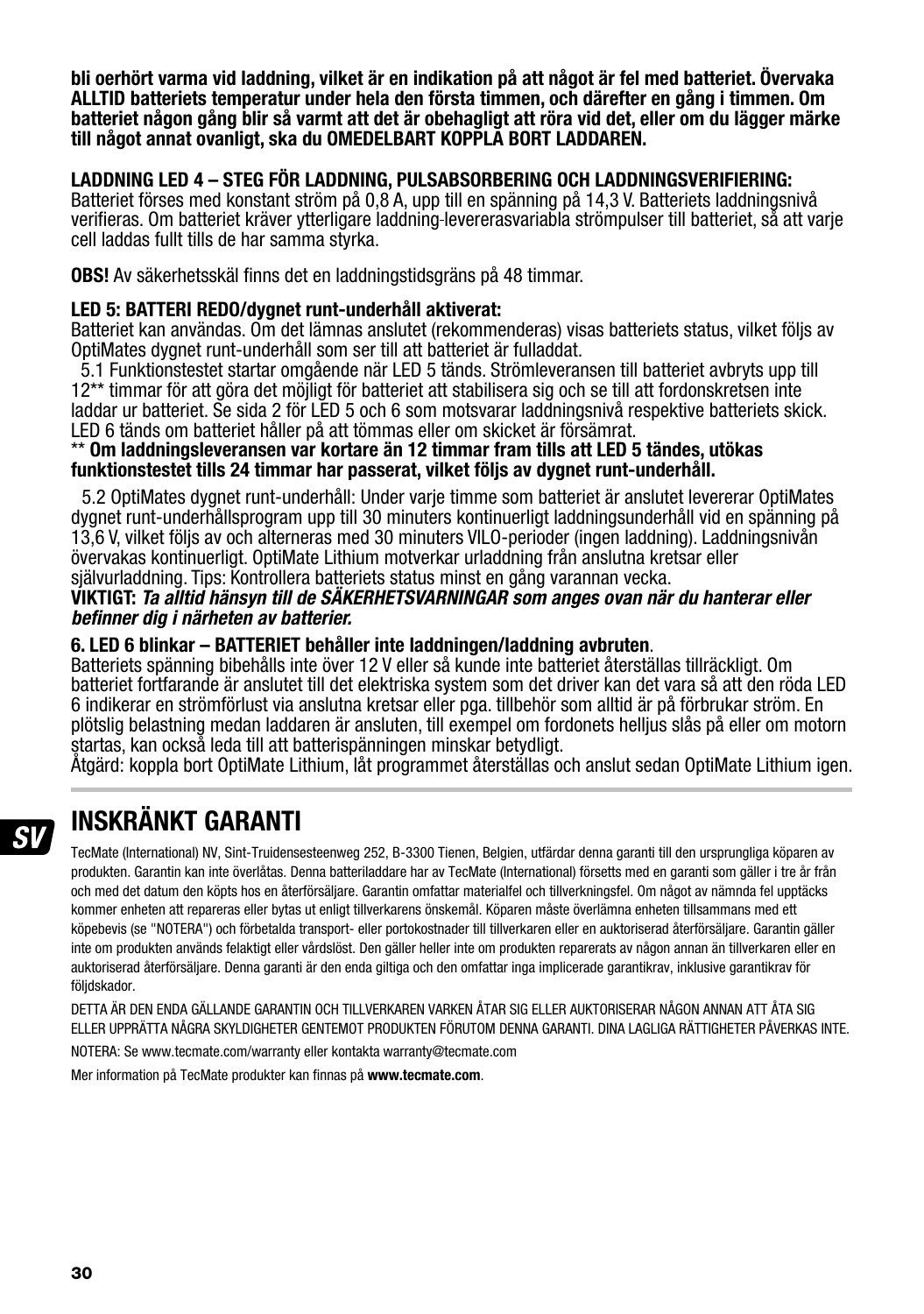| <b>PRODUCT INFORMATION</b>                 |                                                                                                                                   |  |
|--------------------------------------------|-----------------------------------------------------------------------------------------------------------------------------------|--|
| <b>Certification / Conformity</b>          |                                                                                                                                   |  |
| <b>Holder:</b>                             | TecMate (International) S.A., B-3300 Tienen, Belgium                                                                              |  |
| <b>Issued by:</b>                          | TUV SUD Product Service GmbH, DE (Safety and EMC)                                                                                 |  |
| Safety (CE-LVD):                           | Low voltage directive 2014/35/EU; EN60335-2-29/A2:2010;<br>EN60335-1:2012; EN62233:2008                                           |  |
| Safety (NRTL) :                            | UL 1236:R2011; CAN/CSA C22.2 NO. 107.2-01 (R2011)                                                                                 |  |
| Safety (SAA) :                             | AS/NZS 60335.2.29:2017; AS/NZS 60335.1:2011 Inc A1-3                                                                              |  |
| EMC (CE) :                                 | Electromagnetic compatibility directive 2014/30/EU; EN55014-1/A2:2011;<br>EN55014-2/A2:2008; EN6100-3-2/A2:2009; EN61000-3-3:2013 |  |
| <b>EMC (NRTL):</b>                         | FCC CFR Title 47 Part 15 Subpart B                                                                                                |  |
| <b>Efficiency - BC</b><br>mark (California | CEC-400-2012-011-CMF; 10 CFR Section 430.23 (aa) Appendix Y<br>toSubpart B of Part 430.                                           |  |
| <b>Energy</b><br><b>Commision</b> )        | Tests by: Mantek International Canada Inc, Oakville ON, Canada.                                                                   |  |
|                                            | Listed models: TM47x                                                                                                              |  |
| Energy usage:                              | Not charging: $P < 0.5W$ Long term maintenance: $P < 0.5W$<br>$(< 0.012$ kWh / day, $< 4.4$ kWh / year)                           |  |
| <b>Mechanical</b>                          |                                                                                                                                   |  |
| <b>IP</b> rating                           | <b>IP54</b>                                                                                                                       |  |
| t° operating range                         | $-20^{\circ}$ C - 40 $^{\circ}$ C / -4 $^{\circ}$ F - 104 $^{\circ}$ F                                                            |  |
| <b>Weight (packed)</b>                     | 0.432kg (0.658kg) / 0.952lbs (1.45lbs)                                                                                            |  |
| Size without cable                         | 170 x 61 x 42 / 6.69" x 2.4" x 1.65"                                                                                              |  |
| <b>Cable Length</b>                        | Input: 186cm / 73" Output: 196cm / 77"                                                                                            |  |
| <b>Wall mount</b>                          | 4 mount positions                                                                                                                 |  |
| <b>Accessories</b>                         | 0-01 Weatherproof battery cable; 0-04 battery Clips.<br><b>Standard SAE connectors</b>                                            |  |
| <b>Electrical (additional)</b>             |                                                                                                                                   |  |
| <b>Reverse drain</b>                       | Id < 0.5mA                                                                                                                        |  |
| <b>Max input rating</b>                    | 90 - 264Vac 47-63Hz                                                                                                               |  |
| <b>Output volt range</b>                   | $0.5V - 14.4V 0.8A$                                                                                                               |  |
| <b>Protection Input</b>                    | AC fuse: 3.15A 250Vac (non accessible)                                                                                            |  |
| <b>Protection output</b>                   | AUTOMATIC: reverse polarity; no output if no battery is connected;<br>limited output current (1A max).                            |  |
| <b>Origin</b>                              |                                                                                                                                   |  |
| <b>Design copyright</b><br>& trademark     | TecMate (International) S.A., B-3300 Tienen, Belgium<br>www.tecmate.com                                                           |  |